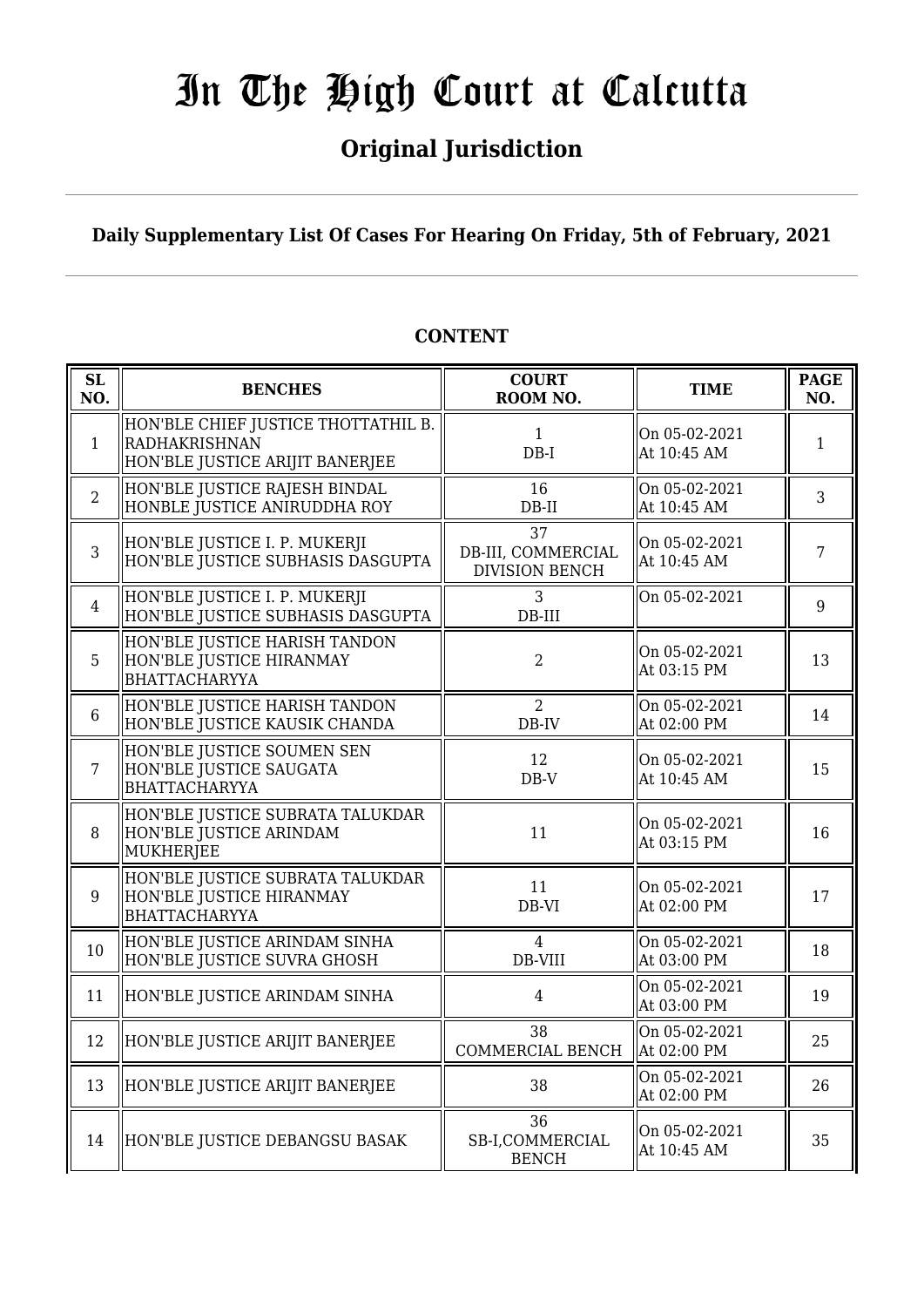| $\overline{\text{SL}}$<br>NO. | <b>BENCHES</b>                                     | <b>COURT</b><br>ROOM NO.                | <b>TIME</b>                  | <b>PAGE</b><br>NO. |
|-------------------------------|----------------------------------------------------|-----------------------------------------|------------------------------|--------------------|
| 15                            | HON'BLE JUSTICE DEBANGSU BASAK                     | 36<br>$SB-I$                            | On 05-02-2021<br>At 10:45 AM | 37                 |
| 16                            | HON'BLE JUSTICE RAJASEKHAR MANTHA                  | 13<br>SB-III                            | On 05-02-2021<br>At 02:00 PM | 42                 |
| 17                            | HON'BLE JUSTICE SABYASACHI<br><b>BHATTACHARYYA</b> | 8<br>SB-IV                              | On 05-02-2021<br>At 10:45 AM | 45                 |
| 18                            | HON'BLE JUSTICE SHEKHAR B. SARAF                   | 26<br>SB-VI                             | On 05-02-2021<br>At 03:00 PM | 46                 |
| 19                            | HON'BLE JUSTICE RAJARSHI BHARADWAJ                 | 15<br>SB-VII                            | On 05-02-2021<br>At 10:45 AM | 47                 |
| 20                            | HON'BLE JUSTICE RAVI KRISHAN KAPUR                 | 39<br>SB-IX, COMMERCIAL<br><b>BENCH</b> | On 05-02-2021<br>At 10:45 AM | 48                 |
| 21                            | HON'BLE JUSTICE RAVI KRISHAN KAPUR                 | 10<br>SB-IX                             | On 05-02-2021<br>At 10:45 AM | 49                 |
| 22                            | HON'BLE JUSTICE ARINDAM<br>MUKHERJEE               | 23<br>$SB-X$                            | On 05-02-2021<br>At 02:00 PM | 50                 |
| 23                            | HON'BLE JUSTICE BISWAJIT BASU                      | 18<br>SB-XI                             | On 05-02-2021<br>At 10:45 AM | 51                 |
| 24                            | HON'BLE JUSTICE AMRITA SINHA                       | 24<br>SB-XII                            | On 05-02-2021<br>At 10:45 AM | 52                 |
| 25                            | HON'BLE JUSTICE ABHIJIT<br><b>GANGOPADHYAY</b>     | 22<br><b>SB-XIII</b>                    | On 05-02-2021<br>At 03:30 PM | 53                 |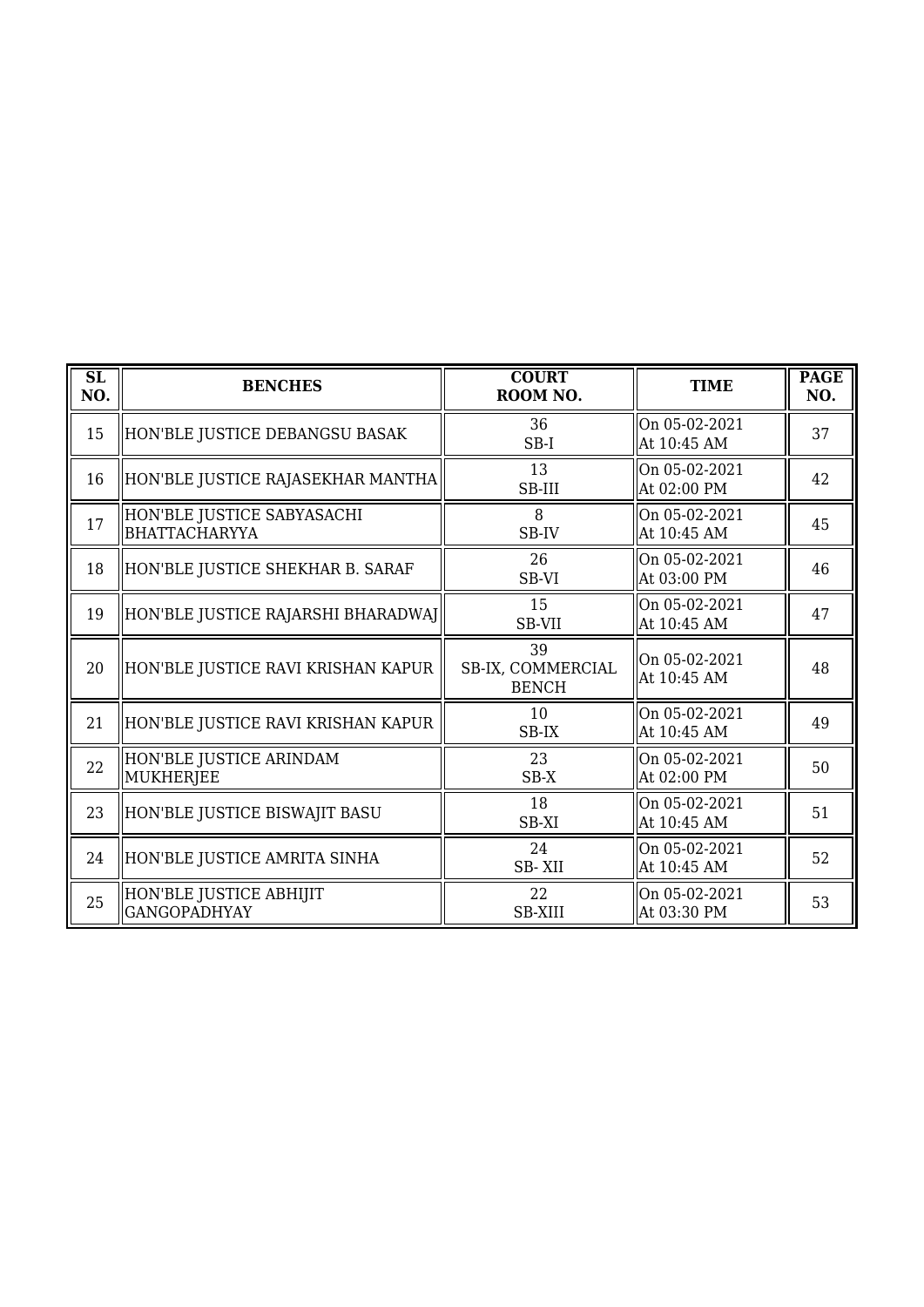

### **Original Side**

**DAILY CAUSELIST For Friday The 5th February 2021**

### **COURT NO. 1**

### **DIVISION BENCH (DB-I)**

### **AT 10:45 AM**

### **HON'BLE CHIEF JUSTICE THOTTATHIL B. RADHAKRISHNAN HON'BLE JUSTICE ARIJIT BANERJEE (VIA VIDEO CONFERENCE)**

**ON AND FROM MONDAY, THE 1ST FEBRUARY, 2021 AS LONG AS THE DIVISION BENCH COMPRISING OF HON'BLE CHIEF JUSTICE THOTTATHIL B. RADHAKRISHNAN AND HON'BLE JUSTICE ARIJIT BANERJEE DOES NOT SIT- HON'BLE JUSTICE RAJESH BINDAL AND HON'BLE JUSTICE ANIRUDDHA ROY- WILL TAKE, IN ADDITION TO THEIR OWN LIST AND DETERMINATION, URGENT MATTERS RELATING TO THE LIST AND DETERMINATION OF THE DIVISION BENCH COMPRISING OF HON'BLE CHIEF JUSTICE THOTTATHIL B. RADHAKRISHNAN AND HON'BLE JUSTICE ARIJIT BANERJEE.**

**ON AND FROM WEDNESDAY, THE 13TH JANUARY, 2021 - APPEALS FROM ORDERS RELATING TO RESIDUARY UNDER GROUP - IX INCLUDING APPLICATIONS CONNECTED THERETO; PUBLIC INTEREST LITIGATION; CRIMINAL CONTEMPT MATTERS; APPEALS UNDER SECTION 19(1)(a) OF THE CONTEMPT OF COURT'S ACT; APPLICATIONS UNDER SECTION 27 OF THE ELECTRICITY REGULATORY COMMISSION ACT, 1998, INCLUDING APPLICATIONS CONNECTED THERETO;**

**HABEAS CORPUS;**

**ANY OTHER MATTER, IRRESPECTIVE OF CLASSIFICATION, AS DIRECTED BY THE HON'BLE CHIEF JUSTICE. NOTE:MATTERS WILL BE TAKEN UP THROUGH PHYSICAL HEARING ONLY WHEN BOTH THE PARTIES ARE AGREED.**

> **NOTE:(1) ON THURSDAY, APPEALS FROM ORDERS RELATING TO RESIDUARY UNDER GROUP-IX INCLUDING APPLICATIONS CONNECTED THERETO, WILL BE TAKEN UP.**

**(2) ON FRIDAY, PUBLIC INTEREST LITIGATION MATTERS WILL BE TAKEN UP.**

**NOTE: NO MENTIONING IN COURT**

#### **PUBLIC INTEREST LITIGATION**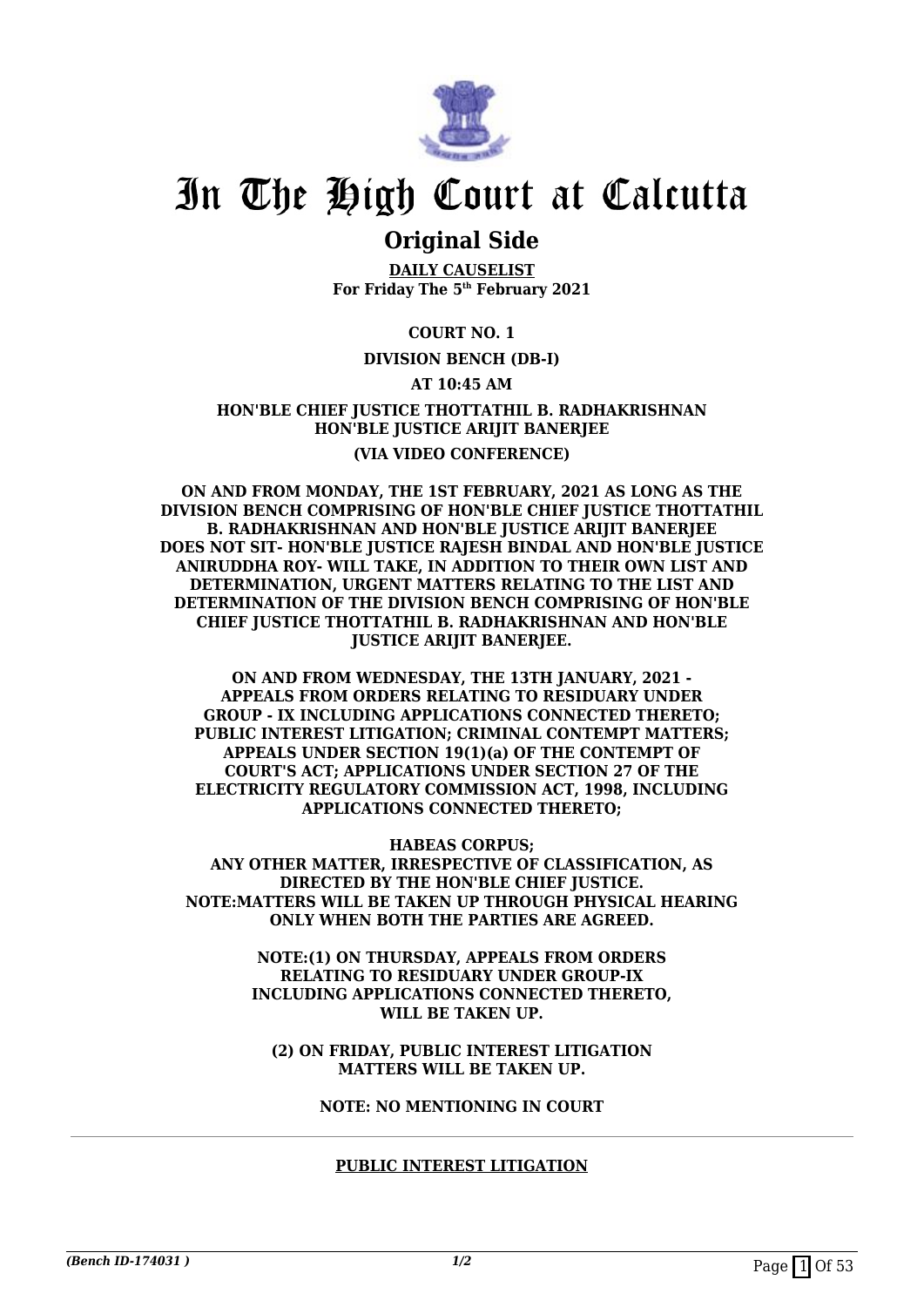| $\mathbf{1}$ | IA NO. GA/2/2020<br>(Old No:<br>GA/687/2020) | RUDRA JYOTI<br><b>BHATTACHARYA</b><br>Vs.<br>STATE OF WEST BENGAL                                                                             | NIKHIL KUMAR ROY                          |
|--------------|----------------------------------------------|-----------------------------------------------------------------------------------------------------------------------------------------------|-------------------------------------------|
|              | In WPO/384/2005                              |                                                                                                                                               |                                           |
| 2            | WPO/232/2019                                 | PEOPLE UNITED FOR<br><b>BETTER LIVING IN</b><br>CALCUTTA (PUBLIC) AND<br><b>ANR</b><br>VS.<br>KOLKATA MUNICIPAL<br><b>CORPORATION AND ORS</b> | PRADEEP KAKKAR (IN<br>PERSON)             |
| 3            | WPO/479/2019                                 | <b>SEWARAM PANDEY AND</b><br>ORS.<br>VS.<br>UNION OF INDIA AND ORS.                                                                           | MUKHERJEE PRASAD<br><b>AND ASSOCIATES</b> |
|              | IA NO: GA/1/2020(Old No:GA/292/2020)         |                                                                                                                                               |                                           |
| 4            | WPO(P)/1/2020                                | DEBASIS MITRA AND ORS<br>VS.<br>THE STATE OF WEST<br><b>BENGAL AND ORS</b>                                                                    | <b>ANJAN</b><br><b>BHATTACHARYA</b>       |
| 5            | WPO(P)/1/2021                                | <b>SANKAR GARG AND ORS</b><br>VS<br>UNION OF INDIA AND ANR                                                                                    | DIPAYAN KUNDU                             |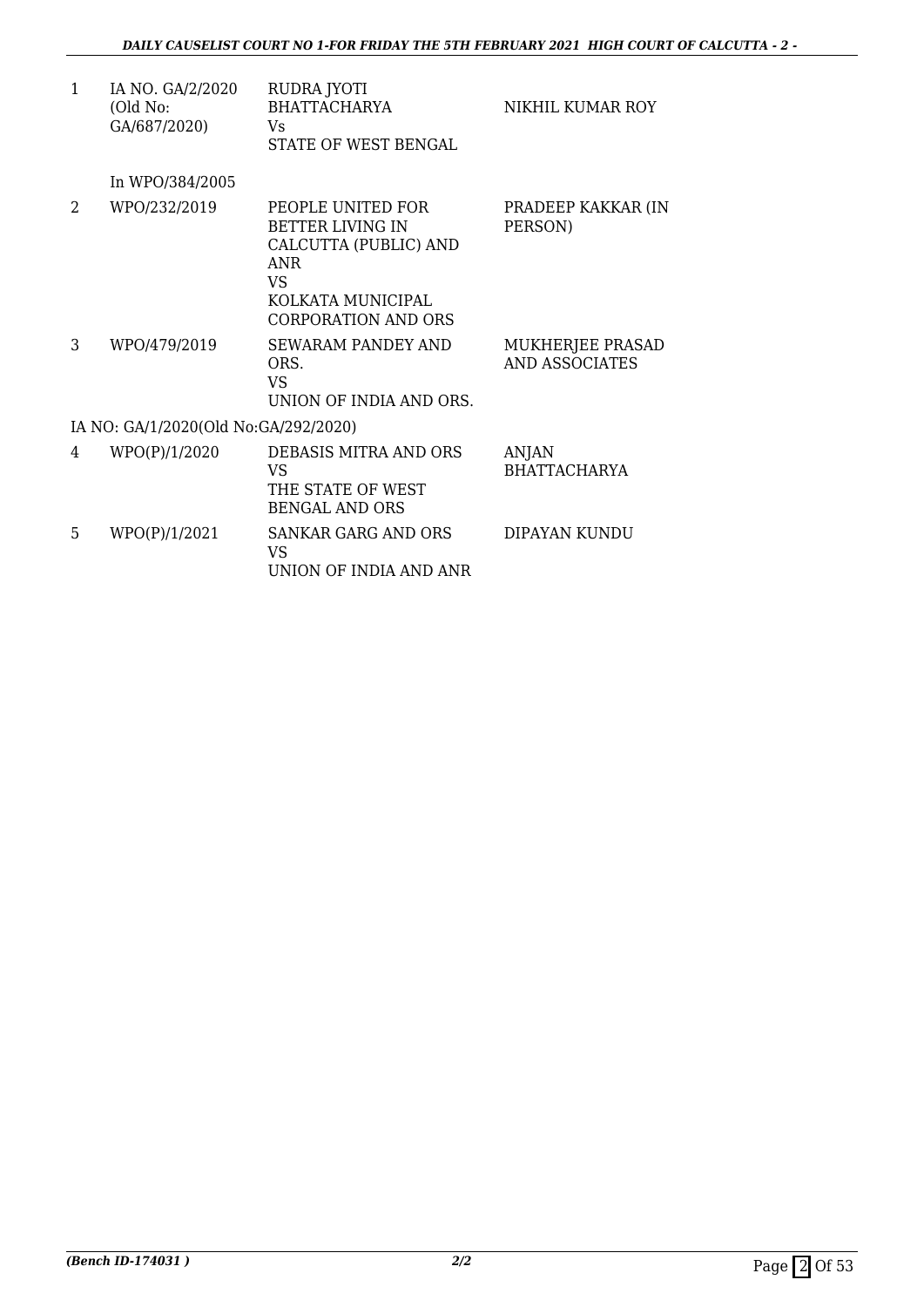

### **Original Side**

**DAILY CAUSELIST For Friday The 5th February 2021**

**COURT NO. 16**

### **DIVISION BENCH (DB-II)**

**AT 10:45 AM HON'BLE JUSTICE RAJESH BINDAL HONBLE JUSTICE ANIRUDDHA ROY (VIA VIDEO CONFERENCE)**

### **NOTE:MATTERS WILL BE TAKEN UP THROUGH PHYSICAL HEARING ONLY WHEN BOTH THE PARTIES ARE AGREED.**

#### **ON AND FROM MONDAY, THE 1ST FEBRUARY, 2021 AS LONG AS THE DIVISION BENCH COMPRISING OF HON'BLE CHIEF JUSTICE THOTTATHIL B. RADHAKRISHNAN AND HON'BLE JUSTICE ARIJIT BANERJEE DOES NOT SIT - WILL TAKE, IN ADDITION TO THEIR OWN LIST AND DETERMINATION, URGENT MATTERS RELATING TO THE LIST AND DETERMINATION OF THE DIVISION BENCH COMPRISING OF HON'BLE CHIEF JUSTICE THOTTATHIL B. RADHAKRISHNAN AND HON'BLE JUSTICE ARIJIT BANERJEE.**

**E-MENTIONING WILL BE TAKEN UP AT THE FIRST SITTING OF THE COURT. OUT OF WHICH ORIGINAL SIDE WILL BE TAKEN UP FIRST. AND THEN APPELLATE SIDE WILL BE TAKEN UP.**

**ORIGINAL SIDE MATTERS WILL BE TAKEN UP IN THE FIRST HALF. APPELLATE SIDE MATTERS WILL BE TAKEN UP IN THE SECOND HALF OR SO SOON AFTER THE ORIGINAL SIDE LIST IS EXHAUSTED.**

### **NEW APPLICATIONS**

| ITAT/212/2017 | TATA GLOBAL BEVERAGES<br>LTD. @ TATA TEA LTD. | AVRA MAZUMDER |
|---------------|-----------------------------------------------|---------------|
|               | VS                                            |               |
|               | COMMISSIONER OF                               |               |
|               | INCOME TAX. KOLKATA -II                       |               |
|               |                                               |               |

IA NO: GA/1/2017(Old No:GA/1854/2017)

2 ITAT/20/2018 PRINCIPAL COMMISSIONER OF INCOME TAX-4,KOLKATA VS M/S. TANTIA CONSTRUCTION LTD Y.VATS

IA NO: GA/1/2018(Old No:GA/303/2018), GA/2/2018(Old No:GA/304/2018)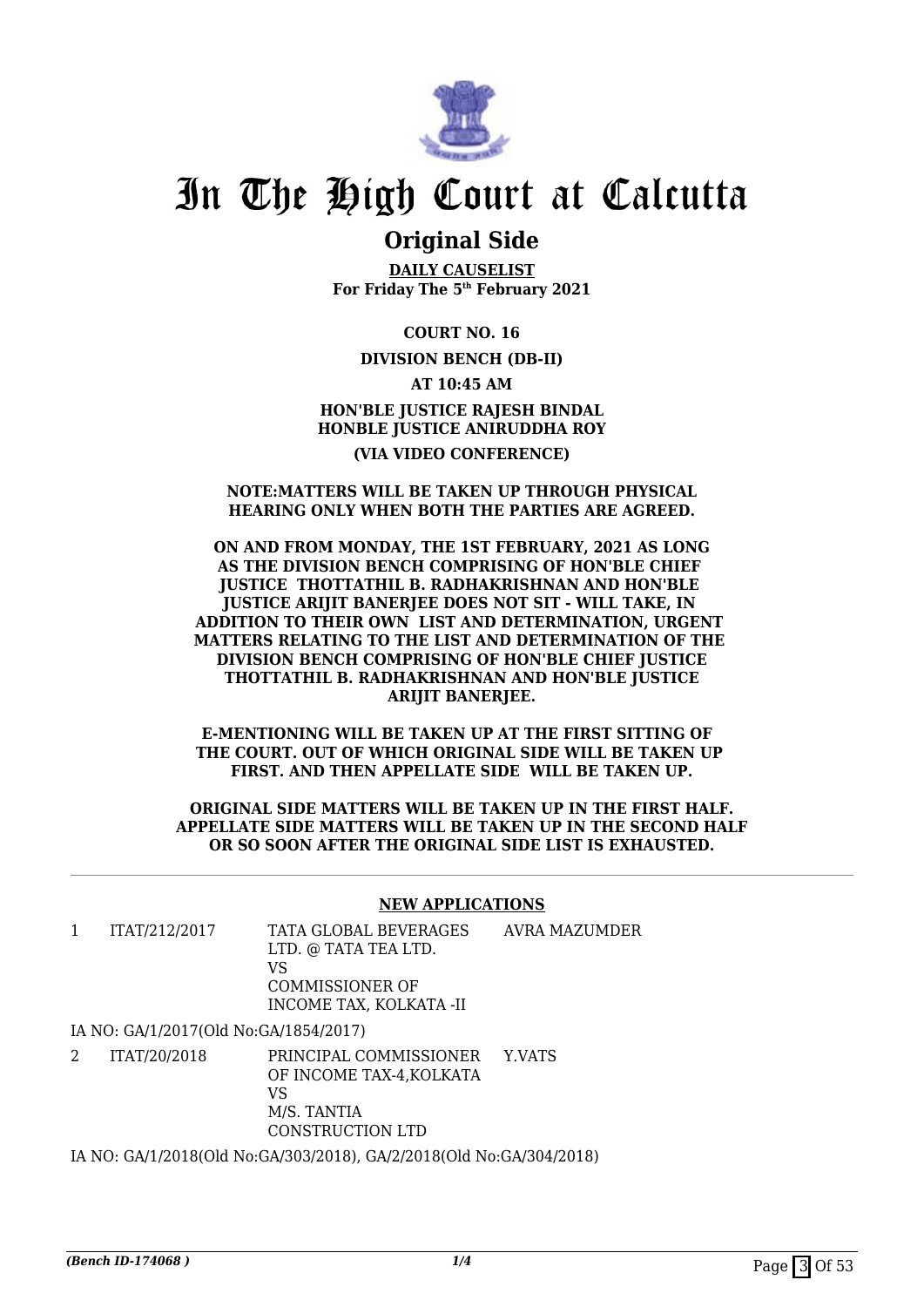3 ITAT/22/2018 PRINCIPAL COMMISSIONER OF INCOME TAX ,KOLKATA-4,KOLKATA VS M/S. TANTIA CONSTRUCTION LTD Y.VATS

IA NO: GA/1/2018(Old No:GA/329/2018), GA/2/2018(Old No:GA/330/2018)

4 ITAT/75/2018 THE PRINCIPAL COMMISSIONER OF INCOME TAX -I KOL VS M/S SUVRIDHI CAPITAL MARKETS LTD YOGESH VATS NILADRI KHANRA

### IA NO: GA/1/2018(Old No:GA/716/2018), GA/2/2018(Old No:GA/717/2018)

5 ITAT/106/2018 PRINCIPAL COMMISSIONER OF INCOME TAX-1, KOLKATA VS LAST PEAK DATA PRIVATE LIMITED YOGESH VATS

IA NO: GA/1/2018(Old No:GA/861/2018)

6 ITAT/108/2018 PRINCIPAL COMMISSIONER OF INCOME TAX-1, KOLKATA VS PARAMOUNT PROPERTIES & ESTATE DEVELOPMENT LIMITED YOGESH VATS

IA NO: GA/1/2018(Old No:GA/862/2018)

7 ITAT/139/2018 EIH LTD VS COMMISSIONER OF INCOME TAX III KOLKTA KHAITAN & CO

IA NO: GA/1/2018(Old No:GA/947/2018)

8 ITAT/145/2018 PRINCIPAL COMMISSIONER OF INCOME TAX, CENTRAL-2, KOLKATA VS M/S. BARAK VALLEY CEMENTS LTD. YOGESH VATS

IA NO: GA/1/2018(Old No:GA/1085/2018), GA/2/2018(Old No:GA/1086/2018)

9 ITAT/167/2018 THE PRINCIPAL COMMISSIONER OF INCOME TAX -2, KOLKATA VS M/S. KALYANPUR CEMENT LTD Y.VATS

IA NO: GA/1/2018(Old No:GA/1426/2018)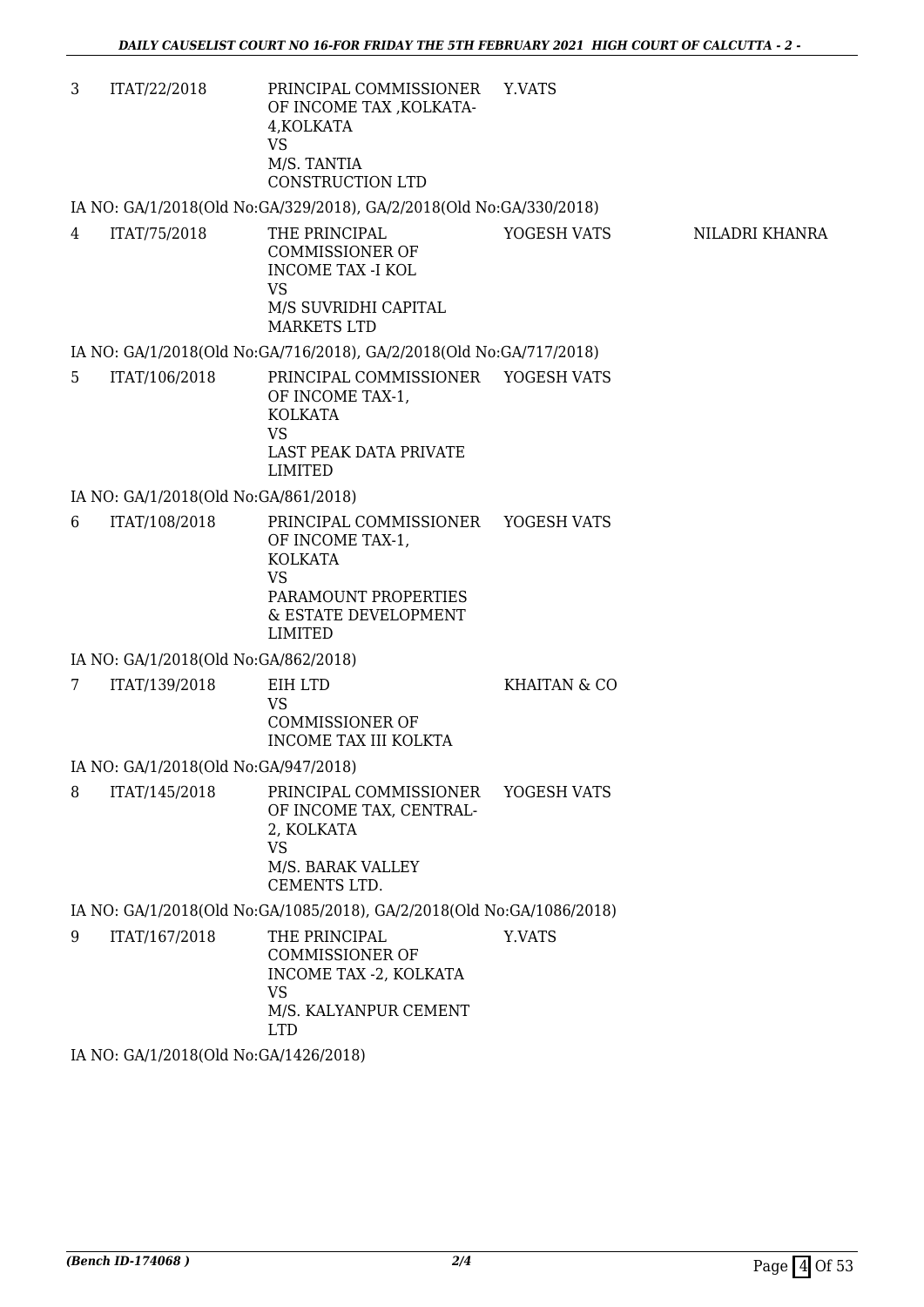10 ITAT/192/2018 PRINCIPAL COMMISSIONER OF INCOME TAX-4, KOLKATA VS AACHMAN VANIJYA PVT. LTD. YOGESH VATS

IA NO: GA/1/2018(Old No:GA/1452/2018), GA/2/2018(Old No:GA/1453/2018)

11 ITAT/193/2018 COMMISSIONER OF INCOME TAX, (TDS), KOLKATA VS MEDIA WORLDWIDE PVT. LTD. YOGESH VATS

IA NO: GA/1/2018(Old No:GA/1461/2018), GA/2/2018(Old No:GA/1462/2018)

12 ITAT/197/2018 THE PRINCIPAL COMMISSIONER OF INCOME TAX -9 , KOLKATA VS SMT SIKHA SINGH YOGESH VATS

IA NO: GA/1/2018(Old No:GA/1475/2018), GA/2/2018(Old No:GA/1476/2018)

13 ITAT/200/2018 PRINCIPAL COMM OF INCOME TAX, CENTRAL 1, KOLKATA VS M/S SHALIMAR PELLET FEEDS LTD Y VATS

IA NO: GA/1/2018(Old No:GA/1614/2018), GA/2/2018(Old No:GA/1616/2018)

14 ITAT/226/2018 C.I.T. (EXEMPTION), KOLKATA VS GOVARDHAN FOUNDATION YOGESH VATS

IA NO: GA/1/2018(Old No:GA/2062/2018), GA/2/2018(Old No:GA/2064/2018)

15 ITAT/233/2018 PRINCIPAL COMMISSIONER OF INCOME TAX, KOLKATA 4 VS EVEREADY INDUSTRIES INDIA LIMITED Y VATS

IA NO: GA/1/2018(Old No:GA/2093/2018), GA/2/2018(Old No:GA/2095/2018)

16 ITAT/2/2021 PRINCIPAL COMMISSIONER OF INCOME TAX, CENTRAL-1, KOLKATA VS M/S. KALINGA METALICS LTD S.LAMBA CHOUDHURY S LAW OFFICES

IA NO: GA/1/2021, GA/2/2021

17 ITAT/5/2021 PRINCIPAL COMMISSIONER OF INCOME TAX, CENTRAL-1, KOLKATA VS M/S. CONSORTIUM ENTERPRISES PVT LTD S.LAMBA

IA NO: GA/1/2021, GA/2/2021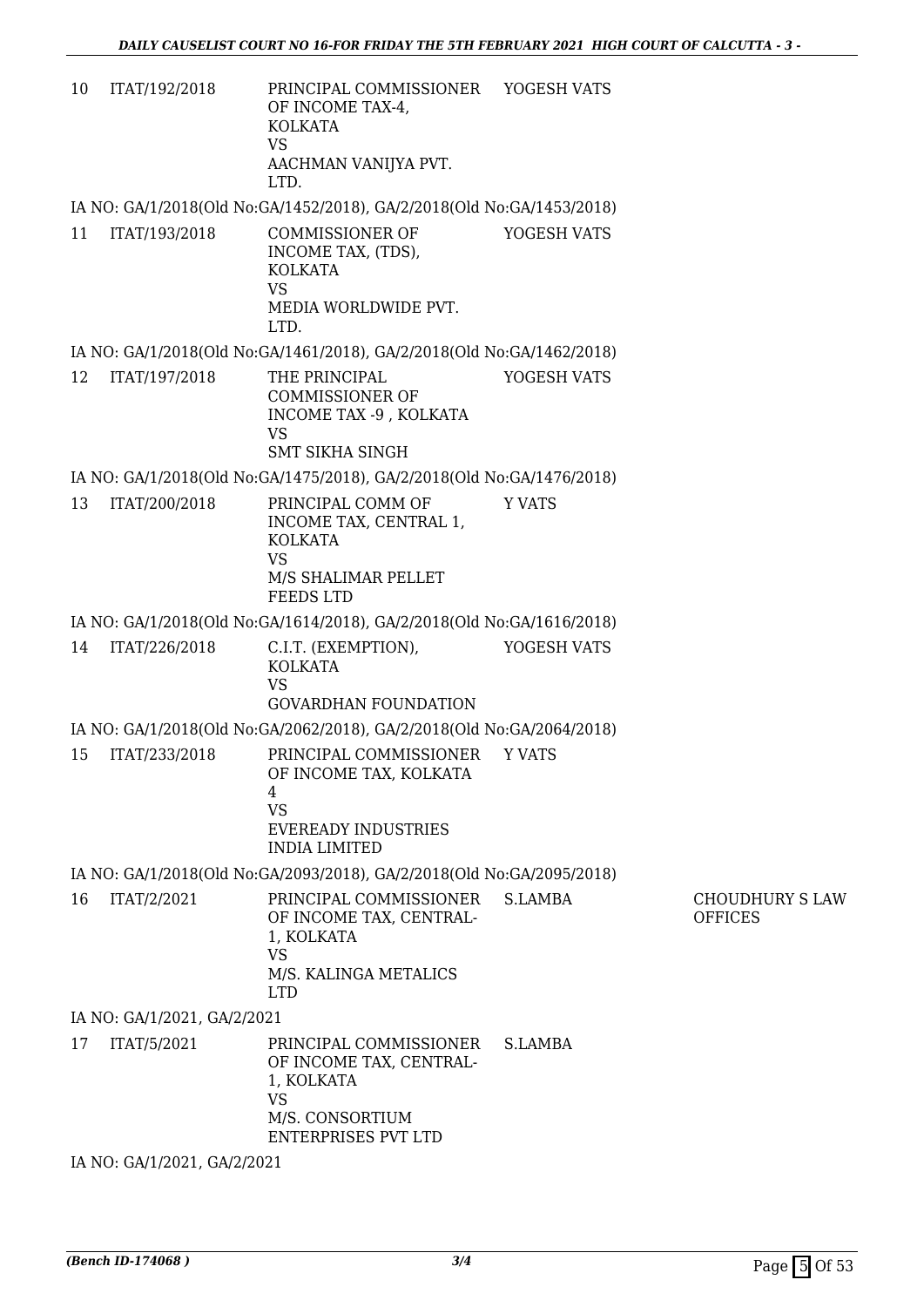| 18<br>ITAT/6/2021           | PRINCIPAL COMMISSIONER S.LAMBA<br>OF INCOME TAX (CENTRAL-<br>1),KOLKATA<br>VS<br>M/S. RASHMI IRON<br><b>INDUSTRIES PVT LTD</b> |         |
|-----------------------------|--------------------------------------------------------------------------------------------------------------------------------|---------|
| IA NO: GA/1/2021, GA/2/2021 |                                                                                                                                |         |
| 19<br>ITAT/9/2021           | PRINCIPAL COMMISSIONER S LAMBA<br>OF INCOME TAX 1<br><b>VS</b><br>M/S TATA METALIKS LTD                                        |         |
| IA NO: GA/1/2021, GA/2/2021 |                                                                                                                                |         |
| 20<br>ITAT/10/2021          | PRINCIPAL COMMISSIONER S LAMBA<br>OF INCOME TAX-1 KOLKATA<br><b>VS</b><br>M/S LANDIS GYR                                       |         |
| IA NO: GA/1/2021, GA/2/2021 |                                                                                                                                |         |
| 21<br>ITAT/12/2021          | THE PRINCIPAL.<br>COMISSIONER OF INCOME<br>TAX - 1, KOLKATA<br><b>VS</b><br>DAMODAR VALLEY<br>CORPORATION                      | S LAMBA |
| IA NO: GA/1/2021, GA/2/2021 |                                                                                                                                |         |

### **FOR HEARING**

| 22 | ITA/543/2008 | COMMISSIONER OF<br>INCOME TAX CENTRAL -II,<br>KOLKATA<br>VS.<br>ASHOK KUMAR PODDAR                                             | S. S. SARKAR |
|----|--------------|--------------------------------------------------------------------------------------------------------------------------------|--------------|
| 23 | ITA/129/2019 | PRINCIPAL COMMISSIONER<br>OF INCOME TAX, KOLKATA-<br>11, KOLKATA<br><b>VS</b><br>M/S. ESTATE OF LATE LAI<br>YUN HSAIN LIU, AOP | YOGESH VATS  |
| 24 | ITA/130/2019 | PRINCIPAL COMMISSIONER YOGESH VATS<br>OF INCOME TAX-16,<br>KOLKATA<br>VS<br>M/S. 3 GUYS                                        |              |
| 25 | ITA/140/2019 | PRINCIPAL COMMISSIONER<br>OF INCOME TAX, KOLKATA-<br>1, KOLKATA<br>VS<br>M/S.BRAHMAPUTRA<br><b>CARBON LTD</b>                  | YOGESH VATS  |

CHOUDHURY S LAW

**OFFICES**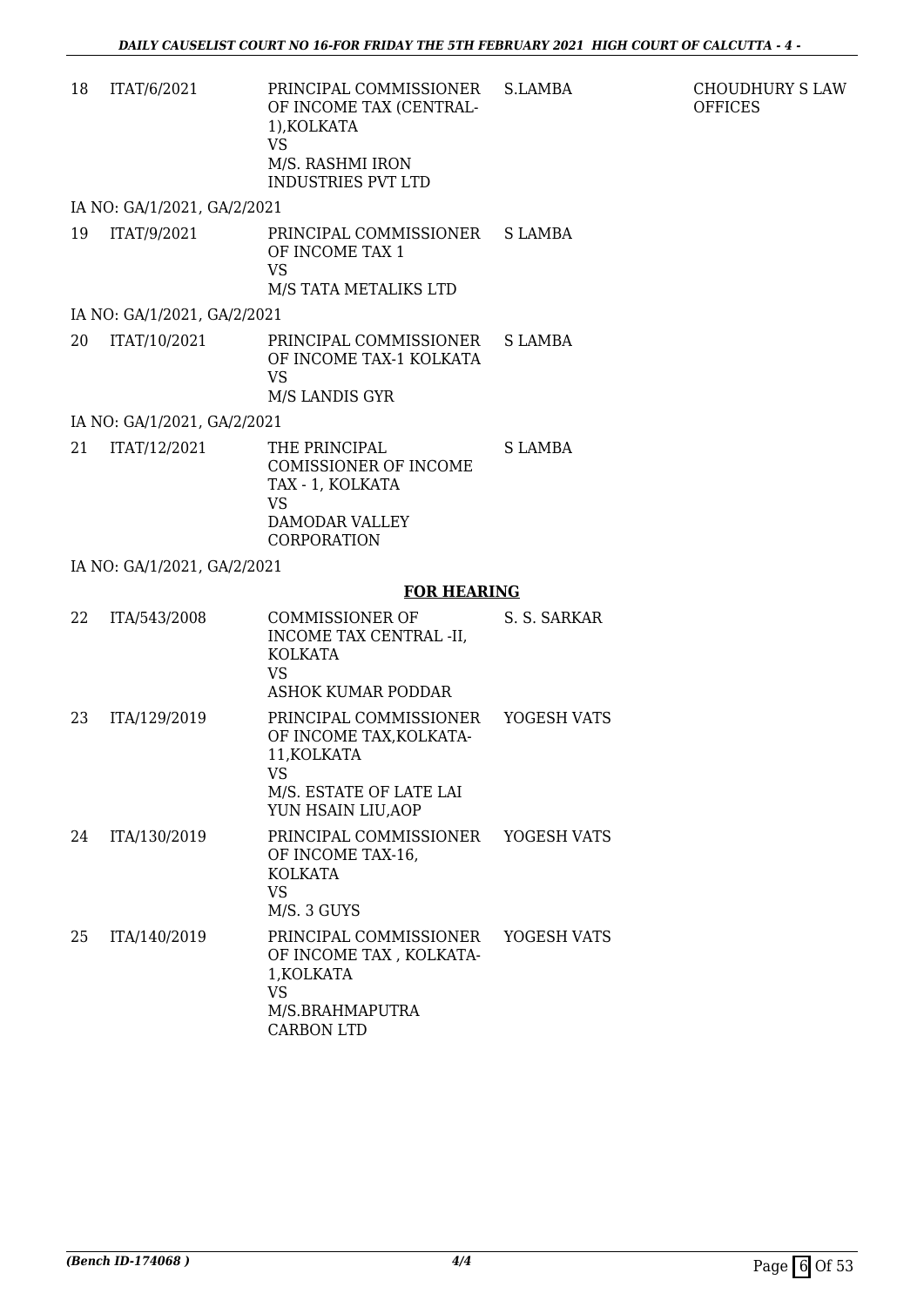

### **Original Side**

**DAILY CAUSELIST For Friday The 5th February 2021**

**COURT NO. 37**

**DIVISION BENCH (DB-III, COMMERCIAL DIVISION BENCH)**

**AT 10:45 AM**

**HON'BLE JUSTICE I. P. MUKERJI HON'BLE JUSTICE SUBHASIS DASGUPTA**

**ON AND FROM MONDAY, 1ST FEBRUARY, 2021 TO MONDAY, 15TH FEBRUARY, 2021- WILL SIT TOGETHER AND TAKE UP THE LIST AND DETERMINATIONOF HON'BLE JUSTICE I. P. MUKERJI AND HON'BLE JUSTICE MD. NIZAMUDDIN.**

### **(VIA VIDEO CONFERENCE)**

#### **NOTE:MATTERS WILL BE TAKEN UP THROUGH PHYSICAL HEARING ONLY WHEN BOTH THE PARTIES ARE AGREED.**

**ORIGINAL SIDE MATTERS WILL BE TAKEN UP FIRST.**

**----------------------------------------------------------------------------**

**NOTE: (1) THIS LIST WILL BE TAKEN UP EVERYDAY FROM 10:45 A.M. TILL RECESS OR UNTIL ITS EXHAUSTION WHICHEVER IS EARLIER.**

**(2) IF THERE IS NO COMMERCIAL COURT MATTERS IN THE LIST, MENTIONING OF COMMERCIAL COURT MATTERS WILL BE ENTERTAINED AT COURT NO. 3 ON THE REGULAR BASIS.**

**(3) COMMERCIAL COURT SHALL NOT SIT AT COURT NO. 37 IF THERE IS NO COMMERCIAL MATTER**

### **NEW APPLICATIONS**

1 APOT/12/2021 WITH CS/54/2020

BRH WEALTH KREATORS LIMITED VS HDFC BANK LIMITED

L. P. AGARWALLA AND CO.

IA NO: GA/1/2021

#### **FOR ARGUMENTS**

( NOT BEYOND 12:15 P.M. )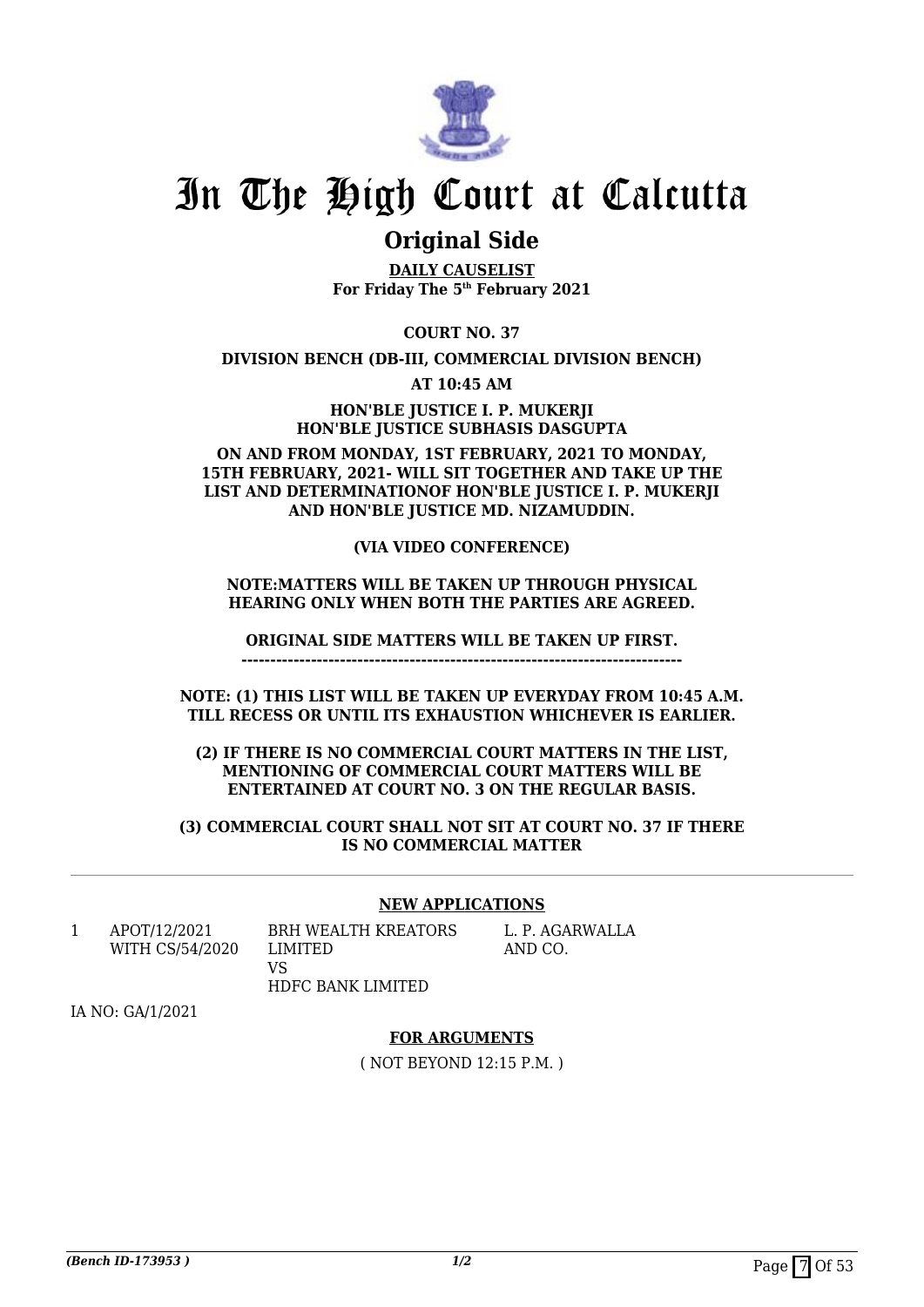2 APOT/11/2021 WITH CS/55/2020 GA/870/2020

BASUDEV BUILDERS PRIVATE LIMITED AND ANR. VS SOUTH INDIAN BANK LIMITED AND ANR.

L. P. AGARWALLA AND CO.

IA NO: GA/1/2021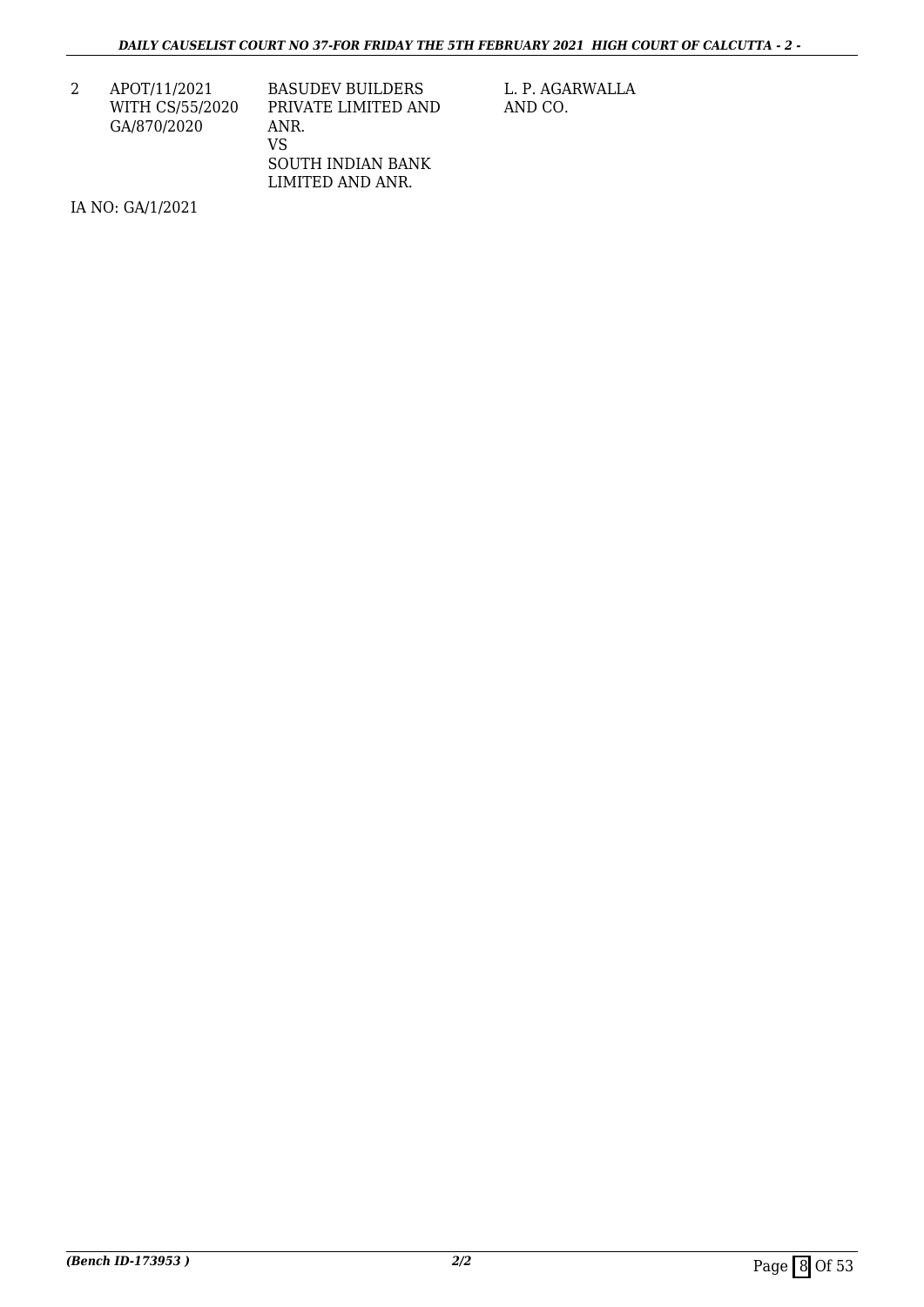

### **Original Side**

**DAILY CAUSELIST For Friday The 5th February 2021**

**COURT NO. 3**

### **DIVISION BENCH (DB-III)**

**HON'BLE JUSTICE I. P. MUKERJI HON'BLE JUSTICE SUBHASIS DASGUPTA**

**ON AND FROM MONDAY, 1ST FEBRUARY, 2021 TO MONDAY, 15TH FEBRUARY, 2021 - WILL SIT TOGETHER AND TAKE UP THE LIST AND DETERMINATION OF HON'BLE JUSTICE I. P. MUKERJI AND HON'BLE JUSTICE MD. NIZAMUDDIN.**

#### **AFTER COMMERCIAL COURT**

**------------------------------------------**

### **(VIA VIDEO CONFERENCE)**

### **NOTE:MATTERS WILL BE TAKEN UP THROUGH PHYSICAL HEARING ONLY WHEN BOTH THE PARTIES ARE AGREED.**

**NOTE: (1)THIS LIST WILL BE TAKEN UP AT 2:00 P.M. OR AT 10:45 A.M. IF THERE IS NO COMMERCIAL COURT MATTERS OR ON EXHAUSTION OF THE COMMERCIAL COURT LIST WHICHEVER IS EARLIER. (2) IF THERE IS NO COMMERCIAL COURT MATTERS IN THE LIST, MENTIONING OF COMMERCIAL COURT MATTERS WILL BE ENTERTAINED AT COURT NO. 3 ON THE REGULAR BASIS. (3) COMMERCIAL COURT SHALL NOT SIT AT COURT NO. 37 IF THERE IS NO COMMERCIAL MATTER. (4) MENTIONING WILL BE ENTERTAINED ONLY ON MONDAY. (5) APPEALS FROM DECREE WILL BE TAKEN UP FIRST ON EVERY MONDAY AND TUESDAY. (6) APPEALS FROM ORDER WILL BE TAKEN UP FIRST ON EVERY WEDNESDAY AND THURSDAY. (7) WRIT APPEALS WILL BE TAKEN UP FIRST ON EVERY FRIDAY.**

#### **APPEALS FROM ORDERS**

1 IA NO. GA/1/2019 (Old No: GA/490/2019)

CITY CENTRE PROPERTIES PVT LTD Vs PRASANTA KUMAR MAHAPATRA & ORS.

PRADEEP KUMAR PRADEEP KUMAR

WITH CS/23/2009 In APO/232/2018

### **WRIT APPEALS**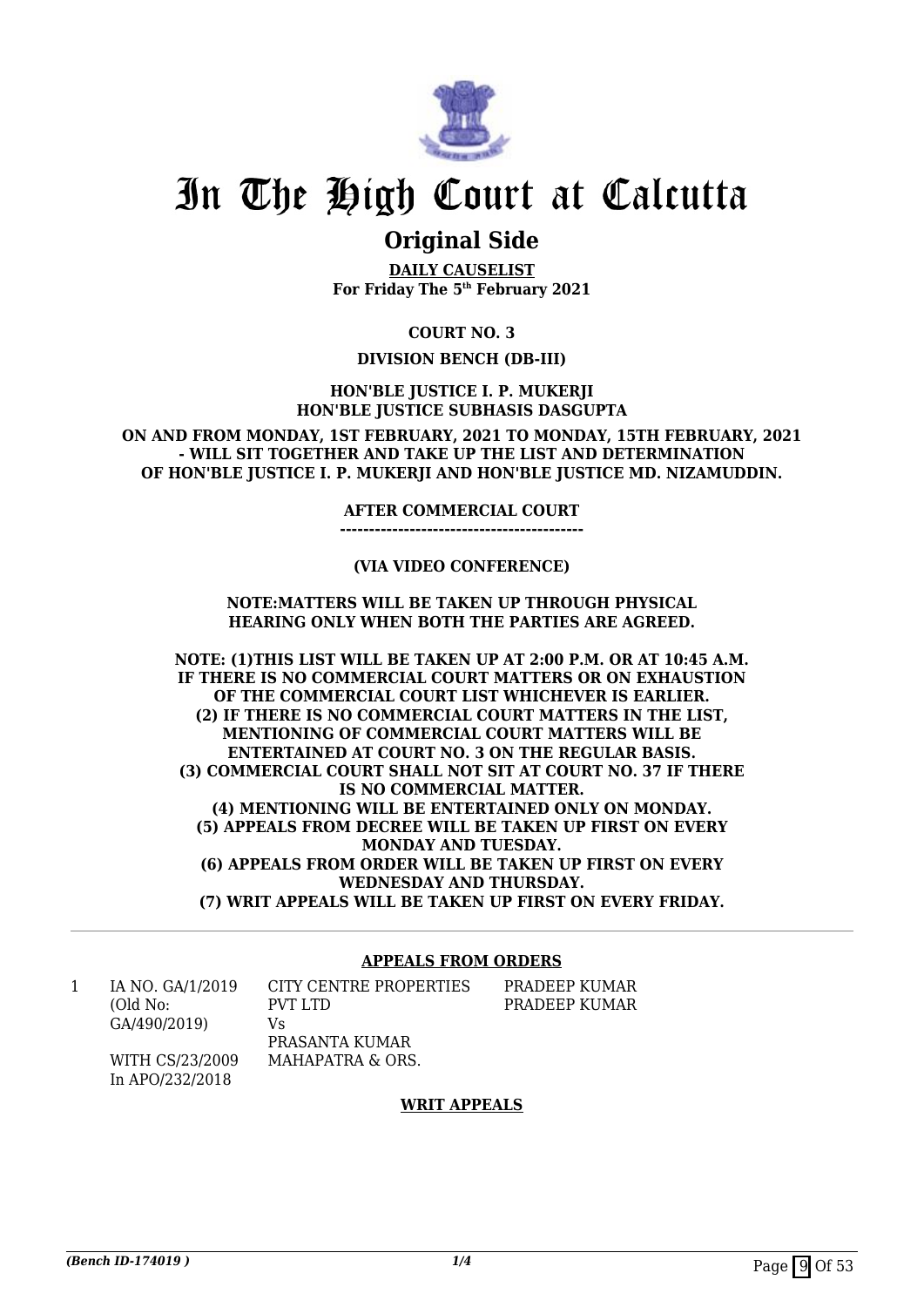| 2              | APO/163/2019<br>WITH<br>WPO/337/2018                                | THE KOLKATA MUNICIPAL<br>CORPORATION AND ORS.<br><b>VS</b><br>M/S. JAGANNATH<br><b>ENTERPRISE AND ORS.</b>                                 | H. S. MONDAL                                  |                              |
|----------------|---------------------------------------------------------------------|--------------------------------------------------------------------------------------------------------------------------------------------|-----------------------------------------------|------------------------------|
|                |                                                                     | IA NO: GA/1/2020(Old No:GA/406/2020), GA/2/2020                                                                                            |                                               |                              |
| 3              | APO/463/2014<br>WITH WPO<br>420/2013                                | <b>CHENNAI NETWORK</b><br><b>INFRASTRUCTURE LIMITED</b><br>&ANR.<br><b>VS</b><br>KOLKATA MUNICIPAL<br><b>CORPORATION &amp; ORS.</b>        | H.N. DATTA & CO.                              |                              |
|                | IA NO: GA/2/2019                                                    |                                                                                                                                            |                                               |                              |
| $\overline{4}$ | APO/467/2014<br>WITH WPO<br>388/2014                                | DISHNET WIRELESS<br>LIMITED & ORS.<br><b>VS</b><br>THE KOLKATA MUNICIPAL<br><b>CORPORATION &amp; ORS.</b>                                  | <b>ATISH GHOSH &amp;</b><br><b>ASSOCIATES</b> |                              |
| 5              | APO/471/2014<br>WITH WPO 11/2013 VS<br>11536/2014 (A/S)<br>MATTERS) | INDUS TOWERS LTD & ORS.<br>FMA 807/2015 CAN THE KOLKATA MUNICIPAL<br><b>CORPORATION &amp; ORS.</b>                                         | <b>KHAITAN &amp; CO</b>                       |                              |
| 6              | APO/475/2014<br>WITH WPO<br>339/2014                                | VIOM NET WORKS LIMITED H.N. DATTA & CO.<br><b>AND ANOTHER</b><br><b>VS</b><br>KOLKATA MUNICIPAL<br><b>CORPORATION AND</b><br><b>OTHERS</b> |                                               |                              |
|                | IA NO: GA/3/2019                                                    |                                                                                                                                            |                                               |                              |
| 7              | APO/248/2016<br>WITH WPO<br>2662/1996                               | THE CALCUTTA MUNICIPAL<br><b>CORPORATION &amp; ORS</b><br><b>VS</b><br>THE CRICKET ASSOCIATION<br>OF BENGAL & ORS                          | H.S. MONDAL                                   | KAUSHIK<br>MANDAL(FOR RES.1) |
|                | IA NO: GA/2/2021                                                    |                                                                                                                                            |                                               |                              |
| 8              | APO/554/2017<br>WITH WPO 49/2017 VS                                 | DEBRAJ DHUR & ORS<br>KOLKATA MUNICIPAL<br><b>CORPORATION &amp; ORS</b>                                                                     | PINGAL<br><b>BHATTACHARYYA</b>                |                              |
|                | IA NO: GA/2/2017(Old No:GA/3496/2017)                               |                                                                                                                                            |                                               |                              |
| 9              | APO/555/2017                                                        | KOLKATA MUNICIPAL<br>WITH WPO/49/2017 CORPORATION & ANR.<br><b>VS</b><br>DEBRAJ DHUR & ORS.                                                | H. S. MONDAL                                  |                              |
| 10             | APO/164/2019<br><b>WITH</b><br>WPO/338/2019                         | THE KOLKATA MUNICIPAL<br>CORPORATION AND ORS.<br><b>VS</b><br>M/S. INPULSE HEALTH<br>CARE AND ORS.                                         | H. S. MONDAL                                  |                              |
|                |                                                                     |                                                                                                                                            |                                               |                              |

IA NO: GA/1/2020(Old No:GA/407/2020), GA/2/2020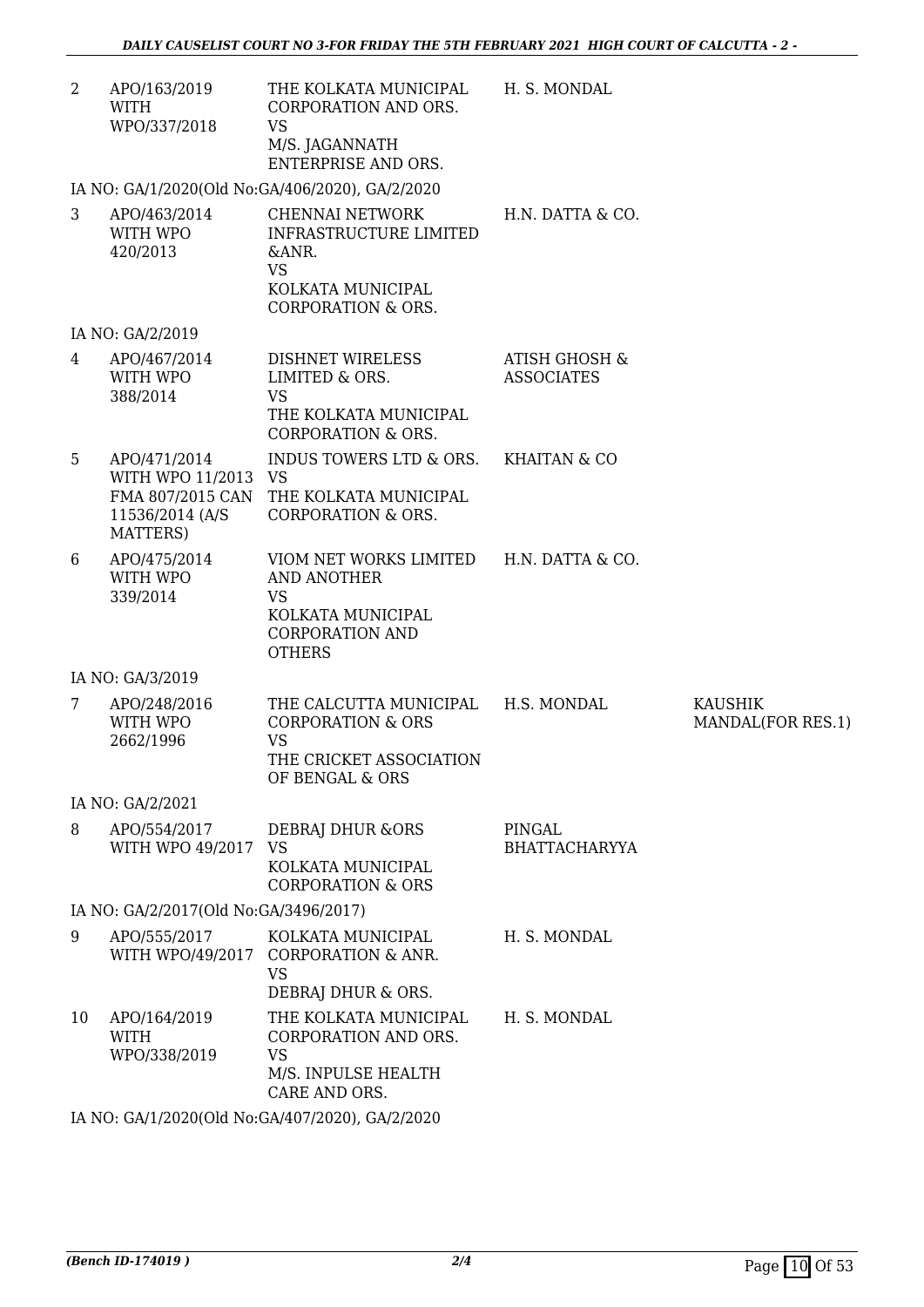| 11 | APO/208/2019<br>WITH WPO<br>1811/2003 | SALMA BEGUM & ANR.<br>VS<br>ANANJAN MITTER & ORS.                                                      | <b>MR BRATIN KUMAR</b><br>DEY     |
|----|---------------------------------------|--------------------------------------------------------------------------------------------------------|-----------------------------------|
|    |                                       | IA NO: GA/4/2019(Old No: GA/392/2019), GA/5/2019(Old No: GA/393/2019)                                  |                                   |
| 12 | APO/34/2020<br>WITH WPO<br>1442/2008  | COMMISSIONER OF<br>CENTRAL EXCISE,<br>KOLKATA-IV,<br>COMMISSIONERATE,<br>VS<br>ASSAM TUBES LTD. & ORS. | BHASKAR PROSAD<br><b>BANERJEE</b> |
|    |                                       | IA NO: GA/1/2017(Old No:GA/1892/2017), GA/2/2017(Old No:GA/1893/2017)                                  |                                   |
| 13 | APO/136/2020<br>WITH<br>WPO/340/2018  | M/S JAGANNATH<br>ENTERPRISE AND ANR<br>VS<br>THE KOLKATA MUNICIPAL<br><b>CORPORATION AND ORS</b>       | <b>MAYUKH MAITRA</b>              |

IA NO: GA/2/2020

| 14 | APO/138/2020<br><b>WITH</b> | M/S IMPULSE HEALTH<br>CARE AND ORS | MAYUKH MAITRA |
|----|-----------------------------|------------------------------------|---------------|
|    | WPO/339/2018                | VS                                 |               |
|    |                             | THE KOLKATA MUNICIPAL              |               |
|    |                             | CORPORATION AND ORS                |               |

IA NO: GA/2/2020

| 15 | APO/141/2018 | VERSATILE WIRES LTD. & | SHARMA KAJARIA & |
|----|--------------|------------------------|------------------|
|    | WITH WPO     | ANR.                   | CO.              |
|    | 1714/2006    | VS                     |                  |
|    |              | DIRECTOR GENERAL OF    |                  |
|    |              | FOREIGN TRADE & ORS.   |                  |

IA NO: GA/1/2016(Old No:GA/1648/2016)

### **APPEALS FROM ORDERS**

|                     | <b>APPEALS FROM DECREE</b> |                 |
|---------------------|----------------------------|-----------------|
| In APO/76/2007      | STATE OF W.B.              |                 |
| WITH AP/160/2003    | Vs                         | CHAUDHURI & CO. |
|                     | ENGINEERS PVT. LTD.        | S. C. RAY       |
| 16 IA NO. GA/2/2020 | RAJPATH CONTRACTORS &      |                 |

| 17 | APD/41/2019<br>[S.A.] WITH<br>CS/302/2005    | PUNJAB NATIONAL BANK<br>VS<br>APEEJAY HOPUSE PRIVATE<br><b>LIMITED</b>          | PRATYUSH PATWARI   |
|----|----------------------------------------------|---------------------------------------------------------------------------------|--------------------|
| 18 | IA NO. GA/1/2020<br>(Old No:<br>GA/797/2020) | <b>GOLDEN STEEL CO</b><br>CORPORATION LTD<br>Vs.<br><b>IYOTSNA KUMARI MOGHA</b> | AYIN CO<br>AYIN CO |
|    | CS 141/2018<br>In $APD/2/2020$               |                                                                                 |                    |
| 19 | APD/62/2016<br>[S.A.]WITH CS<br>297/1989     | AMBALAL SARABHAI<br>ENTERPRISES LTD<br>VS<br>RAJEEV DAGA AND ANR                | DUBE & CO.         |

IA NO: GA/1/2016(Old No:GA/529/2016)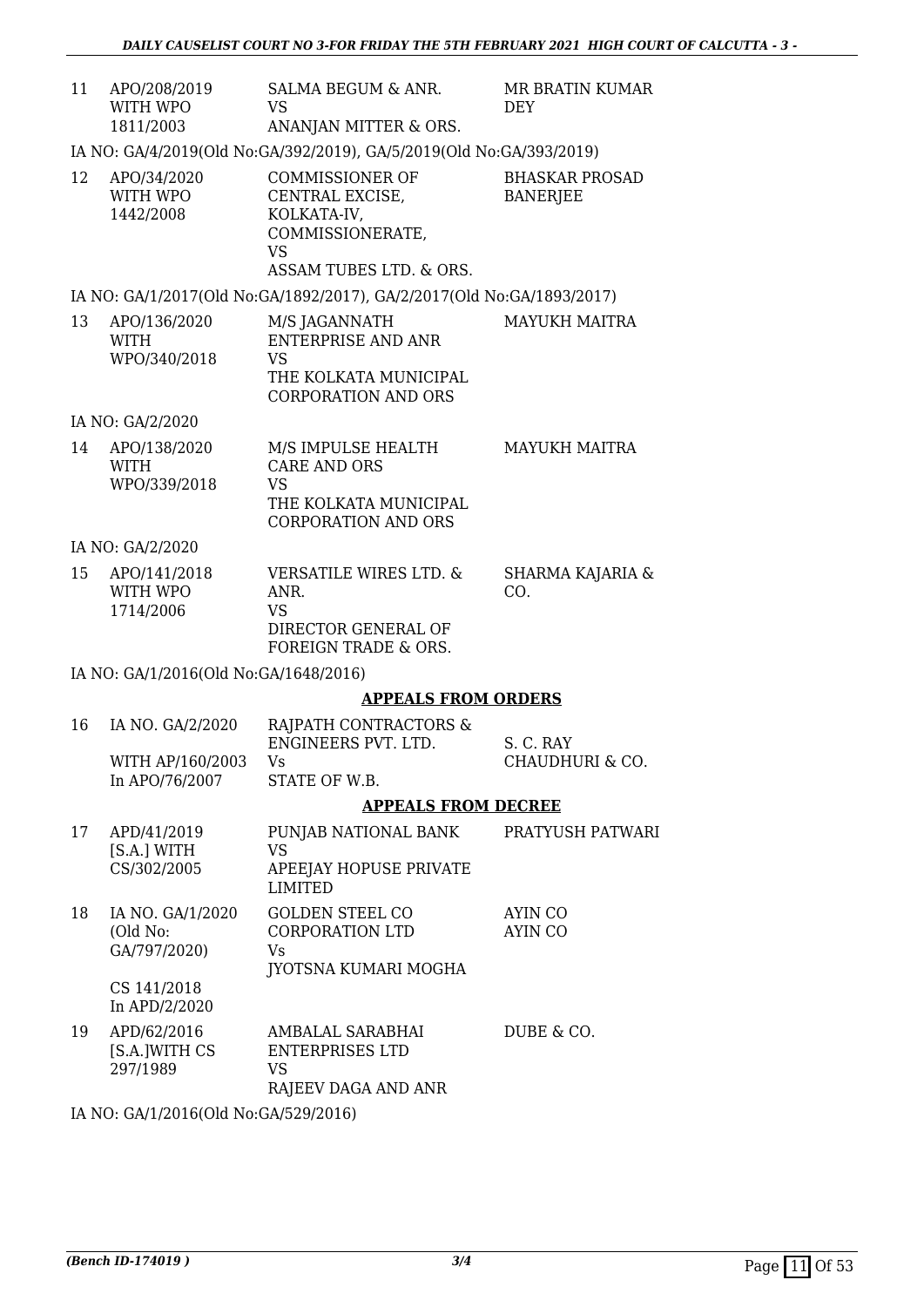| 20 | APD/169/2018  | AMBALAL SARABHAI      | M/S DUBE & CO |
|----|---------------|-----------------------|---------------|
|    | [S.A.]WITH CS | ENTERPRISE LTD        |               |
|    | 323/1989      | VS                    |               |
|    |               | SMT. PREM LATA ARYA & |               |
|    |               | ORS.                  |               |

IA NO: GA/1/2016(Old No:GA/2567/2016), GA/2/2018(Old No:GA/1439/2018)

| 21 | APD/170/2018  | AMBALAL SARABHAI      | M/S. DUBE & |
|----|---------------|-----------------------|-------------|
|    | [S.A.]WITH CS | ENTERPRISE LTD        | COMPANY     |
|    | 324/1989      | VS.                   |             |
|    |               | SMT. KIRAN ARYA & ORS |             |

IA NO: GA/1/2016(Old No:GA/2571/2016), GA/2/2018(Old No:GA/1440/2018)

| 22 | IA NO. GA/3/2020<br>(Old No:<br>GA/791/2020)<br>WITH CS/10/2017<br>In APD/474/2017 | MAHENDRA INVESTMENT<br>ADVISORS PVT. LTD<br>Vs<br><b>SIMPLEX</b><br>INFRASTRUCTURES LTD. | <b>ABHIJIT SARKAR</b><br><b>ABHIJIT SARKAR</b> |
|----|------------------------------------------------------------------------------------|------------------------------------------------------------------------------------------|------------------------------------------------|
| 23 | IA NO. GA/1/2017                                                                   | MAHENDRA INVESTMENT                                                                      | <b>ABHIJIT SARKAR</b>                          |

| د ∠ | IA INU. UA/1/4017<br>(Old No:<br>GA/3258/2017)<br>WITH CS/10/2017<br>In APD/474/2017 | MARENDRA INVESTMENT<br>ADVISORS PVT. LTD<br>Vs<br><b>SIMPLEX</b><br>INFRASTRUCTURES LTD. | ADHIJII SARNAR<br><b>ABHIJIT SARKAR</b> |
|-----|--------------------------------------------------------------------------------------|------------------------------------------------------------------------------------------|-----------------------------------------|
| 24  | APD/1/2020<br>WITH CS 99/2008                                                        | NATIONAL INSURANCE<br><b>COMPANY LIMITED</b><br>VS<br>SETHIA OILS LIMITED AND<br>ANR.    | DOLON DASGUPTA                          |

IA NO: GA/2/2020(Old No:GA/262/2020)

### **FOR HEARING**

| APO/440/2017 | STATE OF WEST BENGAL &   | PARITOSH SINHA |
|--------------|--------------------------|----------------|
| WITH WPO     | ANR                      |                |
| 1398/2008    | VS.                      |                |
|              | BHUWALKA TRADING & TEA   |                |
|              | $CO.$ (P) LTD, $\&$ ORS. |                |
|              |                          |                |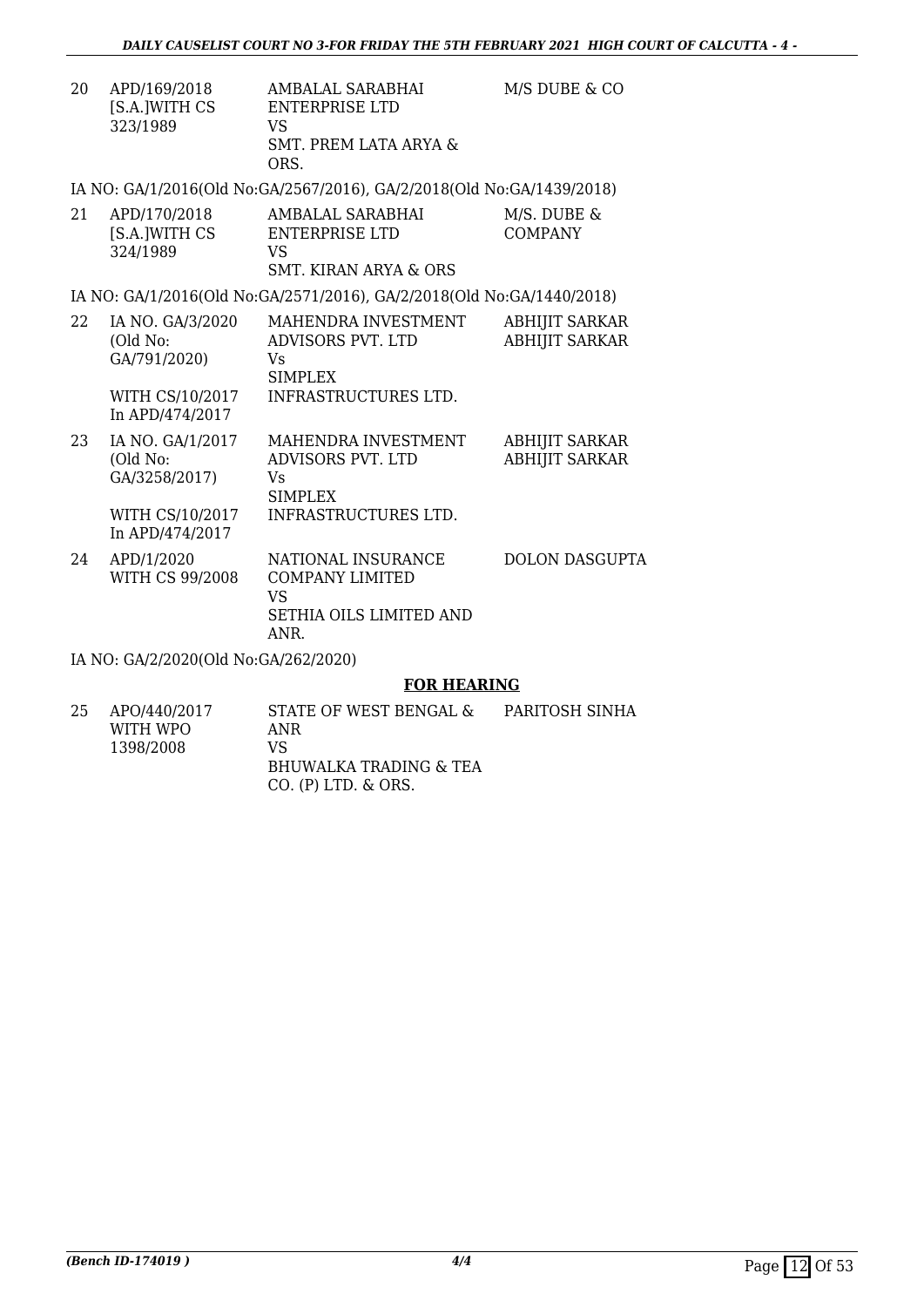

## **Original Side**

**DAILY CAUSELIST For Friday The 5th February 2021**

**COURT NO. 2**

**DIVISION BENCH ()**

**AT 3:15 PM**

**HON'BLE JUSTICE HARISH TANDON HON'BLE JUSTICE HIRANMAY BHATTACHARYYA**

**ON FRIDAY, 5TH FEBRUARY, 2021 AT 3:15 P.M. - WILL SIT TOGETHER AND TAKE UP A REVIEW MATTER. (VIA VIDEO CONFERENCE) NOTE:MATTERS WILL BE TAKEN UP THROUGH PHYSICAL HEARING ONLY WHEN BOTH THE PARTIES ARE AGREED.** 

### **REVIEW APPLICATION**

1 RVWO/2/2020 M/S. BHOWMICK

ENTERPRISE (INDIA) VS UOI AND ORS.

TAPAS DUTTA

IA NO: GA/2/2020, GA/3/2020(Old No:GA/1137/2020)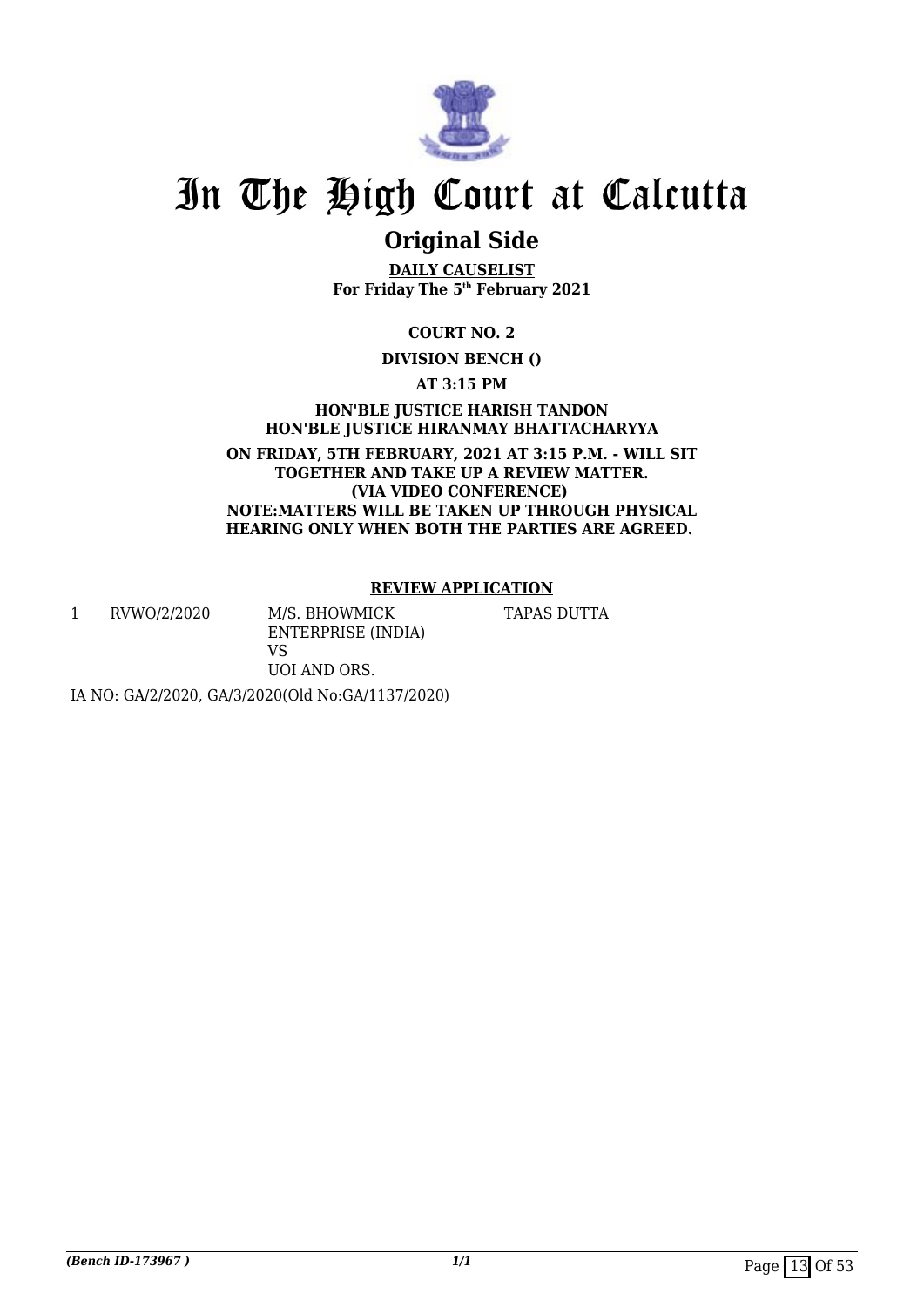

### **Original Side**

**DAILY CAUSELIST For Friday The 5th February 2021**

**COURT NO. 2**

### **DIVISION BENCH (DB-IV)**

**AT 2:00 PM**

### **HON'BLE JUSTICE HARISH TANDON HON'BLE JUSTICE KAUSIK CHANDA (VIA VIDEO CONFERENCE)**

#### **NOTE:MATTERS WILL BE TAKEN UP THROUGH PHYSICAL HEARING ONLY WHEN BOTH THE PARTIES ARE AGREED.**

**NOTE: ORIGINAL SIDE MATTERS SHALL BE TAKEN UP ON FRIDAY AT 2:00 P.M.**

#### **APPEALS FROM DECREE**

1 APD/570/2017 [S.A.] AJAY JAISWAL VS ESKAY BROTHERS STEELS LTD G S GUPTA

### IA NO: GA/1/2017(Old No:GA/3897/2017)

2 APD/571/2017  $[S.A.]$ AJAY JAISWAL VS PANKAJ KUMAR GOEL G.S. GUPTA

IA NO: GA/1/2017(Old No:GA/3899/2017)

|  | APD/281/2016<br>[S.A.] WITH<br>CS/489/2000 | UNION OF INDIA<br>VS<br><b>HINDUSTAN</b><br>CONSULTANCY & SERVICES<br>LTD. & ANR | SHYAMAL.<br><b>CHAKRABORTY</b> |
|--|--------------------------------------------|----------------------------------------------------------------------------------|--------------------------------|
|--|--------------------------------------------|----------------------------------------------------------------------------------|--------------------------------|

IA NO: GA/2/2017(Old No:GA/62/2017)

### **APPEALS FROM ORDERS**

4 APO/446/2015 WITH WPO/933/2013 MAGEBA BRIDGE PRODUCTS LTD & ANR. VS THE WEST BNEGAL SMALL INDUSTRIES DEVELOPMENT CORP. LTD R.GINODIA & CO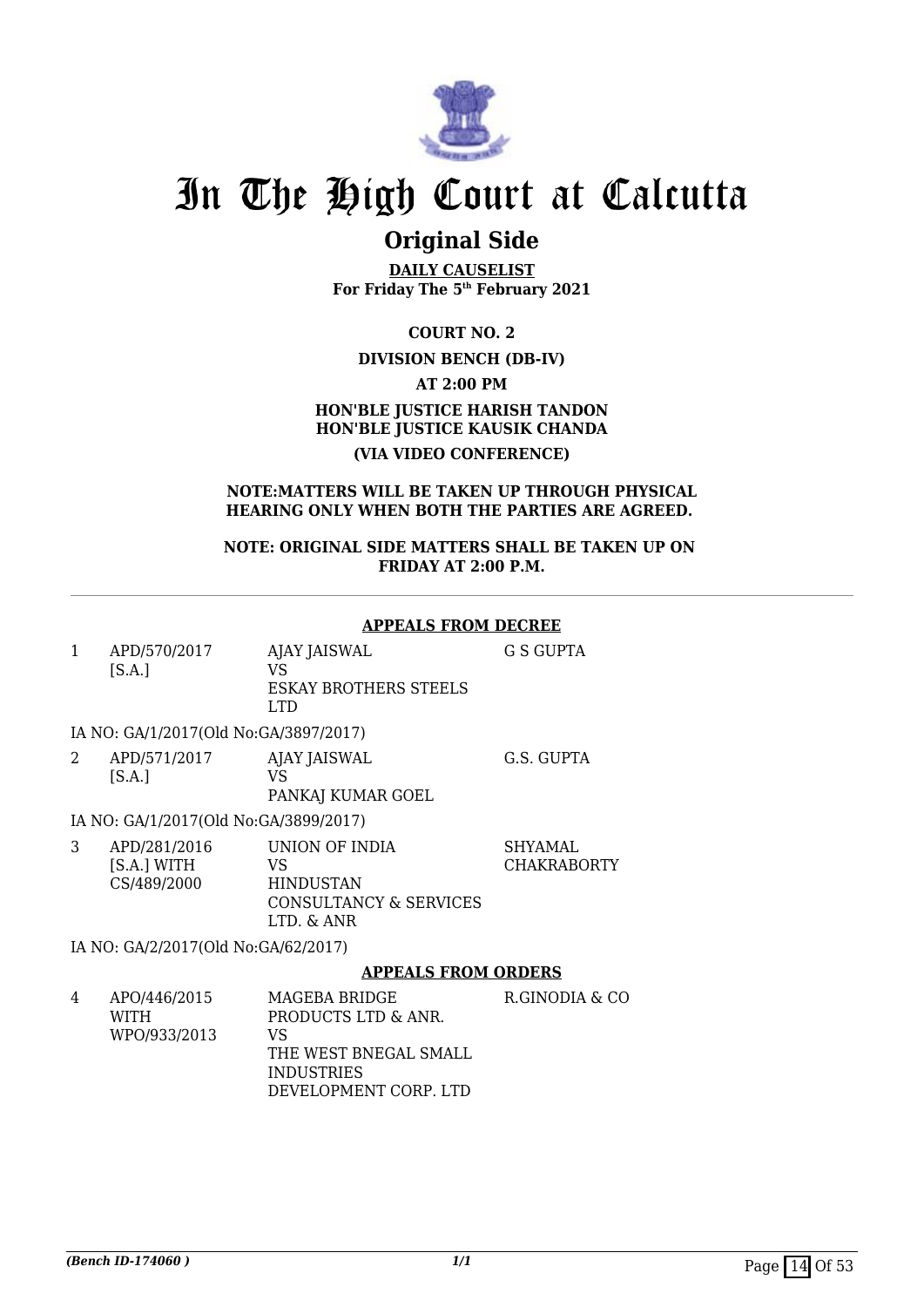

### **Original Side**

**DAILY CAUSELIST For Friday The 5th February 2021**

**COURT NO. 12**

### **DIVISION BENCH (DB-V)**

**AT 10:45 AM**

**HON'BLE JUSTICE SOUMEN SEN HON'BLE JUSTICE SAUGATA BHATTACHARYYA (VIA VIDEO CONFERENCE)**

**NOTE:MATTERS WILL BE TAKEN UP THROUGH PHYSICAL HEARING ONLY WHEN BOTH THE PARTIES ARE AGREED.**

**NOTE: ORIGINAL SIDE MATTERS SHALL BE TAKEN UP ON TUESDAY AT THE FIRST SITTING OF THE COURT.**

**NOTE: MENTIONING WILL BE ALLOWED STRICTLY UPON NOTICE TO THE OTHER SIDE**

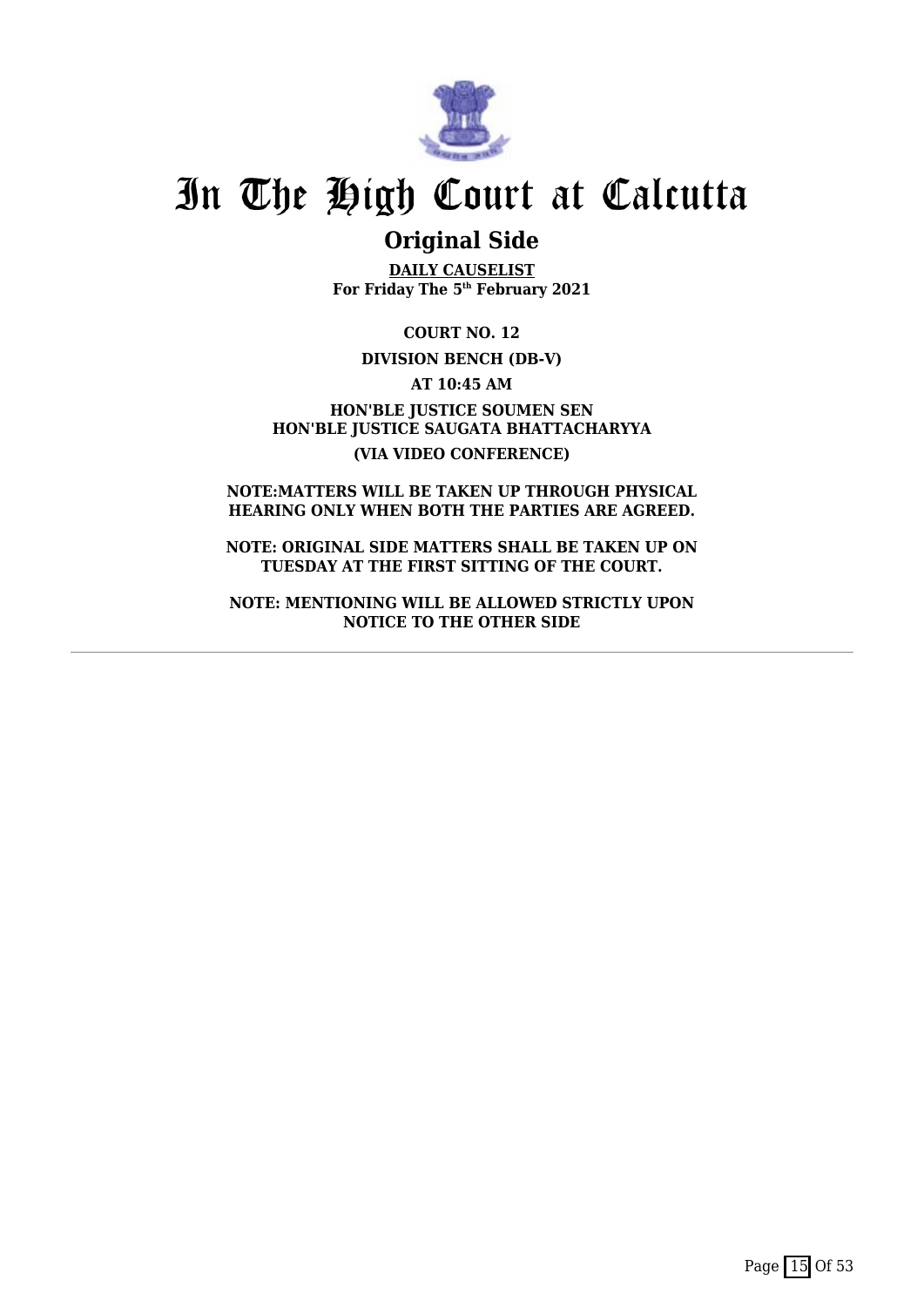

## **Original Side**

**DAILY CAUSELIST For Friday The 5th February 2021**

**COURT NO. 11**

### **DIVISION BENCH ()**

**AT 3:15 PM**

**HON'BLE JUSTICE SUBRATA TALUKDAR HON'BLE JUSTICE ARINDAM MUKHERJEE (VIA VIDEO CONFERENCE)**

#### **NOTE:MATTERS WILL BE TAKEN UP THROUGH PHYSICAL HEARING ONLY WHEN BOTH THE PARTIES ARE AGREED.**

**ON FRIDAY, 5TH FEBRUARY, 2021 AT 3:15 P.M. - WILL SIT TOGETHER TO TAKE UP AN ASSIGNED MATTER.** 

### **SPECIALLY ASSIGNED MATTERS**

1 CC/41/2019 IN APO 454/2017  $[S.A.]$ 

KAMRUN NESSA VS MR. KHALIL AHMED AND ORS.

MAHESWARI SHARMA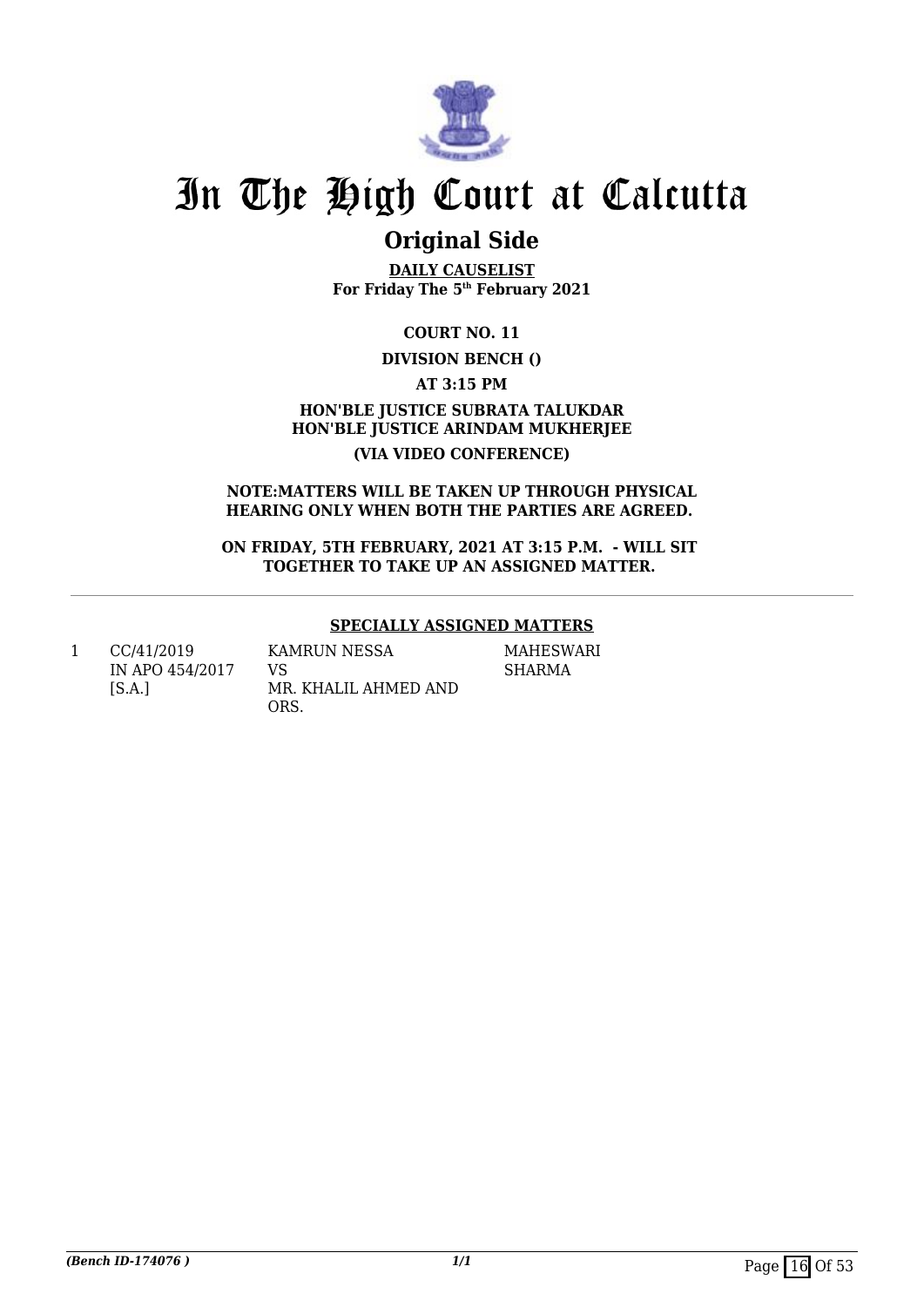

### **Original Side**

**DAILY CAUSELIST For Friday The 5th February 2021**

**COURT NO. 11**

**DIVISION BENCH (DB-VI)**

**AT 2:00 PM**

**HON'BLE JUSTICE SUBRATA TALUKDAR HON'BLE JUSTICE HIRANMAY BHATTACHARYYA (VIA VIDEO CONFERENCE)**

**NOTE:MATTERS WILL BE TAKEN UP THROUGH PHYSICAL HEARING ONLY WHEN BOTH THE PARTIES ARE AGREED.**

**ON TUESDAY AND THURSDAY ORIGINAL SIDE MATTERS WILL BE TAKEN UP AFTER RECESS.**

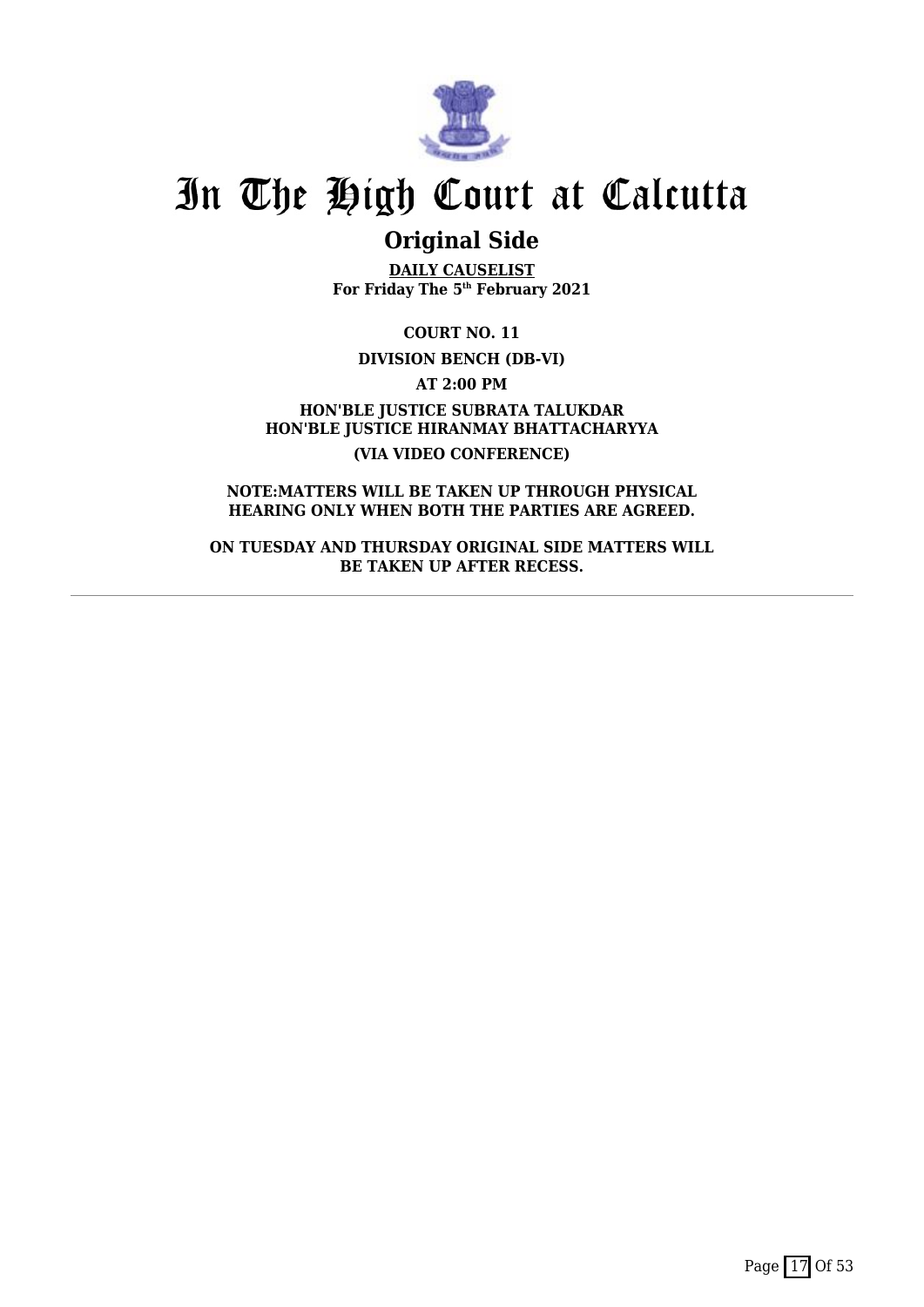

## **Original Side**

**DAILY CAUSELIST For Friday The 5th February 2021**

**COURT NO. 4 DIVISION BENCH (DB-VIII) AT 3:00 PM HON'BLE JUSTICE ARINDAM SINHA HON'BLE JUSTICE SUVRA GHOSH (VIA VIDEO CONFERENCE)**

**NOTE:MATTERS WILL BE TAKEN UP THROUGH PHYSICAL HEARING ONLY WHEN BOTH THE PARTIES ARE AGREED.**

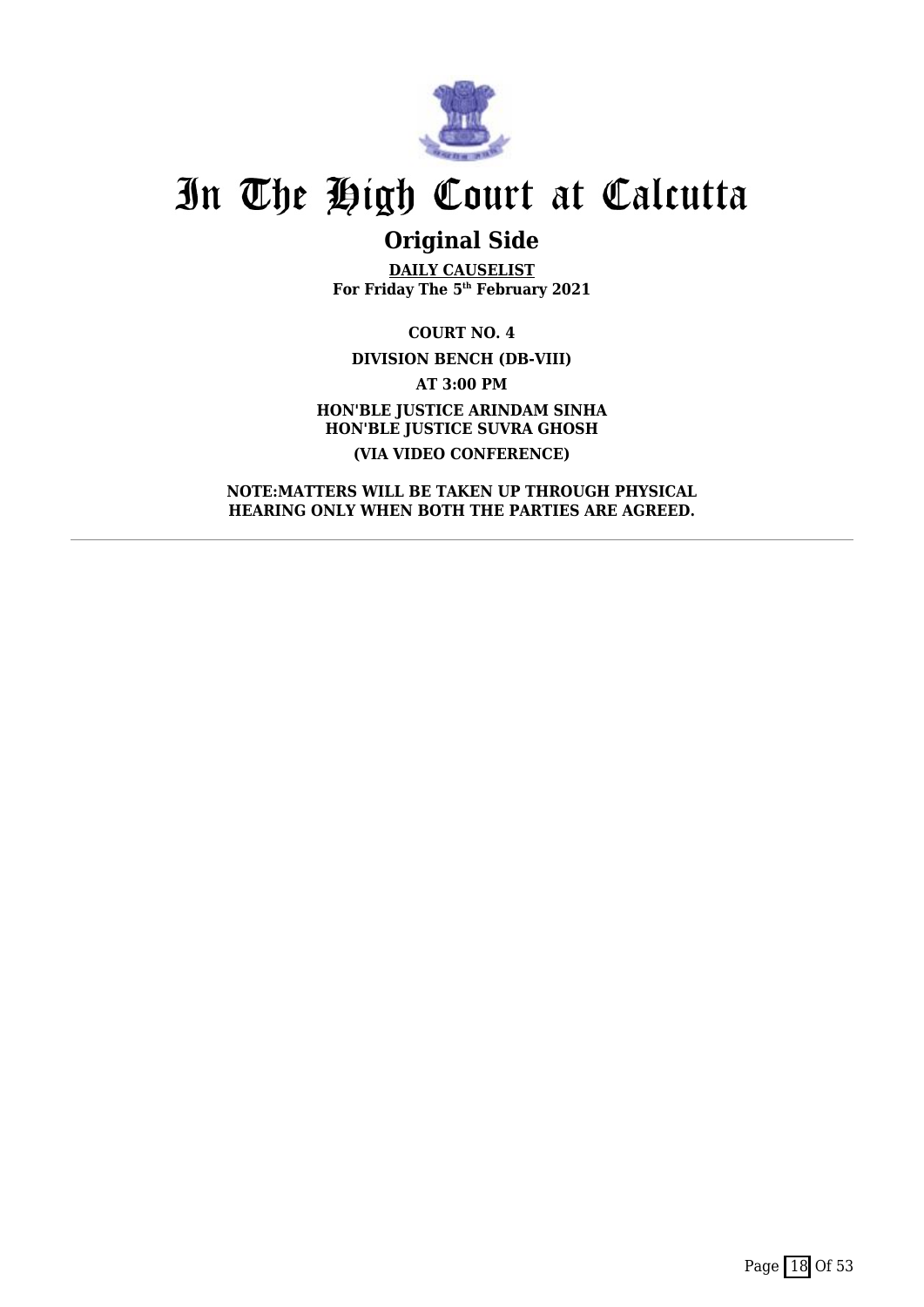

### **Original Side**

**DAILY CAUSELIST For Friday The 5th February 2021**

### **COURT NO. 4 SINGLE BENCH () AT 3:00 PM HON'BLE JUSTICE ARINDAM SINHA (VIA VIDEO CONFERENCE)**

#### **NOTE:MATTERS WILL BE TAKEN UP THROUGH PHYSICAL HEARING ONLY WHEN BOTH THE PARTIES ARE AGREED.**

#### **ON EVERY WEDNESDAY, THURSDAY AND FRIDAY AT 3:00 P.M.- WILL SIT SINGLY AND TAKE SOME PART-HEARD, CONTEMPT, ASSIGNED, REVIEW, MODIFICATION/CLARIFICATION MATTERS.**

### **AT 3:00 P.M. (AFTER APPELLATE SIDE, IF TIME PERMITS.)**

|              | <b>SPECIALLY ASSIGNED MATTERS</b>              |                                                                                |                                      |                                |
|--------------|------------------------------------------------|--------------------------------------------------------------------------------|--------------------------------------|--------------------------------|
| $\mathbf{1}$ | IA NO. GA/26/2019<br>(Old No:<br>GA/1367/2019) | <b>BALARAM DAS</b><br><b>Vs</b><br><b>GURU CHARAN BISWAS</b>                   | S.RAYCHOWDHURY<br>S.RAYCHOWDHURY     |                                |
|              | [S.A.]<br>In CS/308/1872                       |                                                                                |                                      |                                |
| 2            | IA NO. GA/16/2017<br>(Old No:<br>GA/4004/2017) | MR. SHYAMAL KUMAR<br>MUKHERJEE<br><b>Vs</b><br>RUP KUMAR BARIK & ORS.          | P.C. BOSE<br><b>B.MULLICK</b>        | C.K.DUTTA, P.C.<br><b>BOSE</b> |
|              | [S.A.]<br>In CS/1337/1965                      |                                                                                |                                      |                                |
| 3            | IA NO. GA/17/2018<br>(Old No:<br>GA/1625/2018) | MR. SHYAMAL KUMAR<br><b>MUKHERJEE</b><br><b>Vs</b><br>RUP KUMAR BARIK & ORS.   | P.C. BOSE<br><b>B.MULLICK</b>        | C.K.DUTTA, P.C.<br><b>BOSE</b> |
|              | [S.A.]<br>In CS/1337/1965                      |                                                                                |                                      |                                |
| 4            | CS/830/1987<br>[S.A.]                          | <b>ENERTECH ENGINEERS</b><br>(INDIA) PVT.LTD.<br>VS<br>TECALEMIT INDIA LIMITED | M.K.ROY<br><b>CHOWDHURI &amp; CO</b> |                                |

IA NO: GA/1/2003(Old No:GA/4302/2003)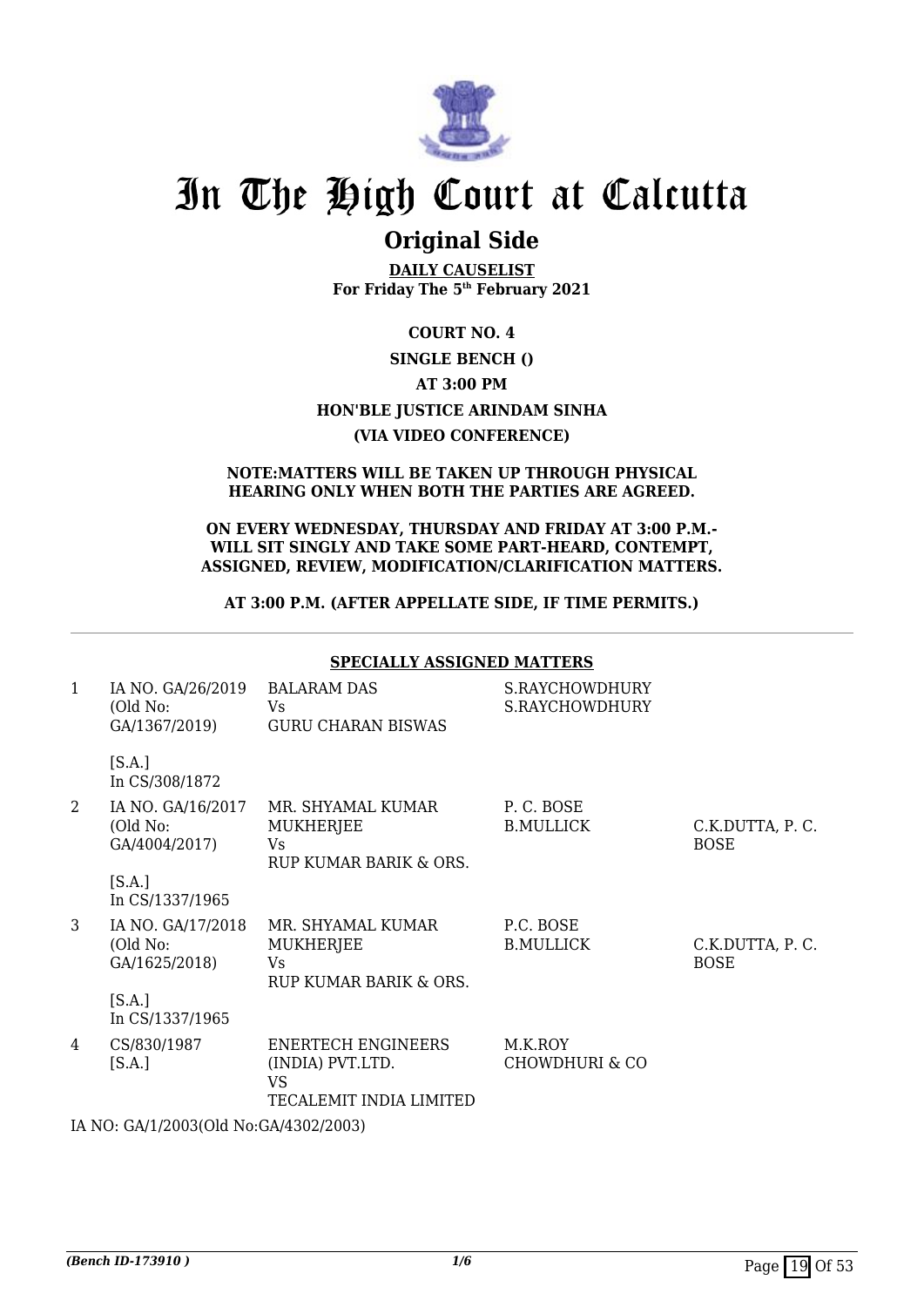| 5  | IA NO. GA/1/2003<br>(Old No:<br>GA/3506/2003)<br>[S.A.]          | S.T.P. LIMITED<br>Vs<br>NIRMALJIT SINGH HOON                                               | JHUNJHUNWALA &<br>CO.<br>JHUNJHUNWALA &<br>CO. | B.M. BAGARIA & CO. |
|----|------------------------------------------------------------------|--------------------------------------------------------------------------------------------|------------------------------------------------|--------------------|
| 6  | In CS/1034/1987<br>IA NO. CA/12/2010<br>(Old No:<br>CA/891/2010) | IN THE MATTER OF: THE<br>SUTNA STONE & LIME CO.<br>LTD. (LIQ) RE:<br><b>Vs</b>             | N. C. BOSE & CO.<br>O/L                        |                    |
|    | [S.A.]<br>In CP/580/2000                                         | SARVESHWARI MINING (P)<br>LTD. VS THE O/L, HIGH<br><b>COURT</b>                            |                                                |                    |
| 7  | IA NO. CA/20/2019<br>(Old No:<br>CA/165/2019)                    | IN THE MATTER OF SUTNA<br>STONE & LIME CO.LTD.<br>AND (IN LIQN.)<br>Vs                     | O/L<br>O/L                                     |                    |
|    | [S.A.]<br>In CP/580/2000                                         |                                                                                            |                                                |                    |
| 8  | IA NO. CA/19/2018<br>(Old No:<br>CA/195/2018)                    | IN THE MATTER OF :<br><b>SUTNA STONE &amp; LIME</b><br>CO.LTD. AND (IN LIQN.)<br><b>Vs</b> | O/L, HIGH COURT,<br><b>CALCUTTA</b><br>O/L     |                    |
|    | [S.A.]<br>In CP/580/2000                                         |                                                                                            |                                                |                    |
| 9  | IA NO. CA/18/2017<br>(Old No:<br>CA/195/2017)                    | IN THE MATTER OF SUTNA<br>STONE & LIME CO.LTD.<br>AND (IN LIQN.)<br>Vs                     | O/L, HIGH COURT,<br><b>CALCUTTA</b><br>O/L     |                    |
|    | [S.A.]<br>In CP/580/2000                                         |                                                                                            |                                                |                    |
| 10 | IA NO. CA/16/2016<br>(Old No:<br>CA/88/2016)                     | RE: SUTNA STONE & LIME<br>CO.LTD. AND (IN LIQN.)-<br>AND-<br>Vs                            | <b>KHAITAN &amp; CO</b><br>O/L                 |                    |
|    | [S.A.]<br>In CP/580/2000                                         | <b>COLLECTOR &amp; D.M.OF</b><br>SATNA M.P -VS-THE O/L,<br>HIGH COURT CAL &                |                                                |                    |
| 11 | WPO/22/2005<br>[S.A.]                                            | BUDGE BUDGE CO. LTD. &<br>ANR.<br><b>VS</b><br>ASST.COM. COMMERCIAL<br>TAXES, CORP.DIV.    | S. KAKRANIA & CO.                              |                    |
| 12 | IA NO. GA/6/2019<br>(Old No:<br>GA/427/2019)                     | JAI CHAND MAHTAB & ORS.<br><b>Vs</b><br>SRI NIL MADHAB ROY &<br>ORS.                       | M/S. R. C. KAR<br>M/S. R. C. KAR               |                    |
|    | [S.A.]<br>In CS/127/2006                                         |                                                                                            |                                                |                    |
| 13 | IA NO. GA/9/2019<br>(Old No:<br>GA/1711/2019)                    | NUMAZAR DORAB MEHTA &<br>ORS.<br>Vs<br>THE ASSAM COMPANY                                   | M/S. S. JALAN<br>M/S. S. JALAN & CO.           |                    |
|    | [S.A.]<br>In CS/16/2007                                          | <b>INDIA LIMITED</b>                                                                       |                                                |                    |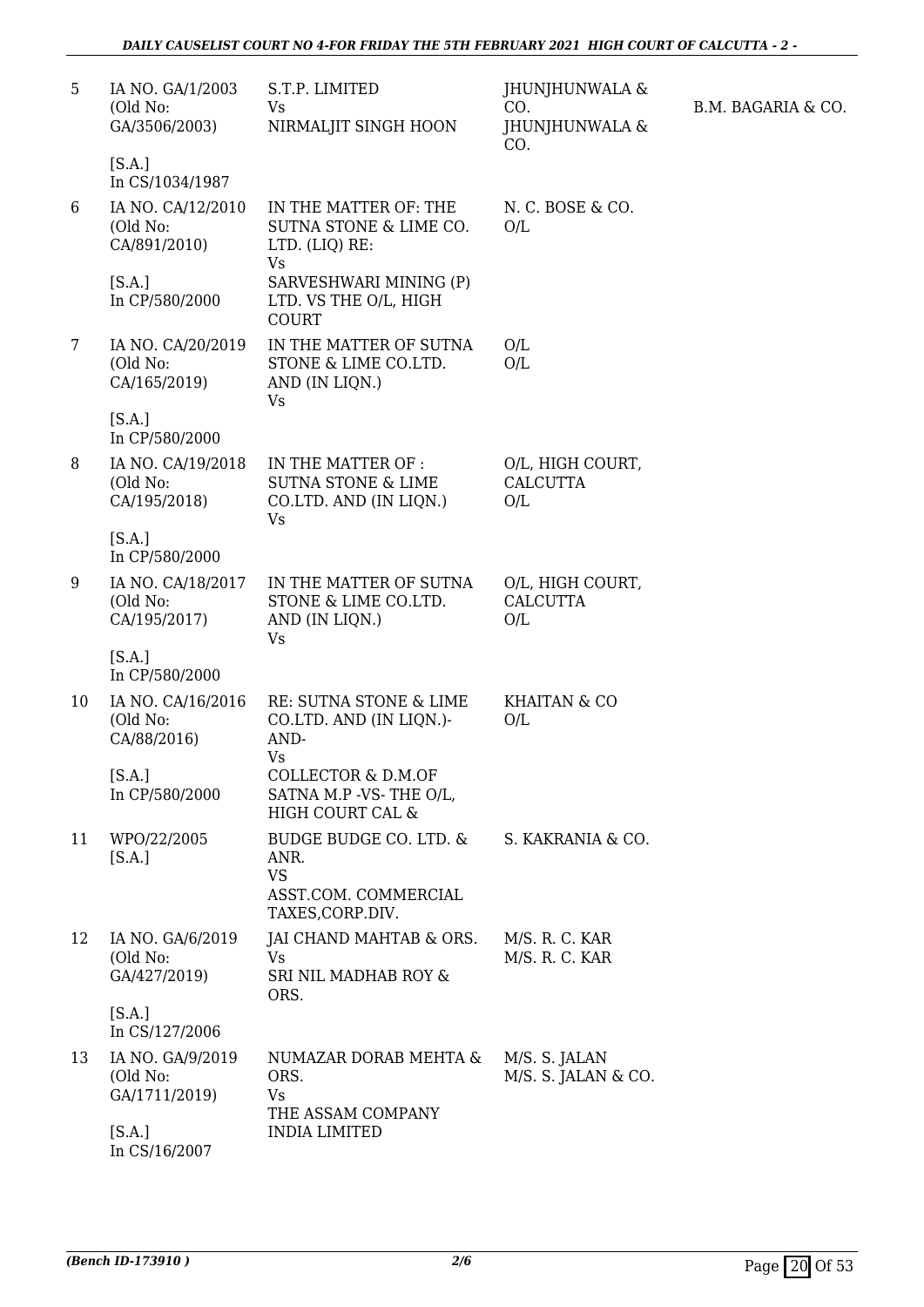| 14 | IA NO. GA/1/2009<br>(Old No:<br>GA/1083/2009)                            | AVA PYNE & SORS.<br>Vs<br><b>BIVA PYNE &amp; ORS.</b>                                            | <b>SUBHRA DAS</b><br><b>SUBHRA DAS</b>                                              |                                                             |
|----|--------------------------------------------------------------------------|--------------------------------------------------------------------------------------------------|-------------------------------------------------------------------------------------|-------------------------------------------------------------|
|    | [S.A.]<br>In CS/103/2009                                                 |                                                                                                  |                                                                                     |                                                             |
| 15 | IA NO. GA/5/2016<br>(Old No:<br>GA/336/2016)<br>[S.A.]<br>In CS/140/2009 | SHYAMA SHARAN<br><b>BHALOTIA &amp; ORS.</b><br>Vs<br><b>ESSEM ENERPRISES</b><br>PRIVATE LTD.     | ANURAG BAGARIA<br>ANURAG BAGARIA                                                    |                                                             |
| 16 | IA NO. GA/4/2016<br>(Old No:<br>GA/332/2016)<br>[S.A.]                   | SHYAMA SHARAN<br><b>BHALOTIA &amp; ORS.</b><br>Vs<br>FORTUNE ENTERPRISES<br>PRIVATE LTD.         | ANURAG BAGARIA<br>ANURAG BAGARIA                                                    |                                                             |
| 17 | In CS/141/2009<br>IA NO. GA/5/2018<br>(Old No:<br>GA/667/2018)<br>[S.A.] | RAJEEV MAHESWARI AND<br><b>ORS</b><br>Vs<br><b>WARDENS OF THE</b><br>ARMENIAN HOLY CHURCH        | <b>CHOUDHURY'S LAW</b><br><b>OFFICE</b><br><b>CHOUDHURY'S LAW</b><br><b>OFFICES</b> |                                                             |
|    | In CS/300/2013                                                           | OF NAZARETH                                                                                      |                                                                                     |                                                             |
| 18 | IA NO. GA/3/2015<br>(Old No:<br>GA/2872/2015)<br>[S.A.]                  | RAJEEV MAHESWARI AND<br><b>ORS</b><br><b>Vs</b><br><b>WARDENS OF THE</b><br>ARMENIAN HOLY CHURCH | R.GINODIA & CO.<br><b>CHOUDHURY'S LAW</b><br><b>OFFICES</b>                         |                                                             |
|    | In CS/300/2013                                                           | OF NAZARETH                                                                                      |                                                                                     |                                                             |
| 19 | IA NO. GA/3/2014<br>(Old No:<br>GA/3287/2014)<br>[S.A.]                  | SAPA BS INDIA PRIVATE<br><b>LIMITED</b><br>Vs<br>TIRUPATI HOMES PRIVATE<br>LIMITED & ANR.        | J. N. BOSE $&$ CO.<br>J. N. BOSE & CO.                                              | FOX & MANDAL<br><b>SURENDRA</b><br>DUBE(DEF.NO. 1<br>AND 2) |
|    | In CS/368/2013                                                           |                                                                                                  |                                                                                     |                                                             |
| 20 | IA NO. GA/2/2014<br>(Old No:<br>GA/1596/2014)                            | SAPA BS INDIA PRIVATE<br><b>LIMITED</b><br>Vs<br>TIRUPATI HOMES PRIVATE                          | FOX & MANDAL<br>J. N. BOSE & CO.                                                    | <b>SURENDRA</b><br>DUBE(DEF.NO. 1<br>AND 2)                 |
|    | [S.A.]<br>In CS/368/2013                                                 | LIMITED & ANR.                                                                                   |                                                                                     |                                                             |
| 21 | CS/72/2015<br>[S.A.]                                                     | EAST WIND HOLIDAY<br>TOURS PVT. LTD.<br><b>VS</b><br>AIR INDIA LIMITED                           | KAUNISH<br><b>CHAKRABORTI</b>                                                       |                                                             |
|    |                                                                          | IA NO: GA/3/2018(Old No:GA/2732/2018), GA/4/2018(Old No:GA/2853/2018)                            |                                                                                     |                                                             |
| 22 | EC/975/2015<br>[S.A.]                                                    | SIFANDROS CARRIER LTD.<br><b>VS</b><br>SRIMUNISUVRATA AGRI<br>INTERNATIONAL LTD.                 | BOSE and amp MITRA                                                                  |                                                             |

IA NO: GA/2/2019(Old No:GA/118/2019)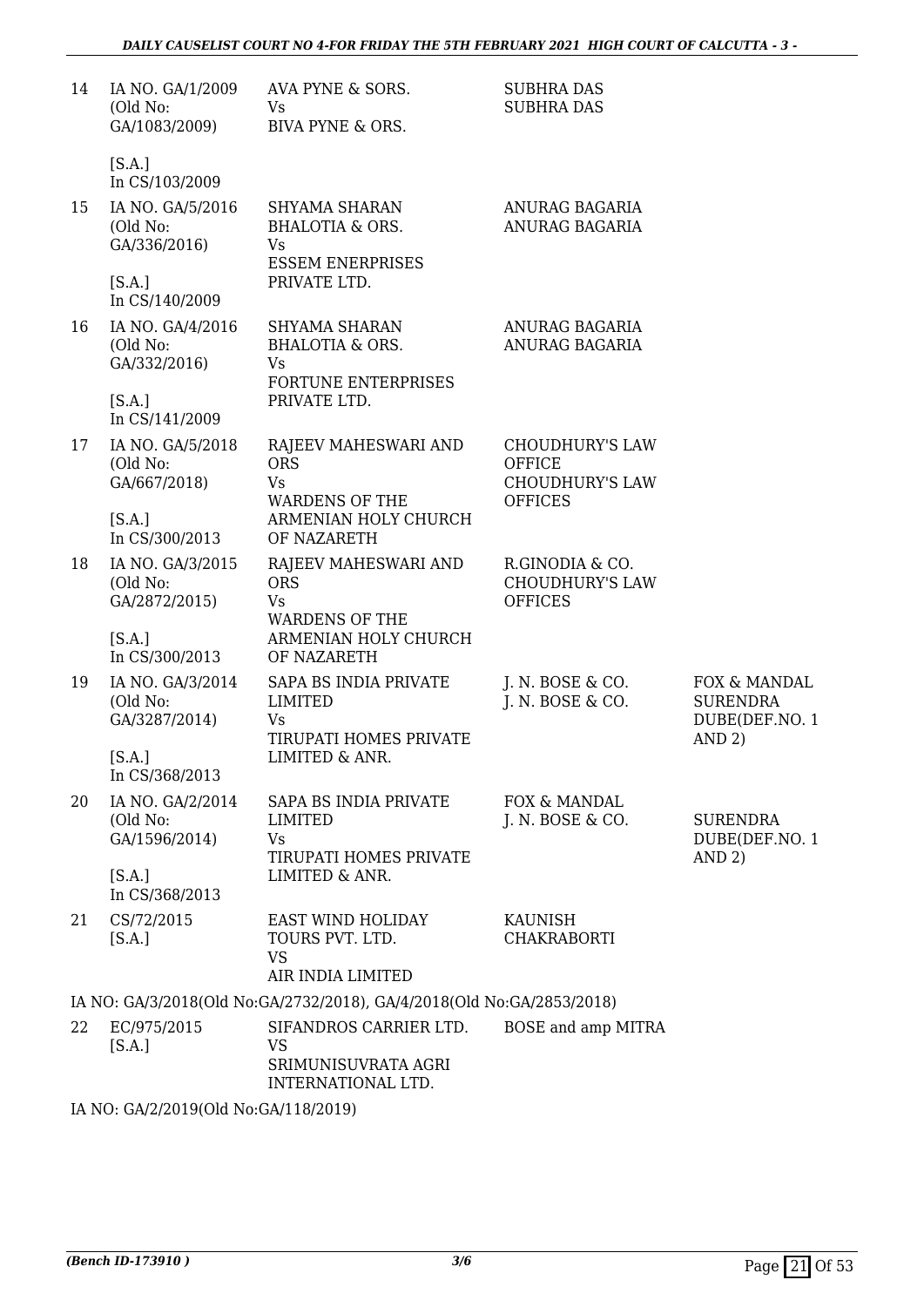| 23 | EC/1071/2015<br>[S.A.] WITH EC<br>1072/2015                             | NPR FINANCE LIMITED<br>VS<br>SANJAY KHEMANI                                                  | RADHIKA SINGH &<br>CO.                                                               |                                      |
|----|-------------------------------------------------------------------------|----------------------------------------------------------------------------------------------|--------------------------------------------------------------------------------------|--------------------------------------|
|    | IA NO: GA/1/2016(Old No:GA/3661/2016)                                   |                                                                                              |                                                                                      |                                      |
| 24 | IA NO. GA/4/2016<br>(Old No:<br>GA/655/2016)<br>[S.A.]<br>In CS/11/2016 | <b>GOOD EARTH MINMET PVT</b><br><b>LTD</b><br><b>Vs</b><br>SRI CHANDRA MOHAN<br><b>GUPTA</b> | MR. DEBASISH DE<br>FOX & MANDAL                                                      |                                      |
| 25 | IA NO. GA/1/2016<br>(Old No:<br>GA/137/2016)<br>[S.A.]                  | <b>GOOD EARTH MINMET PVT</b><br><b>LTD</b><br>Vs<br><b>SRI CHANDRA MIHAN</b><br><b>GUPTA</b> | FOX & MANDAL<br>FOX & MANDAL                                                         |                                      |
|    | In CS/11/2016                                                           |                                                                                              |                                                                                      |                                      |
| 26 | IA NO. GA/2/2016<br>(Old No:<br>GA/513/2016)                            | <b>GOOD EARTH MINMET PVT</b><br><b>LTD</b><br><b>Vs</b><br>SRI CHANDRA MOHAN                 | FOX & MANDAL<br>FOX & MANDAL                                                         |                                      |
|    | [S.A.]<br>In CS/11/2016                                                 | <b>GUPTA</b>                                                                                 |                                                                                      |                                      |
| 27 | IA NO. GA/1/2018<br>(Old No:<br>GA/1843/2018)                           | PRASANNA KUMAR NAHATA<br>Vs<br>ABHISHEK DHANANIA                                             | <b>SANCHETI &amp;</b><br><b>SANCHETI</b><br><b>SANCHETI &amp;</b><br><b>SANCHETI</b> | K.L. YADAV & CO.<br>K.L. YADAV & CO. |
|    | [S.A.]<br>In EC/509/2016                                                |                                                                                              |                                                                                      |                                      |
| 28 | WPO/1011/2016<br>[S.A.]                                                 | <b>BARIK BISWAS</b><br><b>VS</b><br>UNION OF INDIA & ORS.                                    | MANOJ MALHOTRA                                                                       |                                      |
| 29 | WPO/1017/2016<br>[S.A.]                                                 | MOKSED MONDAL<br><b>VS</b><br>UNION OF INDIA & ORS                                           | PRIYANKA BHUTORIA                                                                    |                                      |
| 30 | AP/1111/2016<br>[S.A.]                                                  | DAMODAR VALLEY<br>CORPORATION<br><b>VS</b><br>M/S STP LTD                                    | <b>SUBIR PAL</b>                                                                     | <b>SUBHRANSU</b><br><b>GANGULY</b>   |
| 31 | EC/85/2017<br>[S.A.]                                                    | <b>ASHOK KUMAR PAUL</b><br><b>VS</b><br><b>UCO BANK</b>                                      | S.P. BRAHMACHARI                                                                     |                                      |
|    | IA NO: GA/1/2019                                                        |                                                                                              |                                                                                      |                                      |
| 32 | CS/119/2017<br>[S.A.]                                                   | TORSA MACHINES LTD<br><b>VS</b><br>SURABHI INTERNATIONAL<br>& ORS                            | <b>GANESH N. JAJODIA</b>                                                             |                                      |
|    | IA NO: GA/1/2017(Old No:GA/2041/2017)                                   |                                                                                              |                                                                                      |                                      |
| 33 | IA NO. GA/9/2019<br>(Old No:<br>GA/491/2019)                            | PAWAN KUMAR DHOOT<br>Vs<br>DEO KUMAR SARAF & ORS.                                            | NAMRATA BASU<br><b>NAMRATA BASU</b>                                                  |                                      |
|    | [S.A.]                                                                  |                                                                                              |                                                                                      |                                      |

In CS/168/2017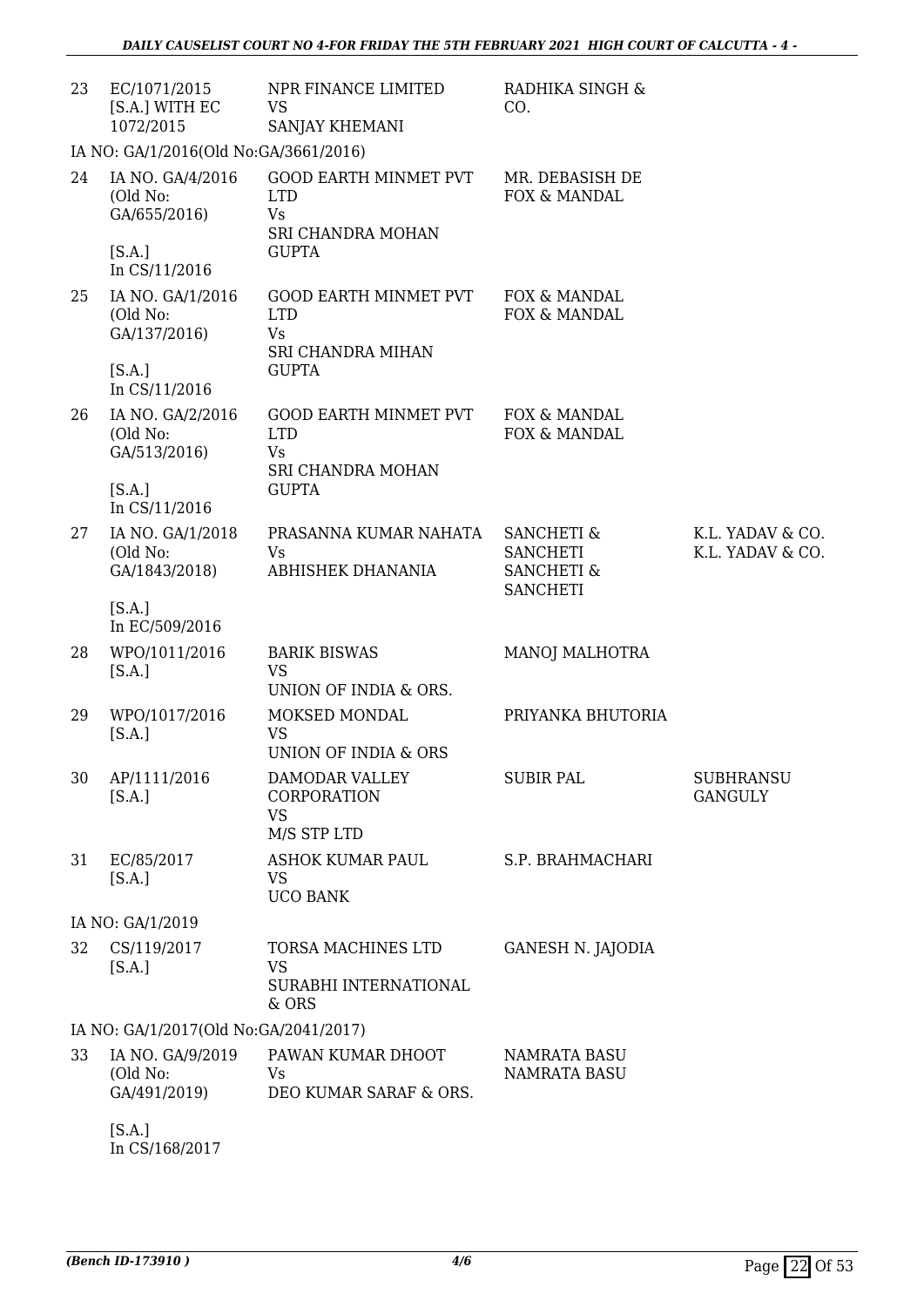| 34 | WPO/486/2017<br>[S.A.]                                  | MD. HUSSAIN<br><b>VS</b><br>UNION OF INDIA & ANR                                                                                                                     | <b>RAVI KUMAR DUBEY</b>                  |                                                        |
|----|---------------------------------------------------------|----------------------------------------------------------------------------------------------------------------------------------------------------------------------|------------------------------------------|--------------------------------------------------------|
| 35 | IA NO. GA/2/2018<br>(Old No:<br>GA/3078/2018)           | SUDIP DAKSHY & ANR.<br><b>Vs</b><br>RT. REVD. ASHOKE BISWAS<br>& ORS.                                                                                                | SANJAY KUMAR BAID<br><b>SUBHRA DAS</b>   | <b>SUBHRANSU</b><br><b>GANGULY</b><br>(DEF.NO.3) SINHA |
|    | [S.A.]<br>In CS/180/2018                                |                                                                                                                                                                      |                                          | CO (DEF NO 2                                           |
| 36 | IA NO. GA/1/2018<br>(Old No:<br>GA/3003/2018)           | SUDIP DAKSHY & ANR.<br>Vs<br>RT. REVD. ASHOKE BISWAS<br>& ORS.                                                                                                       | <b>SUBHRA DAS</b><br><b>SUBHRA DAS</b>   | <b>SUBHRANSU</b><br><b>GANGULY</b><br>(DEF.NO.3) SINHA |
|    | [S.A.]<br>In CS/180/2018                                |                                                                                                                                                                      |                                          | CO (DEF NO 2                                           |
| 37 | WPO/223/2018<br>[S.A.]                                  | SHRI KAILASH KUMAR<br>TIBREWAL<br><b>VS</b><br>UNION OF INDIA & ANR.                                                                                                 | L.P. MANOT & CO.                         |                                                        |
|    | IA NO: GA/1/2019(Old No:GA/800/2019)                    |                                                                                                                                                                      |                                          |                                                        |
| 38 | WPO/224/2018<br>[S.A.]                                  | SMT. SEEMA TIBREWAL<br><b>VS</b><br>UNION OF INDIA & ANR                                                                                                             | L.P. MANOT & CO.                         |                                                        |
|    | IA NO: GA/1/2019(Old No:GA/801/2019)                    |                                                                                                                                                                      |                                          |                                                        |
| 39 | AP/339/2018<br>[S.A.]                                   | DAMODAR VALLEY<br>CORPORATION<br><b>VS</b><br><b>SETH &amp; ASSOCIATES</b>                                                                                           | <b>AMIT KUMAR NAG</b>                    |                                                        |
| 40 | EC/460/2018<br>[S.A.]                                   | AI CHAMPADANY<br><b>INDUSTRIES LIMITED</b><br><b>VS</b><br>ORIENTAL INSURANCE<br><b>COMPANY LIMITED</b>                                                              | <b>ABHIJIT GUHA RAY</b>                  |                                                        |
|    | 41 AP/485/2018<br>[S.A.]                                | M/S TIMBOCOM<br><b>VS</b><br>KOLKATA PORT TRUST                                                                                                                      | <b>SOUMEN DAS</b>                        |                                                        |
| 42 | IA NO. GA/2/2019<br>(Old No:<br>GA/1349/2019)<br>[S.A.] | <b>SATISH KUMAR</b><br>JHUNJHUNWALA & ORS<br><b>Vs</b><br><b>AVANI TOWERS PRIVATE</b><br><b>LIMITED &amp; ANR</b>                                                    | S.K. BAJORIA<br>S.K. BAJORIA             | SANKET SARAOGI<br>SANKET SARAOGI                       |
| 43 | In CS/2/2019<br>CS/111/2019<br>[S.A.]                   | ANIL RAJKUMAR MUKERJI<br><b>AND 3 OTHERS</b><br><b>VS</b><br>RT REV PARITOSH<br>CANNING AND 9 OTHERS                                                                 | AISHWARYA KUMAR<br><b>AWASTHI</b>        | SINHA AND CO.<br>(RES.1,2 IN G.A 1532<br>OF 2019)      |
|    |                                                         | IA NO: GA/1/2019(Old No:GA/1517/2019), GA/2/2019(Old No:GA/1523/2019), GA/3/2019(Old<br>No:GA/1532/2019), GA/4/2020(Old No:GA/7/2020), GA/5/2020(Old No:GA/828/2020) |                                          |                                                        |
| 44 | WPO/122/2019<br>[S.A.]                                  | DIPAK JAMNADAS POPAT<br>AND ORS                                                                                                                                      | <b>ANJAN</b><br><b>BHATTACHARYA (DAS</b> |                                                        |

VS

THE STATE OF WEST BENGAL AND ORS

AND COMPANY)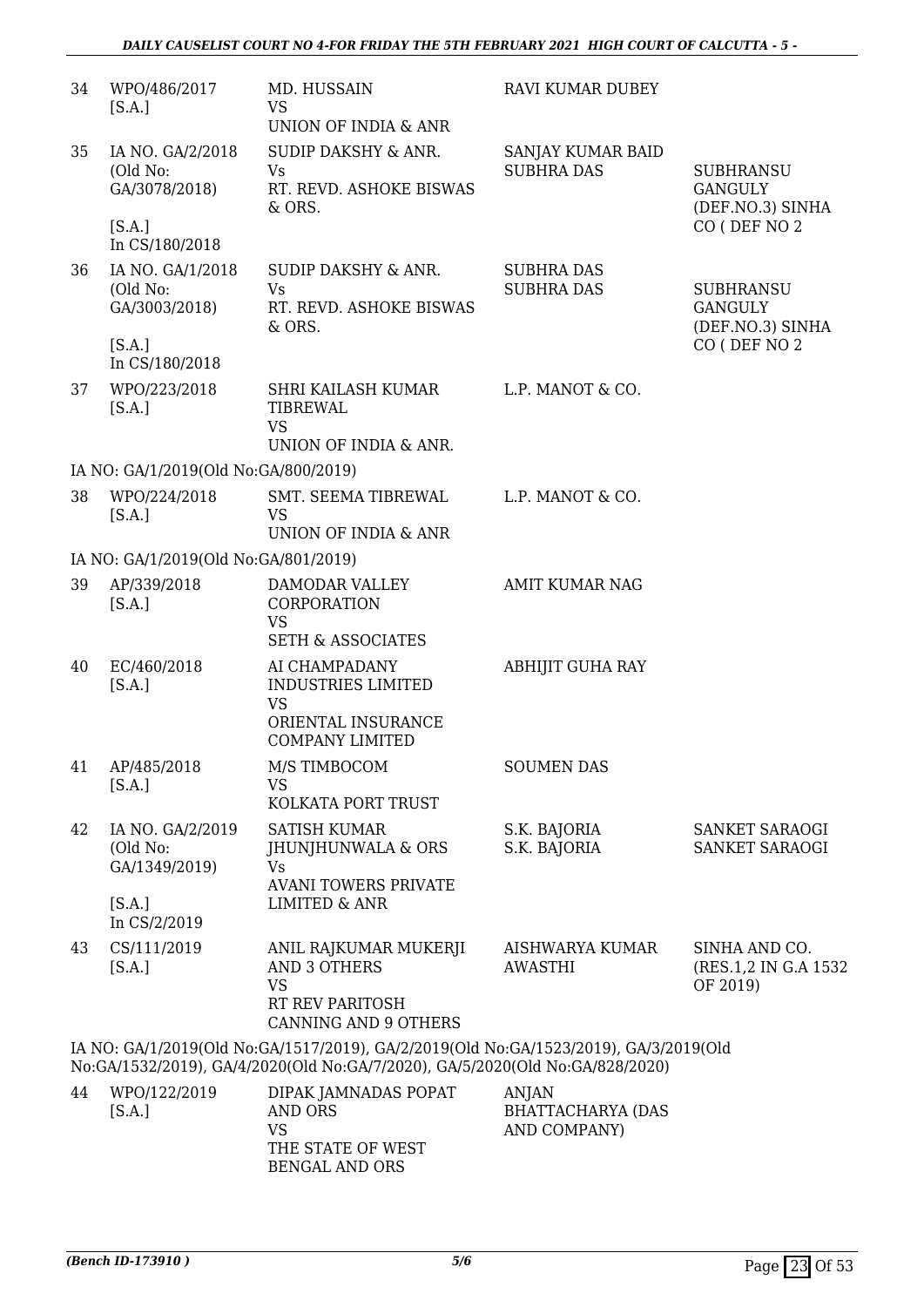45 WPO/234/2019 [S.A.] EMTA COAL LIMITED VS INCOME TAX SETTLEMENT COMMISSION (INCOME TAX AND WEALTH TAX), ADDITIONAL BENCH AND ORS.

JHUNJHUNWALA AND CO.

### **COURT APPLICATION**

| 46 | IA NO. GA/17/2020<br>[S.A.]<br>In CS/159/2010            | NAVIN CHANDRA OJHA<br>Vs<br>CALCUTTA SAFE DEPOSIT<br>CO. LTD. & ORS. | ANIRBAN GHOSH<br><b>ANIRBAN GHOSH</b> |
|----|----------------------------------------------------------|----------------------------------------------------------------------|---------------------------------------|
| 47 | IA NO. GA/13/2019<br>(Old No:<br>GA/2234/2019)<br>-- - - | NAVIN CHANDRA OJHA<br>Vs<br>CALCUTTA SAFE DEPOSIT<br>CO. LTD. & ORS. | ANIRBAN GHOSH<br><b>ANIRBAN GHOSH</b> |

[S.A.] In CS/159/2010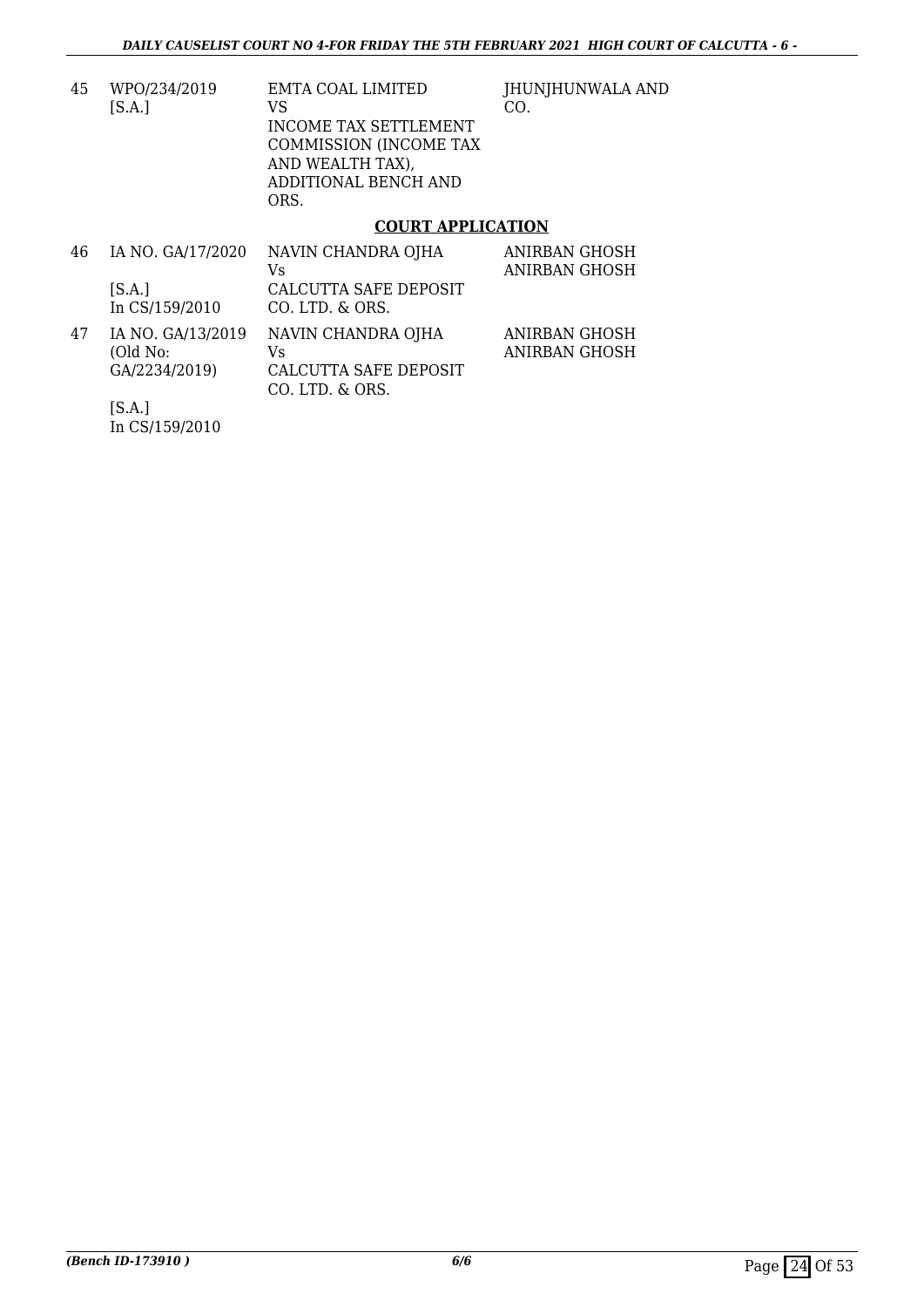

### **Original Side**

**DAILY CAUSELIST For Friday The 5th February 2021**

**COURT NO. 38**

**SINGLE BENCH (COMMERCIAL BENCH)**

**AT 2:00 PM**

**HON'BLE JUSTICE ARIJIT BANERJEE**

#### **ON AND FROM MONDAY, 1ST FEBRUARY, 2021, AS LONG AS THE DIVISION BENCH COMPRISING HON'BLE THE CHIEF JUSTICE THOTTATHIL B. RADHAKRISHNAN AND HON'BLE JUSTICE ARIJIT** BANERIEE DOES NOT SIT - WILL SIT SINGLY AND TAKE UP THE **LIST AND DETERMINATION OF HON'BLE JUSTICE ASHIS KUMAR CHAKRABORTY.**

#### **(VIA VIDEO CONFERENCE)**

#### **NOTE:MATTERS WILL BE TAKEN UP THROUGH PHYSICAL HEARING ONLY WHEN BOTH THE PARTIES ARE AGREED.**

**NOTE : ORIGINAL SIDE MATTERS WILL BE TAKEN UP AFTER RECESS**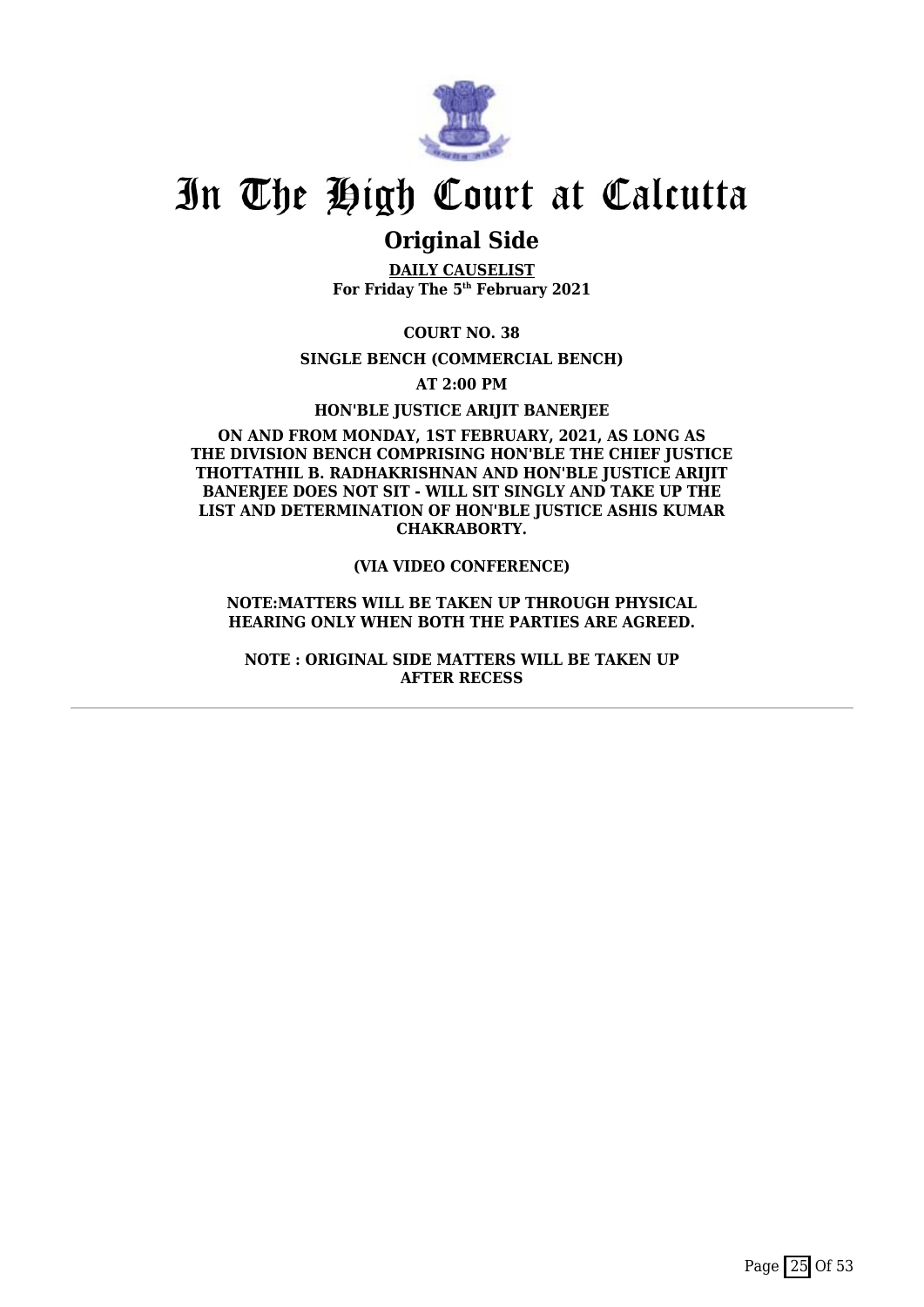

### **Original Side**

**DAILY CAUSELIST For Friday The 5th February 2021**

### **COURT NO. 38**

**SINGLE BENCH ()**

**AT 2:00 PM**

### **HON'BLE JUSTICE ARIJIT BANERJEE**

#### **ON AND FROM MONDAY, 1ST FEBRUARY, 2021, AS LONG AS THE DIVISION BENCH COMPRISING HON'BLE THE CHIEF JUSTICE THOTTATHIL B. RADHAKRISHNAN AND HON'BLE JUSTICE ARIJIT BANERJEE DOES NOT SIT - WILL SIT SINGLY AND TAKE UP THE LIST AND DETERMINATION OF HON'BLE JUSTICE ASHIS KUMAR CHAKRABORTY.**

#### **(VIA VIDEO CONFERENCE) NOTE:MATTERS WILL BE TAKEN UP THROUGH PHYSICAL HEARING ONLY WHEN BOTH THE PARTIES ARE AGREED.**

#### **NOTE : ORIGINAL SIDE MATTERS WILL BE TAKEN UP AFTER RECESS.**

|                |             | I UN UNDLNJ                                                                                        |                                |
|----------------|-------------|----------------------------------------------------------------------------------------------------|--------------------------------|
| 1              | AP/293/2020 | THE HOOGHLY MILLS<br><b>COMPANY LIMITED</b><br>VS.<br><b>ACUMEN J MARKETING</b><br>PRIVATE LIMITED | <b>VICTOR MOSES AND</b><br>CO. |
| $\mathfrak{D}$ | AP/294/2020 | THE HOOGHLY MILLS<br><b>COMPANY LIMITED</b><br>VS<br><b>ACUMEN J MARKETING</b><br>PRIVATE LIMITED  | VICTOR MOSES AND<br>CO.        |
| 3              | AP/295/2020 | <b>HOOGHLY MILLS PROJECTS</b><br>LIMITED<br>VS<br><b>ACUMEN J MARKETING</b><br>PRIVATE LIMITED     | VICTOR MOSES AND<br>CO.        |
| 4              | AP/296/2020 | <b>HOOGHLY MILLS PROJECTS</b><br>LIMITED<br>VS.<br><b>ACUMEN J MARKETING</b><br>PRIVATE LIMITED    | <b>VICTOR MOSES AND</b><br>CO. |
|                |             | <b>TO BE MENTIONED</b>                                                                             |                                |

#### **FOR ORDERS**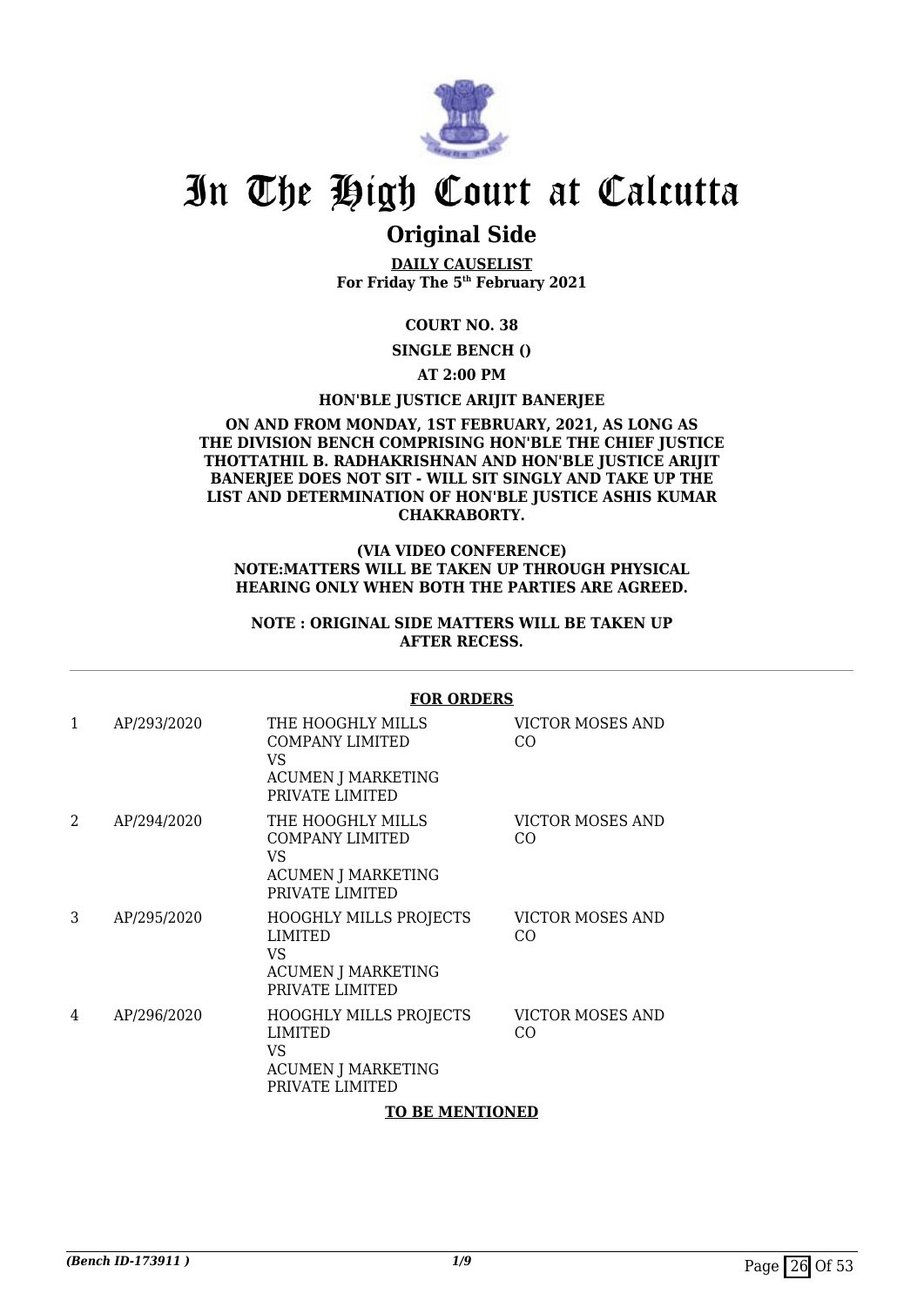| 5  | BIFR/88/1987                                  | M/S SMALL TOOLS MFG. CO.<br>OF INDIA LTD.<br><b>VS</b>                                                                         | A.N.MUKHERJEE                        |                                  |
|----|-----------------------------------------------|--------------------------------------------------------------------------------------------------------------------------------|--------------------------------------|----------------------------------|
|    | IA NO: CA/1/1998(Old No:CA/628/1998)          |                                                                                                                                |                                      |                                  |
| 6  | IA NO. GA/3/2018<br>(Old No:<br>GA/3100/2018) | CHANDRAKANTA JAIN & ORS.<br>Vs<br>MAGMA FINCORP LIMITED                                                                        | SINHA & CO.<br><b>JAVED MAJID</b>    |                                  |
|    | In AP/1015/2016                               |                                                                                                                                |                                      |                                  |
| 7  | IA NO. GA/5/2020                              | M/S. SATYEN CONSTRUCTION<br>Vs<br>STATE OF WEST BENGAL                                                                         | NIRMALENDU DAS<br>PARITOSH SINHA     | PARITOSH SINHA<br>NIRMALENDU DAS |
|    | In AP/288/2019                                |                                                                                                                                |                                      |                                  |
|    |                                               | <b>MISFEASANCE MATTERS</b>                                                                                                     |                                      |                                  |
| 8  | IA NO. CA/11/2014<br>(Old No:<br>CA/416/2014) | RE: SCOTT & SAXBY LTD.(IN<br>LIQN)-AND-<br>Vs                                                                                  | <b>RUMI SEN</b><br>A. K. ACHARYA     |                                  |
|    | In CP/351/2006                                | RE:O.L., HIGH CT, CAL-V-<br>-JAIPRAKASH SHUKLA & ORS                                                                           |                                      |                                  |
|    |                                               | <b>MISCELLANEOUS MATTERS</b>                                                                                                   |                                      |                                  |
| 9  | IA NO. CA/6/2021                              | RE: JINDAL STEEL PRODUCTS<br>LTD-AND-<br>Vs                                                                                    | <b>SUTAPA</b><br><b>ROYCHOUDHURY</b> |                                  |
|    | In CP/527/2013                                | THE O/L -VS- STATE BANK OF<br><b>INDIA</b>                                                                                     |                                      |                                  |
| 10 | IA NO. CA/11/2021                             | IN THE MATTER OF M/S. M. S.<br><b>GLASS INDUSTRIES LIMITED</b><br>(IN LIQN.)-AND-                                              | DEBSOYMYA BASAK                      |                                  |
|    | In CP/1127/2014                               | Vs<br>THE O/L -VS- M/S. RMC<br>READYMIX (INDIA)                                                                                |                                      |                                  |
|    |                                               | <b>NEW MOTIONS (SECTION 11)</b>                                                                                                |                                      |                                  |
| 11 | AP/388/2019                                   | KIRAN PATRA AND ANR<br><b>VS</b><br><b>RATNA DEY AND ORS</b>                                                                   | <b>SOUMO CHAUDHURY</b>               |                                  |
| 12 | AP/200/2020                                   | M/S. REMCO AND CO.<br><b>VS</b><br>UNION OF INDIA AND ORS.                                                                     | <b>RAHUL SARKAR</b>                  |                                  |
|    | IA NO: GA/1/2020(Old No:GA/878/2020)          |                                                                                                                                |                                      |                                  |
| 13 | AP/303/2020                                   | KAASHVI ESTATE<br><b>VS</b><br>RAMA NARAYANA EDUCATION                                                                         | <b>SANDIP AGARWAL</b><br>AND CO      |                                  |
|    |                                               | <b>TRUST</b>                                                                                                                   |                                      |                                  |
| 14 | AP/304/2020                                   | KAUSHIK MUKHERJEE<br><b>VS</b><br>THE STEEL AUTHORITY OF                                                                       | SATRAJIT SINHA ROY                   |                                  |
| 15 | AP/312/2020                                   | INDIA LIMITED AND ANR<br>RIPLEY AND CO<br>STEVEDORING AND<br>HANDLING PRIVATE LIMITED<br><b>VS</b><br>STEEL AUTHORITY OF INDIA | TIRTHANKAR DAS                       |                                  |

LIMITED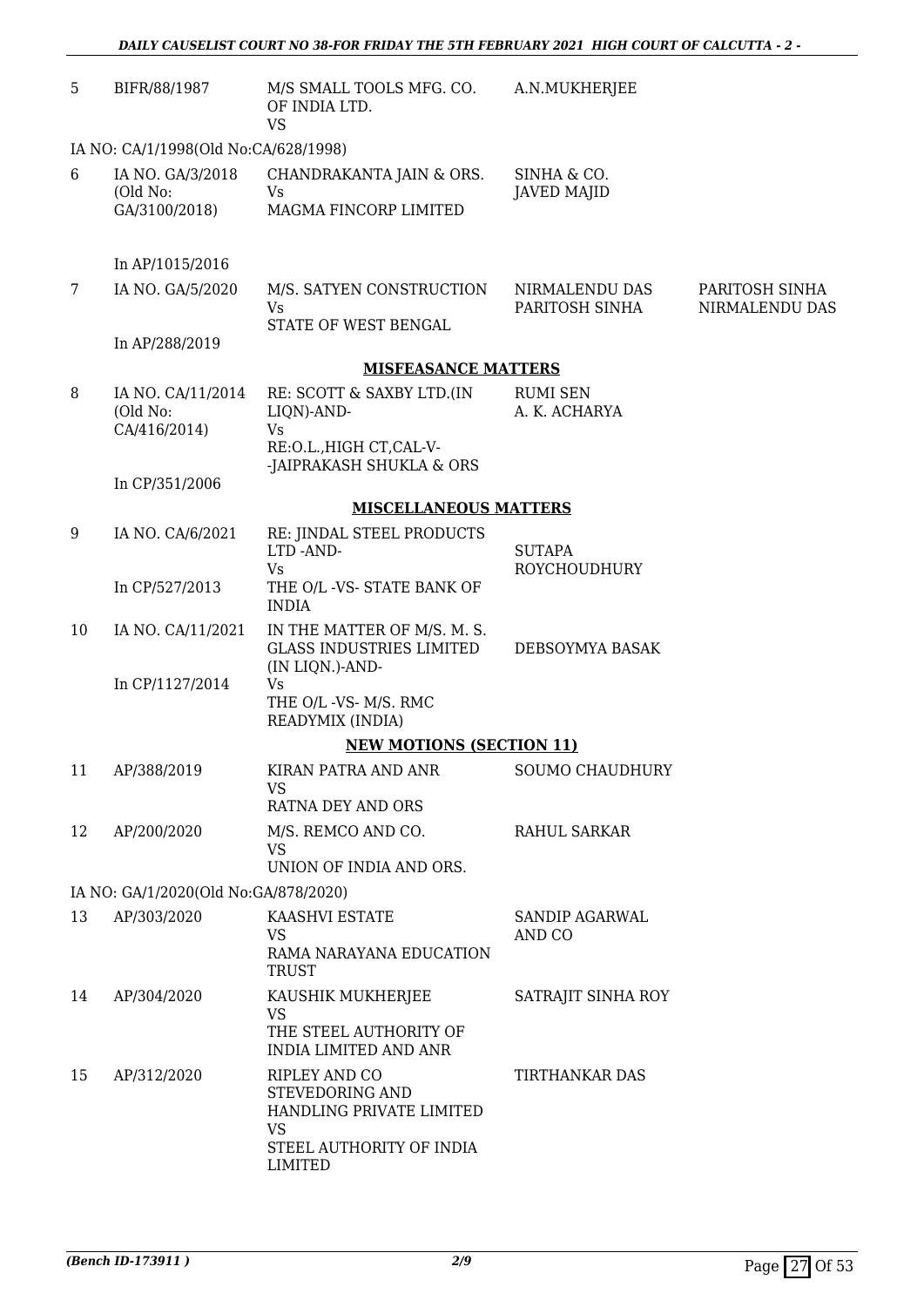| 16 | AP/316/2020 | SHREE LAXMI IRON AND<br>STEEL WORKS PRIVATE<br>LIMITED<br><b>VS</b><br>THE EASTERN RAILWAY AND         | <b>AVIJIT DEY</b>                        |               |
|----|-------------|--------------------------------------------------------------------------------------------------------|------------------------------------------|---------------|
| 17 | AP/319/2020 | ORS.<br>TARUN KANTI DAS<br>VS<br>UNION OF INDIA AND ANR.                                               | SOURAV CHATTERJEE                        |               |
| 18 | AP/321/2020 | G. P. TRONICS PRIVATE<br>LIMITED AND ANR.<br><b>VS</b><br>SOLIEL RESTAURANT PRIVATE<br><b>LIMITED</b>  | <b>SANDERSONS AND</b><br><b>MORGANS</b>  |               |
| 19 | AP/326/2020 | M/S. BALAJEE EDUCATION<br>PRIVATE LIMITED<br><b>VS</b><br><b>BISHWAJIT BARNWAL</b>                     | <b>SOUMA SIL</b>                         |               |
| 20 | AP/329/2020 | <b>GILLANDERS ARBUTHNOT</b><br>AND CO. LTD.<br><b>VS</b><br>STEEL AUTHORITY OF INDIA<br><b>LIMITED</b> | <b>ABHIJIT RAY</b>                       |               |
| 21 | AP/330/2020 | KRANTI INFRA PROJECTS<br>PRIVATE LIMITED<br><b>VS</b><br>SREI EQUIPMENT FINANCE<br>LIMITED             | <b>RUNA PALIT</b>                        | SINHA AND CO. |
| 22 | AP/332/2020 | B. B. R. CONSTRUCTION<br><b>COMPANY</b><br><b>VS</b><br>UNION OF INDIA                                 | A. N.<br><b>BHATTACHARYYA</b><br>AND CO. |               |
| 23 | AP/333/2020 | CIVTECH INDIA PRIVATE<br><b>LIMITED</b><br>VS<br>THE ORIENTAL INSURANCE<br>CO. LTD.                    | <b>NAYAN RAKSHIT</b>                     |               |
| 24 | AP/335/2020 | AIRCARE ENTERPRISES AND<br>ORS.<br><b>VS</b><br>LEVER FOUNDATION, WEST<br>BENGAL AND ANR.              | AVIJIT DEY                               |               |
| 25 | AP/337/2020 | M/S. EASTMAN CRUSHER CO.<br>$(P)$ LTD.<br><b>VS</b><br><b>LARSEN AND TOUBRO</b><br><b>LIMITED</b>      | <b>GOUTAM KUMAR</b><br><b>GOON</b>       |               |
| 26 | AP/345/2020 | <b>GYANESHWAR PRASAD</b><br><b>AGARWAL</b><br><b>VS</b><br>DISHNET WIRELESS LIMITED                    | <b>FARHAN GHAFFAR</b>                    |               |
| 27 | AP/348/2020 | DOLLY CHAKRAVORTY<br><b>VS</b><br><b>SHYAMAL RAY</b>                                                   | <b>SHABANA HASIN</b>                     |               |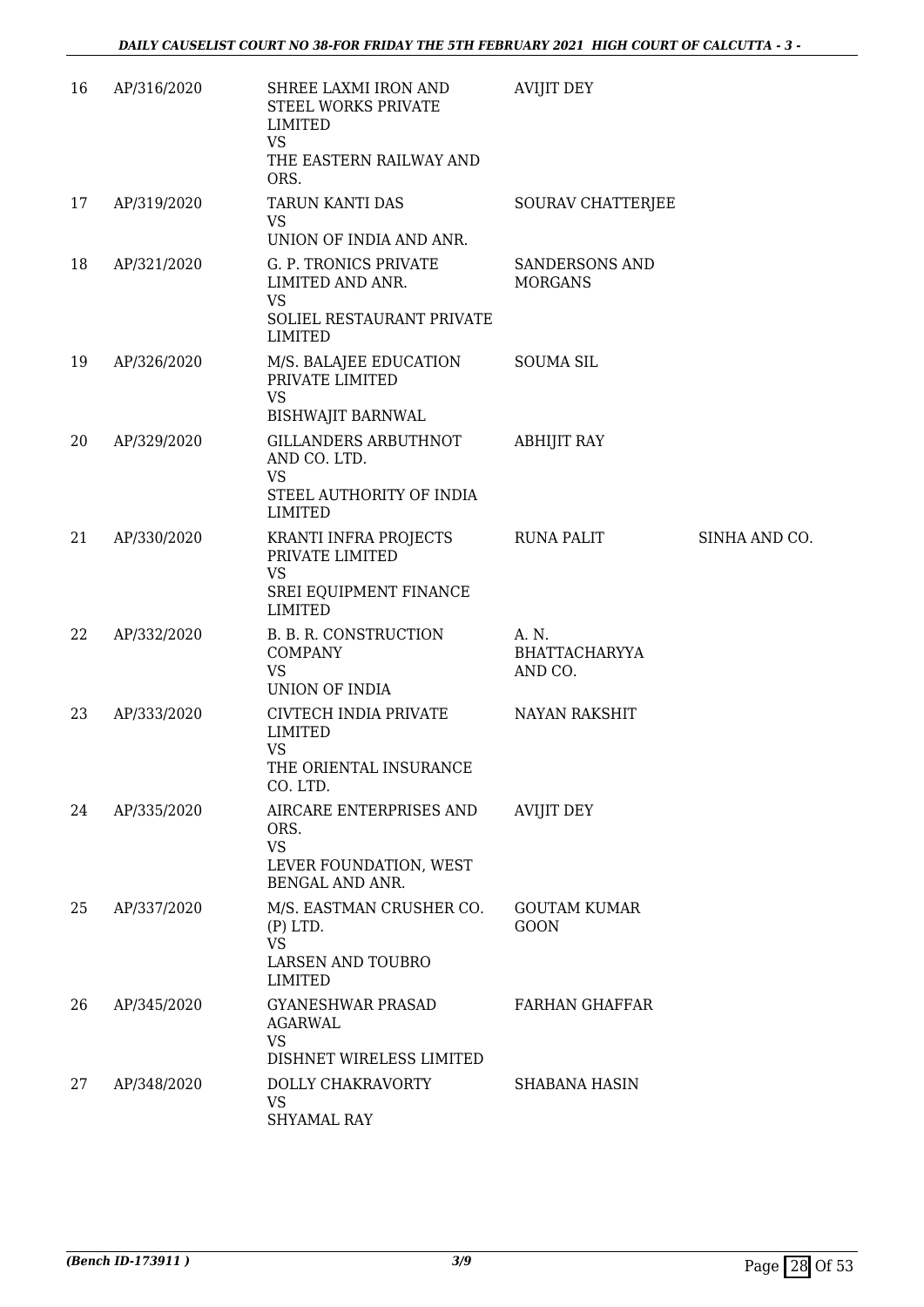| 28 | AP/349/2020 | <b>BHARAT PETROLEUM</b><br><b>CORPORATION LTD</b><br><b>VS</b><br>MAHESH SHAH                                        | <b>SUMAN DEY</b>                     |
|----|-------------|----------------------------------------------------------------------------------------------------------------------|--------------------------------------|
| 29 | AP/356/2020 | <b>GOURI SARKAR</b><br><b>VS</b><br>INDIAN OIL CORPORATION<br>LIMITED                                                | CHIRANJIB SINHA                      |
| 30 | AP/363/2020 | MCNROE CONSUMER<br>PRODUCTS PRIVATE LIMITED<br>VS<br><b>ALLURE CONSUMER</b><br>PRODUCTS PRIVATE LIMITED              | <b>SOBHAN KUMAR</b><br><b>PATHAK</b> |
| 31 | AP/365/2020 | NAUSHAD ALAM<br>VS<br>PARTHA CHAKRABORTY                                                                             | <b>MAINAK SWARNOKAR</b>              |
| 32 | AP/366/2020 | NAUSHAD ALAM<br><b>VS</b><br>PARTHA CHAKRABORTY                                                                      | <b>MAINAK SWARNOKAR</b>              |
| 33 | AP/370/2020 | BRAITHWAITE AND COMPANY<br><b>LTD</b><br><b>VS</b><br>LUCKY EXPORTS AND ORS                                          | AJY GAGGGAR                          |
| 34 | AP/371/2020 | RREPL-KIPL (JV)<br><b>VS</b><br>EASTERN COALFIELDS LTD                                                               | RIJU GHOSH                           |
| 35 | AP/374/2020 | M/S HINDUSTHAN BUILDERS<br><b>VS</b><br><b>IRCON INTERNATIONAL</b><br><b>LIMITED</b>                                 | SOMNATH SAHA                         |
| 36 | AP/375/2020 | KRISHANU SAHA<br>VS<br>SUDIP SATYAPRIYA<br><b>CHAKRABORTY</b>                                                        | PRASANTA KUMAR<br><b>BAGCHI</b>      |
| 37 | AP/376/2020 | M/S. ELGI EQUIPMENTS LTD.<br>VS<br>M/S. HIRANMAYE ENERGY<br>LTD.                                                     | DIPANJAN DATTA                       |
| 38 | AP/378/2020 | INDWELL CONSTRUCTIONS<br>PVT. LIMITED<br><b>VS</b><br><b>BHARAT HEAVY ELECTRICALS</b><br>LIMITED (BHEL)              | PAL CHOUDHURI<br>AND CO.             |
| 39 | AP/386/2020 | WELLSIDE INFRASTRUCTURE<br>PRIVATE LIMITED<br>VS<br><b>INOX LEISURE LIMITED AND</b><br><b>ORS</b>                    | <b>MAYANK KAKRANIA</b>               |
| 40 | AP/392/2020 | CIVCON CONSTRUCTION PVT.<br>LTD.<br><b>VS</b><br>THE WEST BENGAL SMALL<br>INDUSTRIES DEVELOPMENT<br>CORPORATION LTD. | PIYALI DUTTA                         |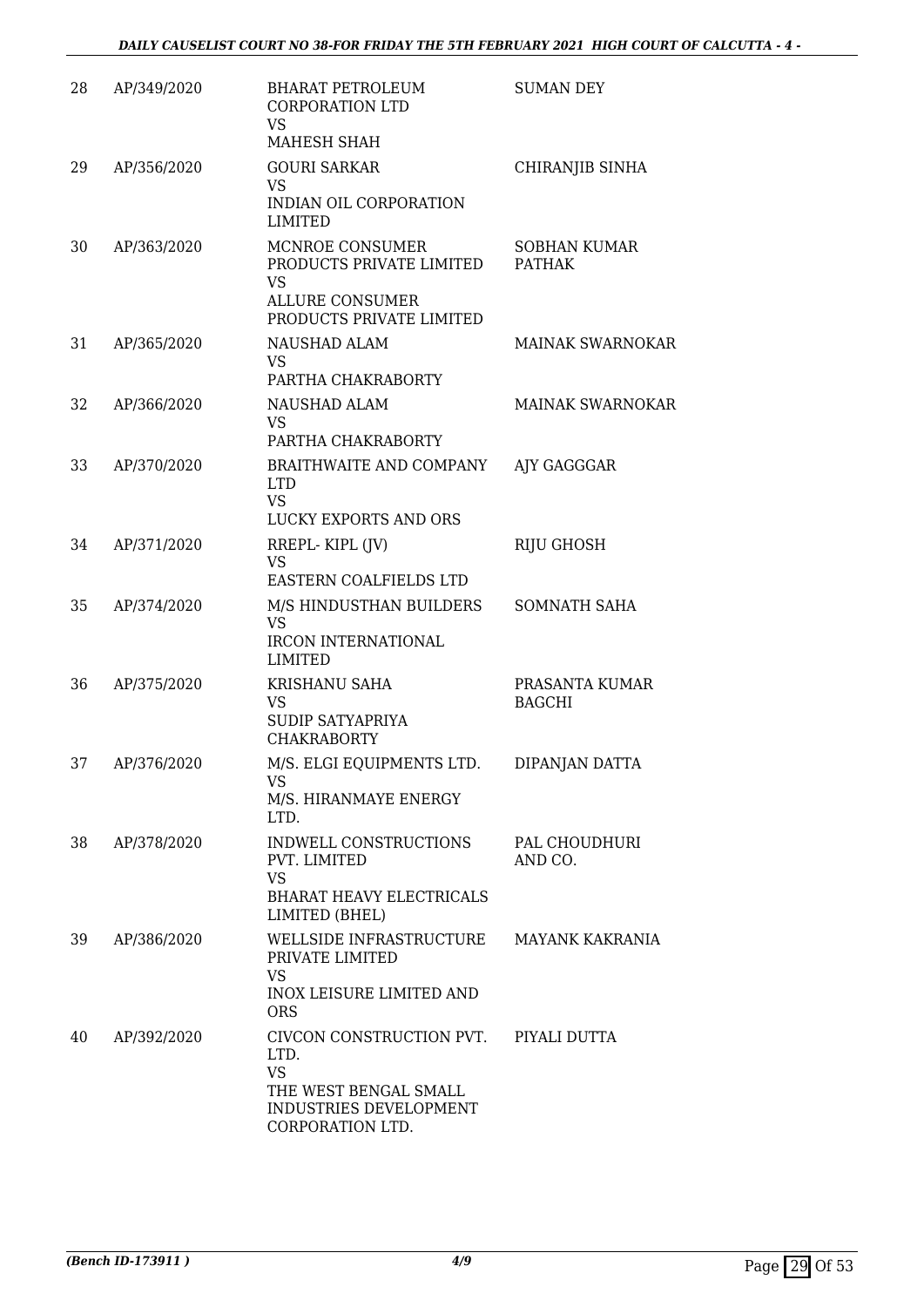| 41 | AP/398/2020 | RANJIT GHOSH<br>VS                                                                                                                   | <b>FARHAN GHAFFAR</b>             |
|----|-------------|--------------------------------------------------------------------------------------------------------------------------------------|-----------------------------------|
|    |             | SOMDEEP GHOSH AND ANR                                                                                                                |                                   |
| 42 | AP/403/2020 | <b>SMPL INFRA LIMITED</b><br><b>VS</b><br>EAST INDIA UDYOG LIMITED                                                                   | S KAKRANIA AND CO                 |
| 43 | AP/404/2020 | <b>SPML INFRA LTD</b>                                                                                                                | S KAKRANIA AND CO                 |
|    |             | <b>VS</b><br>EAST INDIA UDYOG LTD                                                                                                    |                                   |
| 44 | AP/406/2020 | <b>SPML INFRA LTD</b>                                                                                                                | S KAKRANIA AND CO                 |
|    |             | VS<br>EAST INDIA UDYOG LTD                                                                                                           |                                   |
| 45 | AP/407/2020 | <b>SMPL INFRA LIMITED</b><br>VS                                                                                                      | S KAKRANIA AND CO                 |
|    |             | EAST INDIA LIMITED                                                                                                                   |                                   |
| 46 | AP/408/2020 | <b>SPML INFRA LTD</b><br>VS                                                                                                          | S KAKRANIA AND CO                 |
|    |             | EAST INDIA UDYOG LIMITED                                                                                                             |                                   |
| 47 | AP/412/2020 | SRI HIMSEKHAR DUTTA<br>VS<br><b>SMT. MOUMITA SARKAR</b>                                                                              | DEBASISH<br>MUKHOPADHYAY          |
| 48 | AP/413/2020 | CIVON CONSTRUCTION PVT                                                                                                               | <b>TAPAS SINGHA ROY</b>           |
|    |             | <b>LTD</b><br><b>VS</b>                                                                                                              |                                   |
|    |             | <b>IRCON INTERNATIONAL</b><br>LIMITED                                                                                                |                                   |
| 49 | AP/414/2020 | <b>JAYANTI CINEMA PRIVATE</b><br><b>LIMITED</b><br><b>VS</b><br><b>GSA RETAIL LIMITED</b><br>(FORMERLY RDB REGENT<br>RETAIL LIMITED) | <b>VICTOR MOSES AND</b><br>CO.    |
| 50 | AP/418/2020 | <b>D.M.P. NIRMAN PRIVATE</b><br>LIMITED AND ANR.<br>VS.<br>INDIAN INSTITUTE OF<br>MANAGEMENT AND ANR.                                | SOURAV CHATTERJEE                 |
| 51 | AP/424/2020 | SAKET INFRADEVELOPERS<br>PRIVATE LIMITED                                                                                             | AMRITA PANJA<br><b>MOULICK</b>    |
|    |             | VS<br>CENTARAL INSTITUTE OF<br><b>ROAD TRANSPORT</b>                                                                                 |                                   |
| 52 | AP/1/2021   | LABVANTAGE SOLUTIONS<br>PRIVATE LIMITED<br>VS<br><b>BWA SERVICES PRIVATE</b><br>LIMITED                                              | <b>SHAKEEL</b><br>MOHAMMED AKHTER |
| 53 | AP/3/2021   | M/S.PREM CHANDRA SINGH<br><b>VS</b><br>UNION OF INDIA                                                                                | <b>BIJON MAJUMDAR</b>             |
| 54 | AP/4/2021   | M/S. PREM CHANDRA SINGH<br>VS<br>Union of India                                                                                      | <b>BIJON MAJUMDAR</b>             |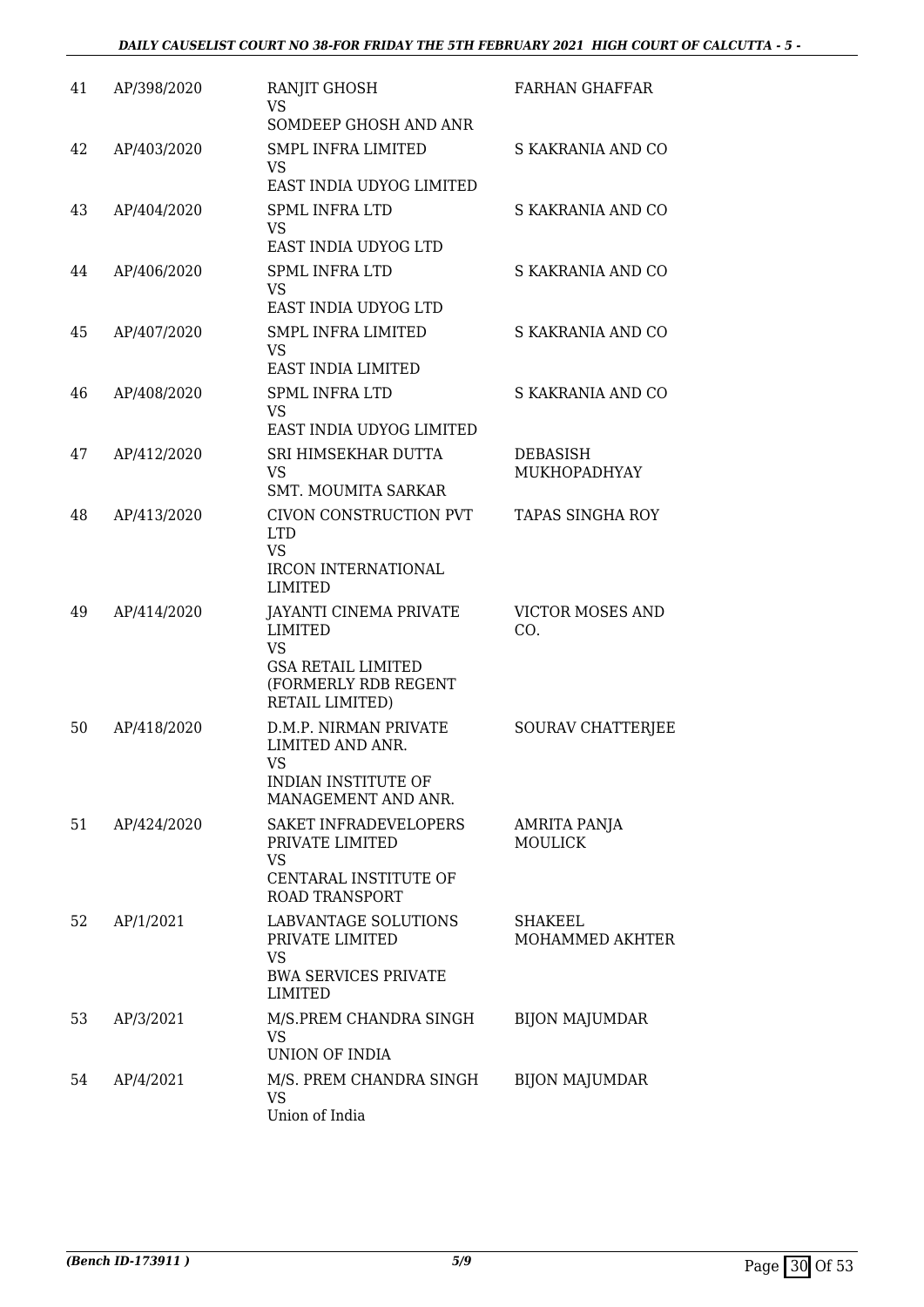| 55 | AP/5/2021  | CKJ INVESTMENTS PVT LTD<br><b>VS</b><br>EMKAY GLOBAL FINANCIAL<br><b>SERVICES LTD</b>                   | PRADIP KUMAR<br>SARAWAGI                  |
|----|------------|---------------------------------------------------------------------------------------------------------|-------------------------------------------|
| 56 | AP/6/2021  | SRI KRISHNA AND CO.<br>VS.<br>SIMPLEX INFRASTRUCTURE<br>LTD.                                            | <b>MANDEEP KAUR</b>                       |
| 57 | AP/7/2021  | SRI NAWAL KISHORE GUPTA<br>VS.<br><b>SRI TILAK DEWAN</b>                                                | <b>MISS PARNA ROY</b><br><b>CHOUDHURY</b> |
| 58 | AP/10/2021 | PECON SOFTWARE LIMITED<br>VS<br>WEST BENGAL STATE<br>ELECTRICITY DISTRIBUTION<br><b>COMPANY LIMITED</b> | OM NARAYAN RAI                            |
| 59 | AP/11/2021 | M/S. B. B. M. ENTERPRISES<br><b>VS</b><br>THE STATE OF WEST BENGAL<br>AND ORS.                          | <b>SUPRATIK BASU</b>                      |
| 60 | AP/14/2021 | PAHARPUR COOLING TOWERS<br><b>LTD</b><br><b>VS</b><br><b>BHARAT HEAVY ELECTRICALS</b><br><b>LTD</b>     | <b>S JALAN AND CO</b>                     |
| 61 | AP/19/2021 | <b>NETAI MAITY</b><br><b>VS</b><br><b>NEMAI MAITY</b>                                                   | PARTHA PRATIM<br>MUKHOPADHYAY             |
| 62 | AP/20/2021 | M/S. MAP MINES AND<br>MINERALS LIMITED<br><b>VS</b><br><b>CORE MINERAL AND ANR</b>                      | <b>VICTOR MOSES AND</b><br>CO             |
| 63 | AP/31/2021 | JOY INFRAPROJECT PRIVATE<br><b>LIMITED</b><br><b>VS</b><br><b>DEBAPRASAD</b><br><b>MUKHOPADHYAY</b>     | <b>SANKAR KUMAR</b><br><b>SAMANTA</b>     |
| 64 | AP/39/2021 | M/S BBTA RCPL (JV)<br>VS<br>PRAKASH CHANDRA<br><b>MOHANTY</b>                                           | ANIRBAN MAJUMDAR                          |
| 65 | AP/44/2021 | M/S. TIMBCON<br><b>VS</b><br>KOLKATA PORT TRUST                                                         | <b>SOUMEN DAS</b>                         |
| 66 | AP/45/2021 | JADOB ELECTRIC COMPANY<br><b>VS</b><br>METRO RAILWAY, KOLKATA                                           | <b>MANISH SHUKLA</b>                      |
| 67 | AP/46/2021 | ADITYA KUMAR CHATTERJEE<br><b>VS</b><br>M/S. RAVI RANJAN<br>DEVELOPERS PVT LTD                          | <b>EMON</b><br><b>BHATTACHARYA</b>        |
| 68 | AP/47/2021 | M/S. SHYAMAL<br>MUKHOPADHYAY<br><b>VS</b><br>UNION OF INDIA AND ORS.                                    | SOURAV CHATTERJEE                         |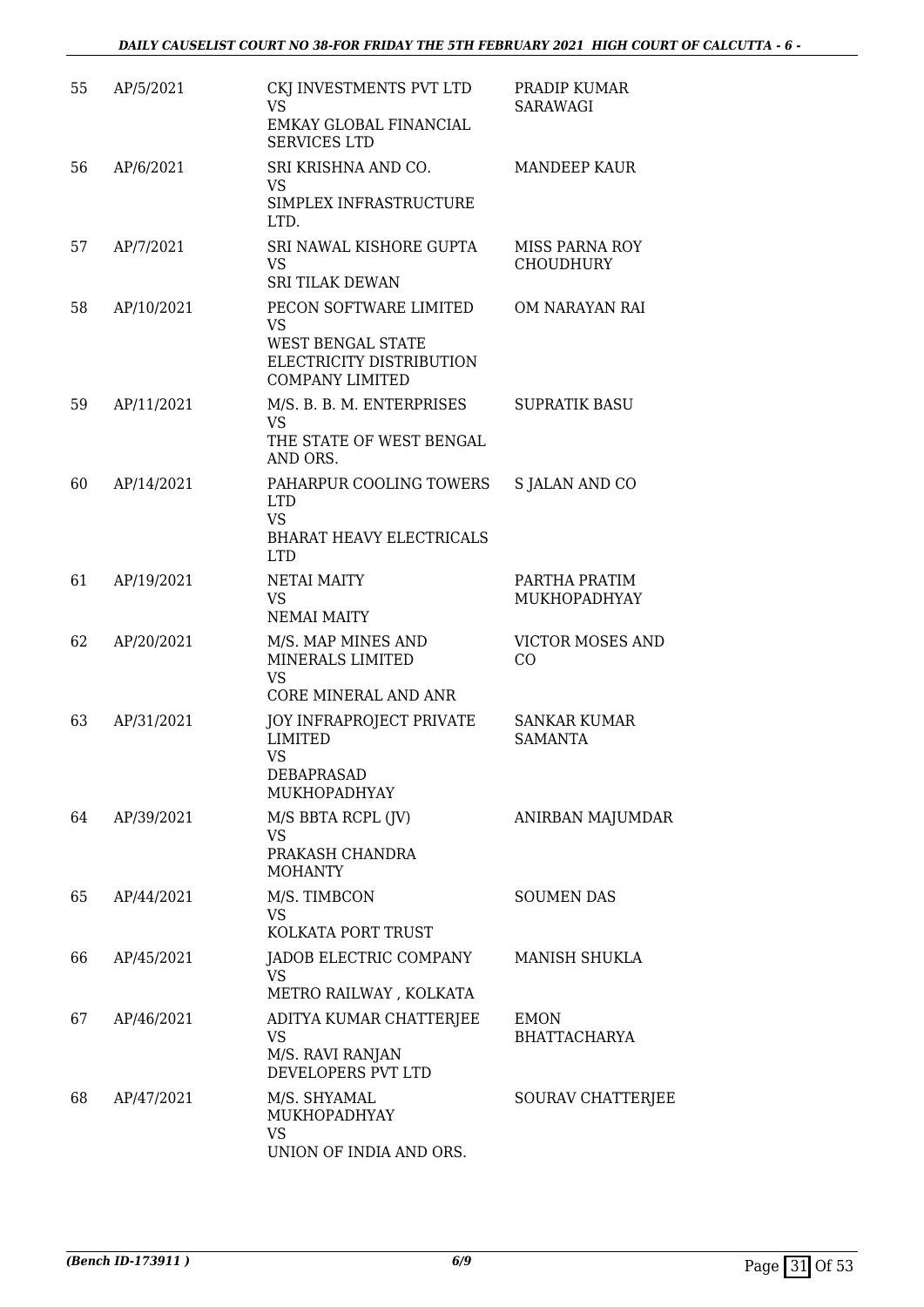| 69 | AP/48/2021                                   | M/S ROYAL INFRACONSTRU<br><b>LTD</b><br><b>VS</b><br><b>BRAITHWAITE AND COMPANY</b><br><b>LIMITED</b>                 | PRAGYA BHOWMICK                                      |
|----|----------------------------------------------|-----------------------------------------------------------------------------------------------------------------------|------------------------------------------------------|
| 70 | AP/53/2021                                   | C. S. CONSTRUCTION-GANGES<br>$($ JV $)$<br><b>VS</b><br><b>CHIEF</b><br>ENGINEER/CONSTRUCTION-III<br>OF EAST          | <b>MANDEEP KAUR</b>                                  |
|    |                                              | <b>NEW MOTIONS</b>                                                                                                    |                                                      |
| 71 | IA NO. GA/1/2020                             | DEEPAK MEHRA AND ORS.<br>Vs<br>SUJOY KUMAR NAG AND ORS.                                                               | <b>SYED NURUL AREFIN</b><br><b>SYED NURUL AREFIN</b> |
|    | In AP/549/2019                               |                                                                                                                       |                                                      |
| 72 | IA NO. GA/1/2020<br>(Old No:<br>GA/576/2020) | DEBENDRA PRASAD GUPTA<br>AND ANR<br>Vs<br>THE NATIONAL SMALL<br>INDUSTRIES CORPORATION                                | MAYUKH GUPTA<br><b>MAYUKH GUPTA</b>                  |
|    | In AP/7/2020                                 | LTD.                                                                                                                  |                                                      |
|    |                                              | <b>COMPANY MATTER (NEW)</b>                                                                                           |                                                      |
| 73 | IA NO. CA/1/2019<br>(Old No:<br>CA/162/2019) | TRACO CARBIDE LTD. (IN<br>LIQN)<br>Vs<br><b>GOUTAM KUMAR BISWAS -VS-</b><br>THE O/L, HIGH COURT,                      |                                                      |
|    | In CP/139/1975                               | <b>CALCUTTA</b>                                                                                                       |                                                      |
| 74 | IA NO. CA/14/2021                            | IN THE MATTER OF: VRAJRAJ<br>ISPAT LTD. - AND-<br>Vs                                                                  | SANJIB DAWN                                          |
|    | In CP/420/2016                               | KOHINOOR STEEL PVT. LTD.                                                                                              |                                                      |
|    |                                              | <b>COMPANY MATTER ADJOURNED</b>                                                                                       |                                                      |
| 75 | CP/564/2014                                  | M/S. SHREE BASUKINATH<br>FOOD PROCESSORS LTD.<br><b>VS</b><br>M/S. DHIRAJ AGENCIES PVT.                               | RAHUL KARMAKAR                                       |
|    |                                              | LTD.                                                                                                                  |                                                      |
| 76 | CP/151/2016                                  | RE: M/S. ADITI AGRO OIL PVT<br>LTD AND<br><b>VS</b><br>ASSET RECONSTRUCTION<br>COMPANY (INDIA) LTD                    | VIKRAM WADEHRA                                       |
| 77 | CP/152/2016                                  | RE: M/S ADITI OIL<br><b>EXTRACTION PVT LTD AND</b><br><b>VS</b><br><b>ASSET RECONSTRUCTION</b><br>COMPANY (INDIA) LTD | VIKRAM WADEHRA                                       |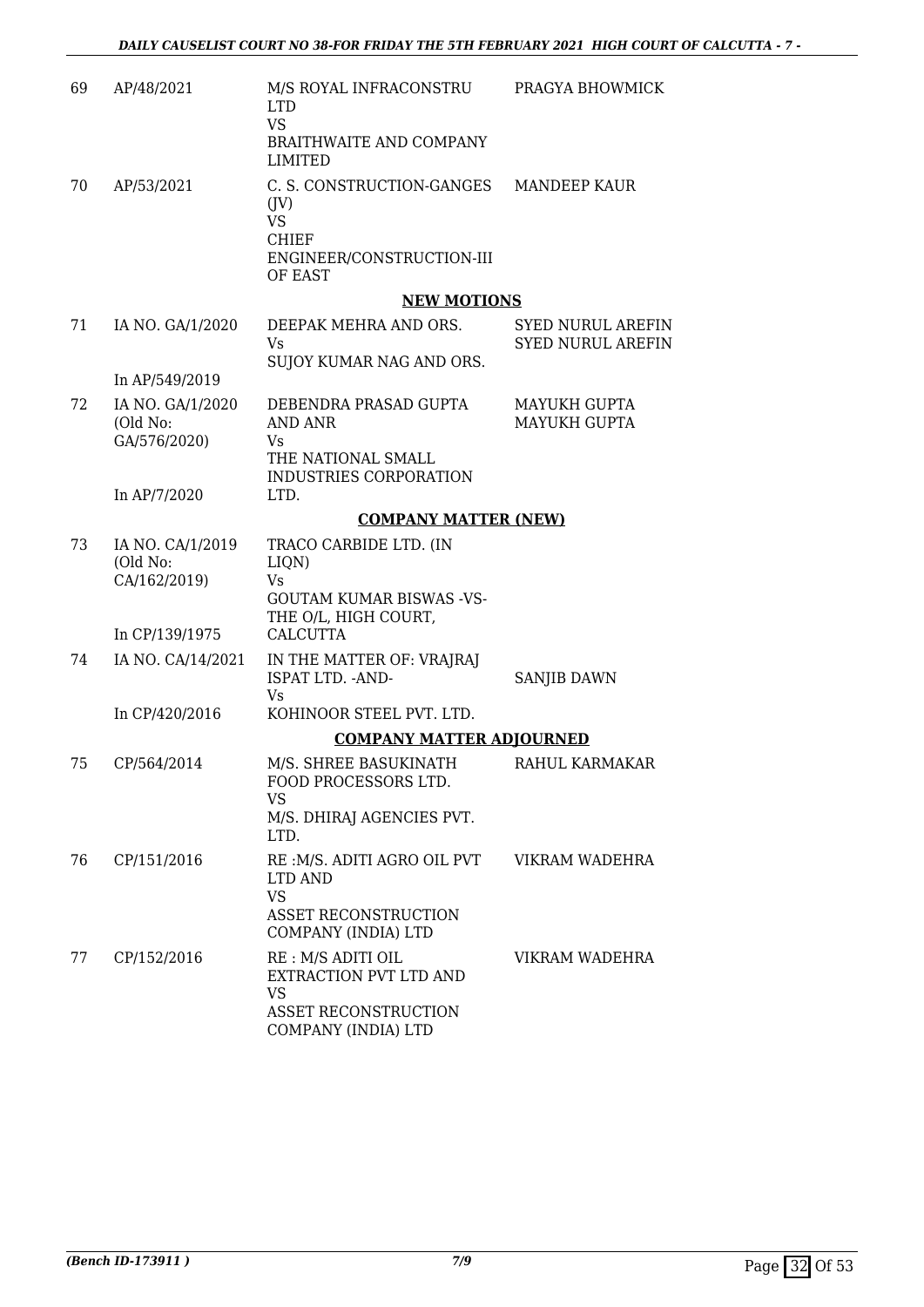| 78 | CP/1069/2016                                  | <b>RE: MCNALLY BHARAT</b><br>ENGINEERING COMPANY<br>LIMITED - AND-<br><b>VS</b><br>AASRA MARTECH PRIVATE<br><b>LIMITED</b>   | <b>CHAKRABORTY &amp;</b><br><b>ASSOCIATES</b> |                               |
|----|-----------------------------------------------|------------------------------------------------------------------------------------------------------------------------------|-----------------------------------------------|-------------------------------|
|    |                                               | <b>ADJOURNED MOTION (SECTION-11)</b>                                                                                         |                                               |                               |
| 79 | AP/361/2019                                   | RELIANCE COMMERCIAL<br><b>FINANCE LIMITED</b><br><b>VS</b><br><b>AXIS BANK LIMITED</b>                                       | ABM ASSOCIATES                                | <b>AMRIN KHATOON</b>          |
| 80 | AP/251/2020                                   | <b>BLA PROJECTS PRIVATE</b><br><b>LIMITED</b><br><b>VS</b><br>WEST BENGAL POWER<br>DEVELOPMENT<br><b>CORPORATION LIMITED</b> | DEBDEEP SINHA                                 |                               |
| 81 | AP/283/2020                                   | INDWELL CONSTRUCTIONS<br>PVT. LIMITED<br><b>VS</b><br><b>BHARAT HEAVY ELECTRICALS</b><br>LIMITED (BHEL)                      | PAL CHOUDHURI<br>AND CO.                      |                               |
| 82 | AP/318/2020                                   | LAXMI PAT SURANA<br><b>VS</b><br><b>FUTURE ENTERPRISES</b><br><b>LIMITED AND ANR</b>                                         | <b>ARINDAM PAUL</b>                           |                               |
|    |                                               | <b>NEW MOTIONS (SECTION 34)</b>                                                                                              |                                               |                               |
| 83 | AP/33/2021                                    | LINDSAY INTERNATIONAL<br>PRIVATE LIMITED<br><b>VS</b>                                                                        | S KAKRANIA AND CO                             |                               |
|    |                                               | IFGL REFRACTORIES LTD                                                                                                        |                                               |                               |
|    |                                               | <b>CONTEMPT MATTERS</b>                                                                                                      |                                               |                               |
| 84 | IA NO. GA/2/2019<br>(Old No:<br>GA/2526/2019) | KALPANA MAITY & ORS.<br>Vs<br>STATE OF WEST BENGAL                                                                           | <b>ROBIUL ISLAM</b>                           |                               |
|    | In WPO/864/2004                               |                                                                                                                              |                                               |                               |
| 85 | CC/135/2008                                   | KALPANA MAITY & ORS.<br><b>VS</b><br>DILIP KUMAR GHATAK & ANR.                                                               | <b>TAPAN KUMAR</b><br><b>MAHAPATRA</b>        |                               |
| 86 | CC/21/2016                                    | KARNANI PROPERTIES<br><b>LIMITED</b><br><b>VS</b><br>MR. ABHISHEK KEJRIWAL &<br>ANR                                          | MS. ANURADHA<br><b>PODDAR</b>                 | PRADYOT KR.<br>NANDI(RES.1,2) |
| 87 | CC/102/2017                                   | MIHIR CHOREY<br><b>VS</b><br><b>SUJIT KUMAR MAITY</b>                                                                        | <b>SYED SHAMSUL</b><br><b>AREFIN</b>          |                               |
|    | wt88 WPO/952/2016                             | MIHIR CHOREY<br><b>VS</b><br>THE STATE OF WEST BENGAL<br>& ORS.                                                              | <b>SYED SHAMSUL</b><br><b>AREFIN</b>          |                               |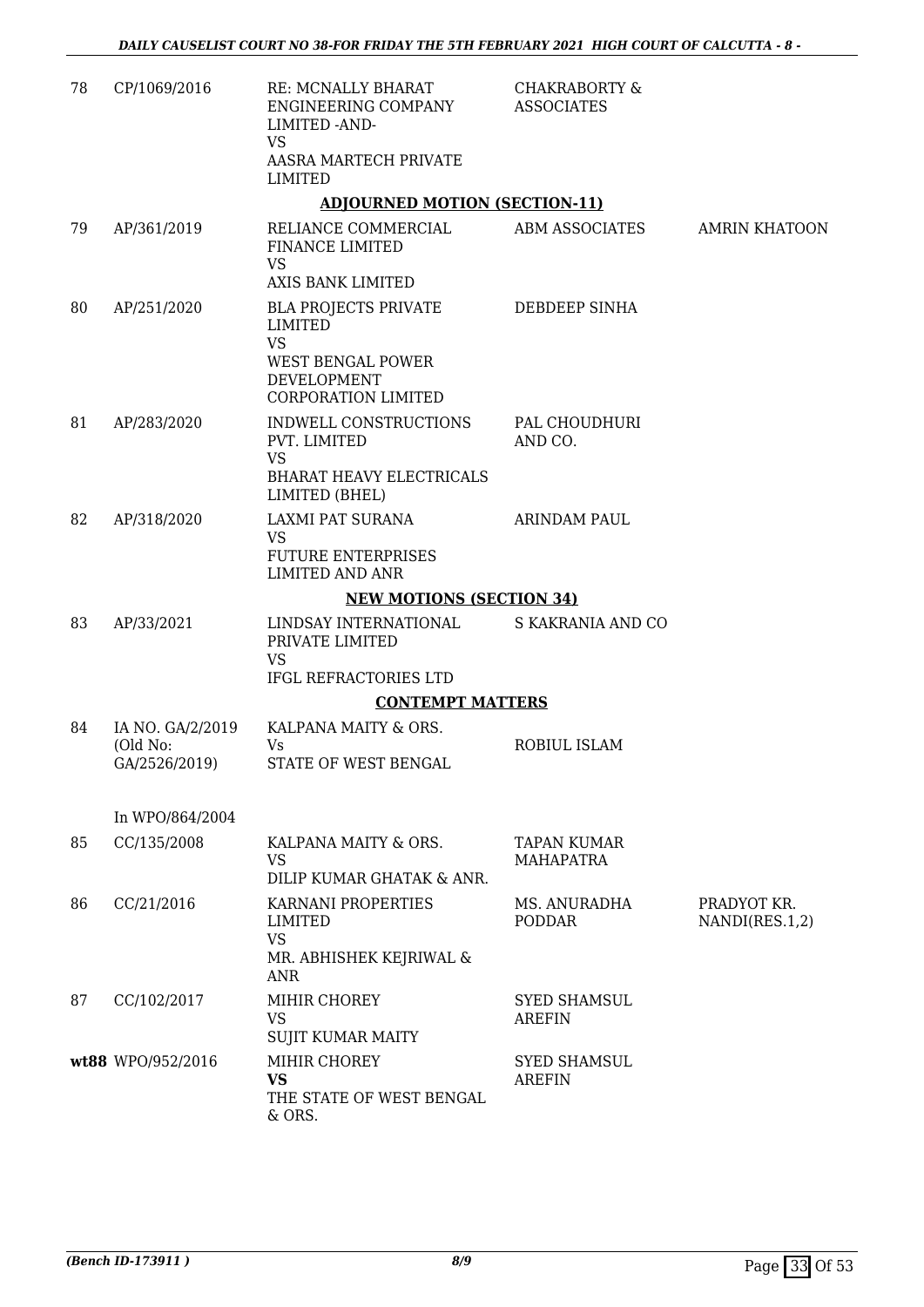| 89 | CC/31/2020                                    | <b>SOUMITRA KUNDU</b><br><b>CHOUDHURY</b><br><b>VS</b>                                                                     | <b>SUBIR SABUD</b>                                                         |                                     |
|----|-----------------------------------------------|----------------------------------------------------------------------------------------------------------------------------|----------------------------------------------------------------------------|-------------------------------------|
|    |                                               | KUNAL AGARWAL AND ANR                                                                                                      |                                                                            |                                     |
| 90 | CC/32/2020                                    | SOUMITRA KUNDU<br><b>CHOUDHURY</b><br><b>VS</b>                                                                            | <b>SUBIR SABUD</b>                                                         |                                     |
|    |                                               | KUNAL AGARWAL AND ANR                                                                                                      |                                                                            |                                     |
|    |                                               | <b>RECALLING APPLICATION</b>                                                                                               |                                                                            |                                     |
| 91 | IA NO. GA/1/2019<br>(Old No:<br>GA/1604/2019) | SREI EQUIPMENT FINANCE<br><b>LIMITED</b><br><b>Vs</b><br>AMBAY COKE INDUSTRIES<br>PRIVATE LIMITED                          | SKR AND<br><b>ASSOCIATES</b><br><b>SKR AND</b><br><b>ASSOCIATES</b>        |                                     |
|    | In EC/135/2019                                |                                                                                                                            |                                                                            |                                     |
| 92 | IA NO. GA/2/2019<br>(Old No:<br>GA/1919/2019) | SREI EQUIPMENT FINANCE<br><b>LIMITED</b><br>Vs<br>AMBAY COKE INDUSTRIES<br>PRIVATE LIMITED                                 | <b>SKR AND</b><br><b>ASSOCIATES</b><br><b>SKR AND</b><br><b>ASSOCIATES</b> |                                     |
|    | In EC/135/2019                                |                                                                                                                            |                                                                            |                                     |
|    |                                               | <b>PART HEARD MATTERS</b>                                                                                                  |                                                                            |                                     |
| 93 | TS/13/2006<br>[PT. HD.]                       | IN THE GOODS OF KALAP<br>NATH JAISWAL (DECEASED) -<br>AND-<br><b>VS</b><br>PRADIP KR. JAISWAL -VS-<br>NIRMALA DEVI JAISWAL | KAUSHIK MONDAL                                                             | <b>JAYANTA KUMAR</b><br><b>PINE</b> |
|    |                                               | IA NO: GA/10/2017(Old No:GA/363/2017), GA/11/2020(Old No:GA/181/2020)                                                      |                                                                            |                                     |
| 94 | TS/14/2006<br>[Pt.Hd.]                        | IN THE GOODS OF SAROJ KR.<br>CHATTERJEE (DEC) - AND-<br>VS                                                                 | PARTHA PRATIM<br>MUKHERJEE                                                 |                                     |
|    |                                               | IA NO: GA/5/2006(Old No:GA/3120/2006), GA/8/2009(Old No:GA/3002/2009), GA/13/2019(Old No:GA/2478/2019)                     |                                                                            |                                     |
| 95 | TS/6/2010<br>[PT. HD.]                        | IN THE GOODS OF SMT.<br><b>BELARANI GHOSH (DEC)</b><br><b>VS</b><br>AVA DUTTA -VS- ALO DEY                                 | J. N. MANNA &<br><b>AMLAN JYOTI</b><br><b>SENGUPTA</b>                     | <b>SUVASREE GHOSE</b>               |
|    | IA NO: GA/2/2013(Old No:GA/2302/2013)         |                                                                                                                            |                                                                            |                                     |
|    |                                               |                                                                                                                            |                                                                            |                                     |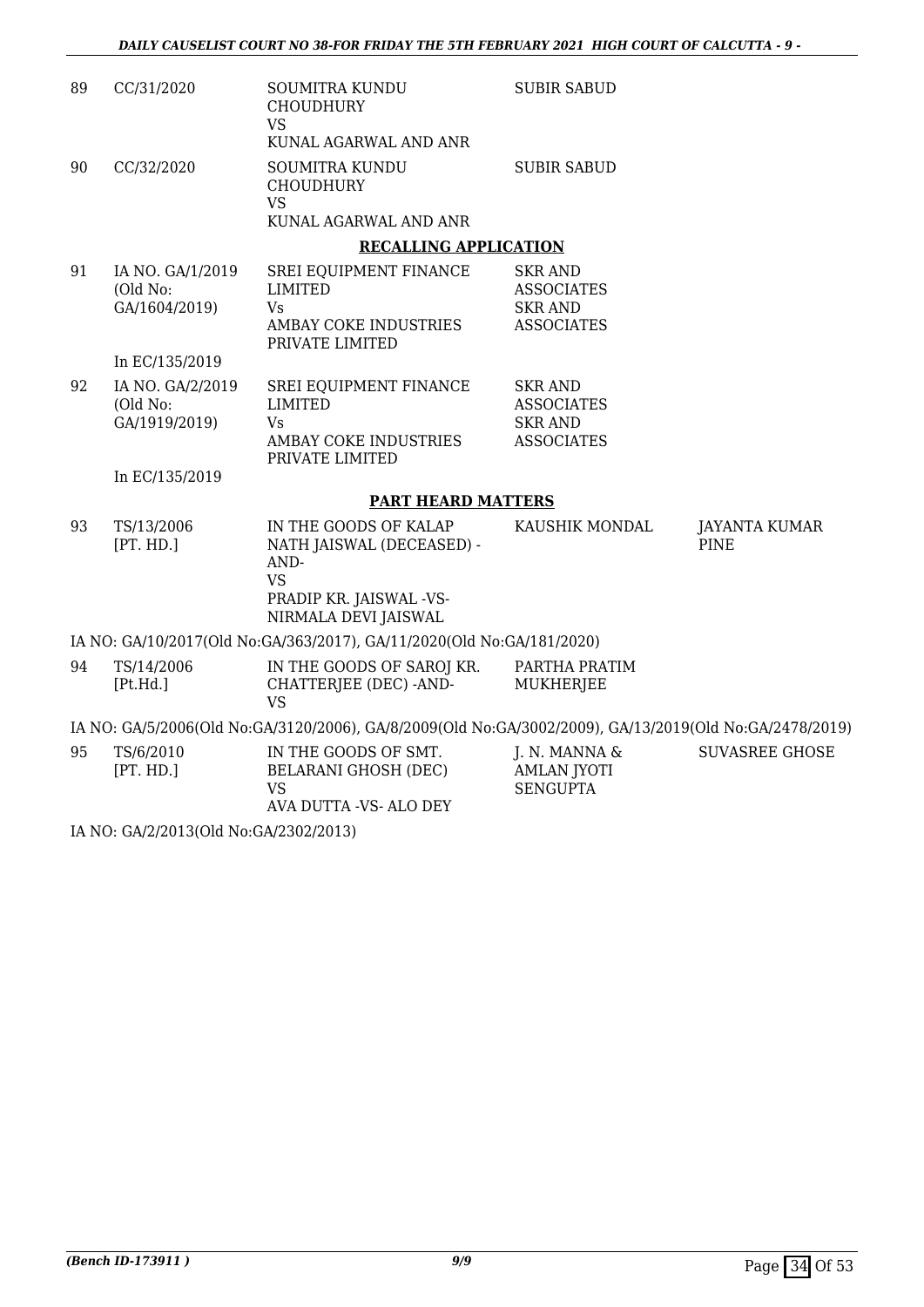

### **Original Side**

**DAILY CAUSELIST For Friday The 5th February 2021**

**COURT NO. 36 SINGLE BENCH (SB-I,COMMERCIAL BENCH) AT 10:45 AM HON'BLE JUSTICE DEBANGSU BASAK (VIA VIDEO CONFERENCE)**

### **NOTE:MATTERS WILL BE TAKEN UP THROUGH PHYSICAL HEARING ONLY WHEN BOTH THE PARTIES ARE AGREED**

|              |                                               | <u>ivew chapber all eication under commercial division (</u>                                            |                                                                          |          |
|--------------|-----------------------------------------------|---------------------------------------------------------------------------------------------------------|--------------------------------------------------------------------------|----------|
| $\mathbf{1}$ | IA NO. GA/8/2021<br>[S.A.]<br>In CS/558/2001  | M/S.UJALA INDUSTRIES<br>Vs<br>M/S. UJALA INDUSTRIES<br>AND ORS.                                         | S. DUTTA<br>SINHA & COMPANY                                              | S. DUTTA |
| 2            | EC/543/2019                                   | <b>SOURAV CHANDIDAS</b><br><b>GANGULY</b><br><b>VS</b><br>PERCEPT TALENT<br>MANAGEMENT LTD. AND<br>ANR. | SINHA AND CO.                                                            |          |
| 3            | IA NO. GA/2/2021                              | <b>IL AND FS</b><br>INFRASTRUCTURE DEBT<br><b>FUND AND ANR</b>                                          | <b>SOUMAVA</b><br><b>MUKHERJEE</b><br><b>SOUMAVA</b>                     |          |
|              | In CS/85/2020                                 | Vs<br>WILLIAMSON MAGOR AND<br><b>COMPANY LTD AND ORS</b>                                                | <b>MUKHERJEE</b>                                                         |          |
|              |                                               | <b>ADJOURNED MOTION (UNDER COMMERCIAL DIVISION)</b>                                                     |                                                                          |          |
|              |                                               | (AT 2:00 P.M. )                                                                                         |                                                                          |          |
| 4            | IA NO. GA/1/2020                              | B. P. PODDAR HOSPITAL<br>AND MEDICAL RESEARCH<br><b>LIMITED</b>                                         | <b>SURENDRA DUBE</b><br><b>SURENDRA DUBE</b>                             |          |
|              | In CS/35/2020                                 | Vs<br>UNION OF INDIA AND ORS.                                                                           |                                                                          |          |
| 5            | IA NO. GA/1/2020<br>(Old No:<br>GA/1186/2020) | <b>IL AND FS</b><br><b>INFRASTRUCTURE DEBT</b><br><b>FUND AND ANR</b><br>Vs<br>WILLIAMSON MAGOR AND     | <b>SOUMAVA</b><br><b>MUKHERJEE</b><br><b>SOUMAVA</b><br><b>MUKHERJEE</b> |          |
|              | In CS/85/2020                                 | <b>COMPANY LTD AND ORS</b>                                                                              |                                                                          |          |

**NEW CHAMBER APPLICATION(UNDER COMMERCIAL DIVISION)**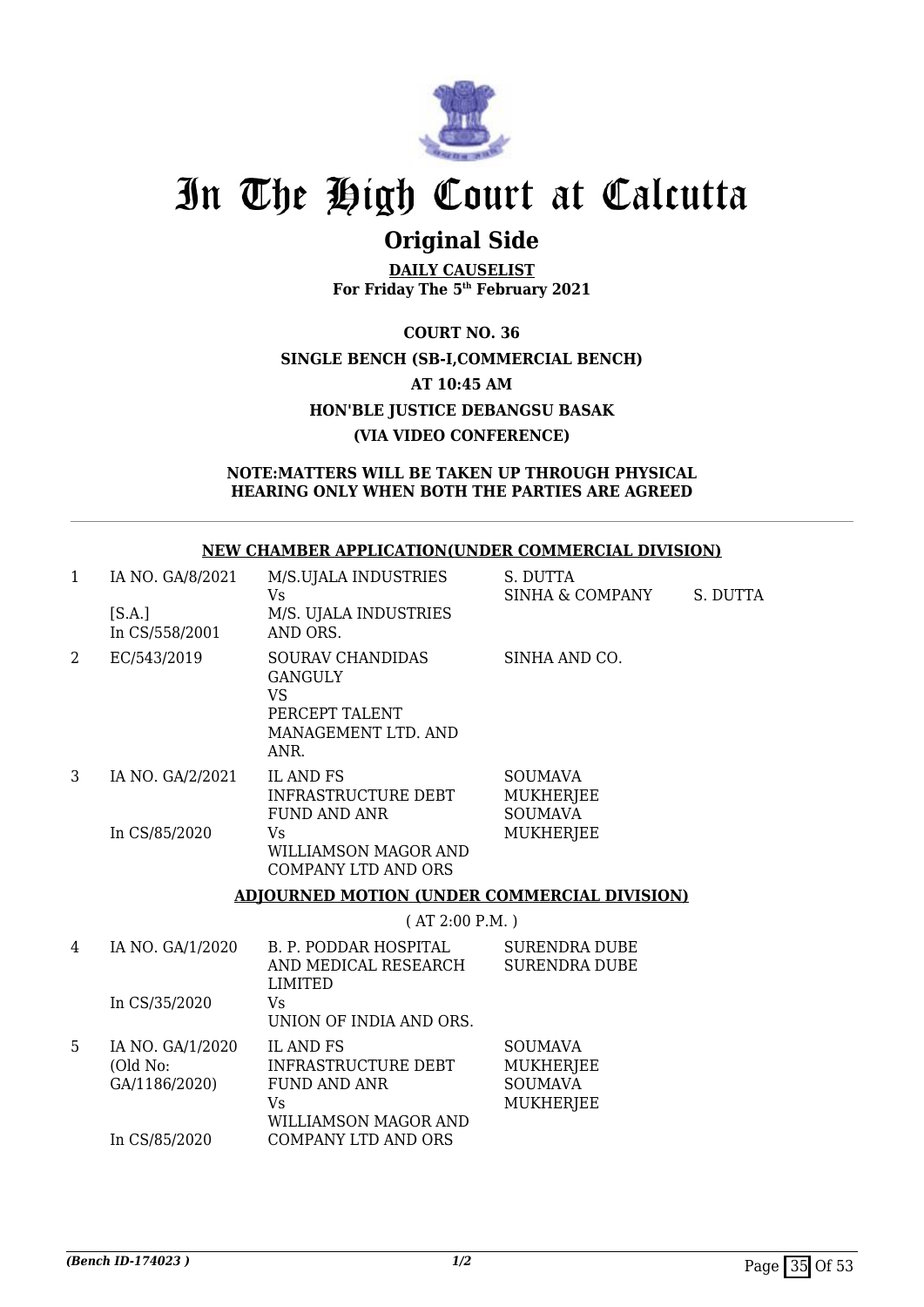| 6  | AP/405/2020 | SREI EQUIPMENT FINANCE AYAN CHAKRABORTY<br><b>LIMITED</b><br>VS.<br><b>GANNON DUNKERLY AND</b><br>CO. LTD.               |                       |
|----|-------------|--------------------------------------------------------------------------------------------------------------------------|-----------------------|
| 7  | AP/22/2021  | TATA CAPITAL FINANCIAL ABM ASSOCIATES<br><b>SERVICES LTD</b><br><b>VS</b><br><b>SIMPLEX</b><br><b>INFRASTRUCTURE LTD</b> |                       |
| 8  | AP/23/2021  | TATA CAPITAL FINANCIAL<br><b>SERVICES LTD</b><br><b>VS</b><br><b>SIMPLEX</b><br><b>INFRASTRUCTURE LTD</b>                | ABM ASSOCIATES        |
| 9  | AP/24/2021  | TATA CAPITAL FINANCIAL<br><b>SERVICES LTD</b><br><b>VS</b><br>SIMPLEX<br><b>INFRASTRUCTURE LTD</b>                       | ABM ASSOCIATES        |
| 10 | AP/25/2021  | TATA CAPITAL FINANCIAL<br><b>SERVICES LTD</b><br><b>VS</b><br>SIMPLEX<br><b>INFRASTRUCTURE LTD</b>                       | <b>ABM ASSOCIATES</b> |
| 11 | AP/27/2021  | TATA CAPITAL FINANCIAL ABM ASSOCIATES<br><b>SERVICES LTD</b><br><b>VS</b><br><b>SIMPLEX</b><br><b>INFRASTRUCTURE LTD</b> |                       |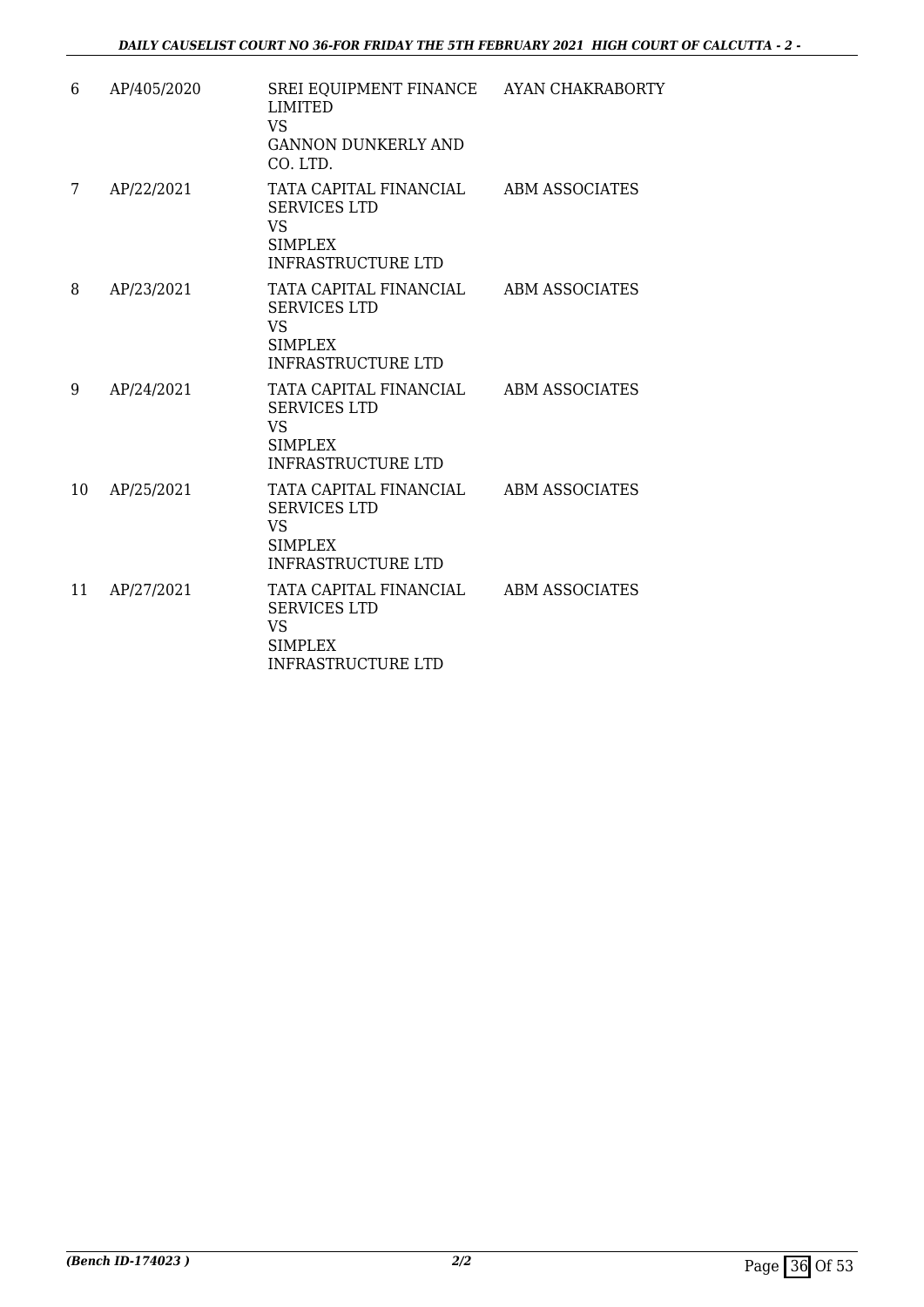

### **Original Side**

**DAILY CAUSELIST For Friday The 5th February 2021**

### **COURT NO. 36 SINGLE BENCH (SB-I) AT 10:45 AM HON'BLE JUSTICE DEBANGSU BASAK (VIA VIDEO CONFERENCE)**

### **NOTE:MATTERS WILL BE TAKEN UP THROUGH PHYSICAL HEARING ONLY WHEN BOTH THE PARTIES ARE AGREED**

### **TO BE MENTIONED**

| 1             | PLA/247/2019     | IN THE GOODS OF SUBODH<br>KUMAR SAHA (DEC)<br><b>VS</b><br>N/A                               | <b>ABHISEK SEAL</b>            |
|---------------|------------------|----------------------------------------------------------------------------------------------|--------------------------------|
| $\mathcal{L}$ | PLA/29/2020      | IN THE GOODS OF SM<br><b>ANIMA RAY</b><br><b>VS</b><br>NA                                    | FOX AND MANDAL                 |
| 3             | CS/119/2020      | ARUN KUMAR JAGATRAMKA MOTI SAGAR TIWARI<br><b>VS</b><br>M/S. ULTRABULK A/S AND<br><b>ORS</b> |                                |
| 4             | CS/141/2020      | <b>BABITA KHAITAN</b><br>VS.<br>MAJHAN LALL SARAF AND<br>ORS.                                | <b>SWATI KEDIA</b>             |
|               |                  | PRESENTATION OF PLAINT                                                                       |                                |
| 5             | CS/30/2021       | <b>BABITA KHAITAN</b><br><b>VS</b><br>MAKHAN LALL SARAFF AND<br><b>ORS</b>                   | <b>SWATI KEDIA</b>             |
|               | IA NO: GA/1/2021 |                                                                                              |                                |
|               |                  | <b>NEW MOTIONS</b>                                                                           |                                |
| 6             | IA NO. GA/5/2021 | IN THE GOODS OF: SURESH<br>CHANDRA AGARWAL,<br>DECEASED                                      | SANDERSONS &<br><b>MORGANS</b> |

In PLA/339/2015

Vs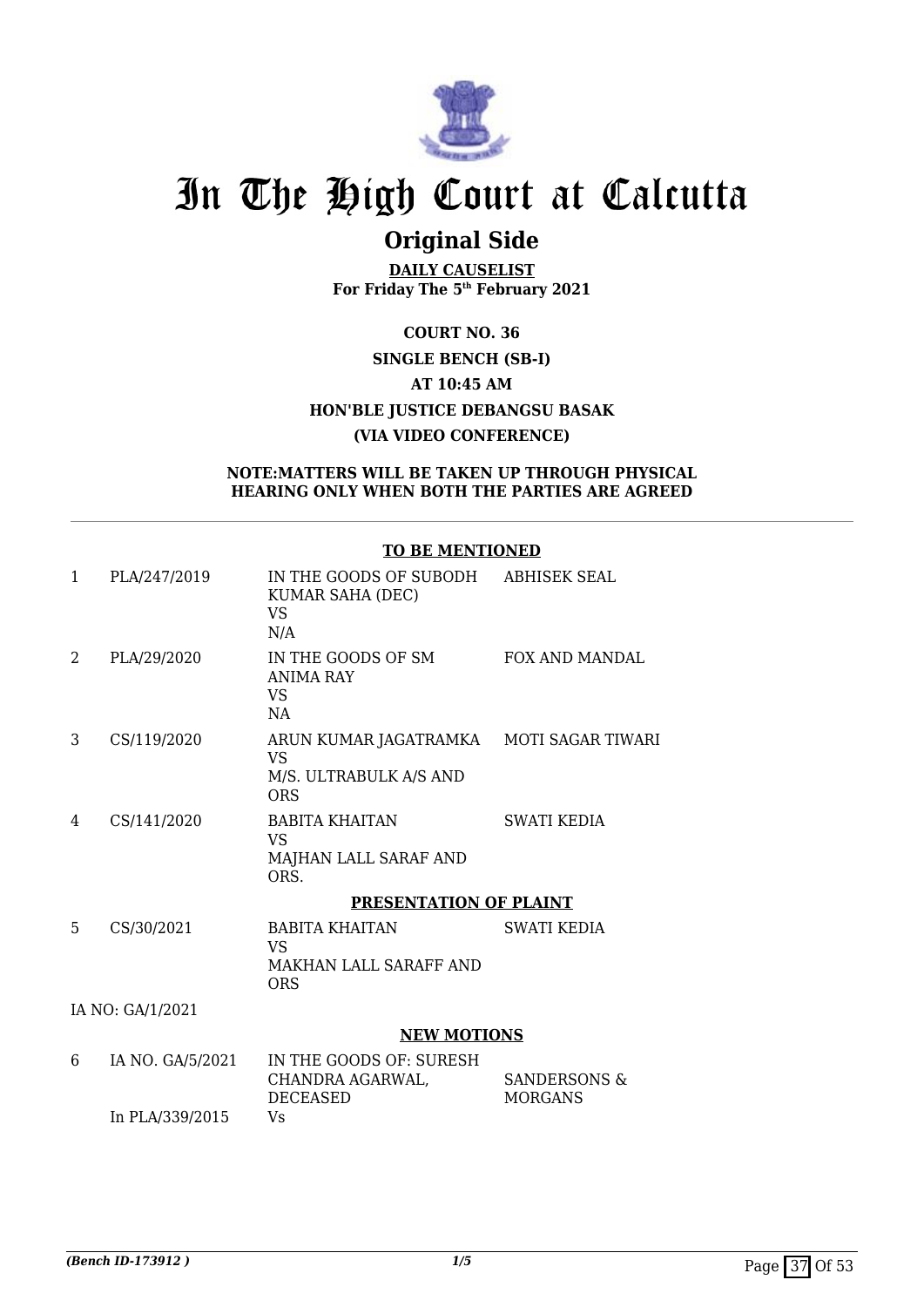| 7  | ALP/6/2020                            | <b>SMT. ASHA RAO</b><br>VS                                                 | <b>SANJANA BASU</b>                    |                                                      |
|----|---------------------------------------|----------------------------------------------------------------------------|----------------------------------------|------------------------------------------------------|
|    |                                       | <b>SRI ASHOKE KUMAR</b><br><b>BHOTIKA AND ORS.</b>                         |                                        |                                                      |
| 8  | IA NO. GA/1/2020                      | DAKSH KEDIA AND ORS<br><b>Vs</b>                                           | SUKANTA GHOSH<br><b>SUKANTA GHOSH</b>  |                                                      |
|    | In CS/25/2020                         | <b>BIMAL KEDIA AND ORS</b>                                                 |                                        |                                                      |
|    |                                       | <b>APPLICATION FOR RULE IN CONTEMPT</b>                                    |                                        |                                                      |
| 9  | CC/36/2019                            | VIJAI SHREE PRIVATE<br><b>LIMITED</b>                                      | TEESHAM DAS                            |                                                      |
|    |                                       | <b>VS</b><br>VINIT KUMAR, CHAIRMAN,<br>KOLKATA PORT TRUST AND<br>ANR.      |                                        |                                                      |
|    |                                       | <b>NEW CHAMBER APPLICATIONS</b>                                            |                                        |                                                      |
| 10 | IA NO. GA/8/2021                      | IN THE GOODS OF:<br>PRANATI GHOSAL,                                        | RANJIT KUMAR BASU<br>RANJIT KUMAR BASU |                                                      |
|    | [S.A.]<br>In TS/22/2017               | DECEASED -AND-<br>Vs                                                       |                                        |                                                      |
|    |                                       | NIRMALYA KUMAR GHOSAL<br>-VS- PRAKRITI MALHOTRA                            |                                        |                                                      |
| 11 | IA NO. GA/1/2021                      | DILIP KUMAR GHOSH &<br><b>ANR</b><br><b>Vs</b>                             | DIPIKA BANU<br>DIPIKA BANU             | <b>SUBHRANSU</b><br>GANGULY(1,2)<br><b>SUBHRANSU</b> |
|    | In ALP/4/2018                         | FUNIDEA PROJECTS PVT.<br>LTD. & ORS.                                       |                                        | GANGULY(1,2)                                         |
| 12 | EC/304/2020                           | RAJ SINGH CHOPRA<br><b>VS</b><br>JAGAT SINGH CHOPRA AND<br>ANR.            | MULLICK AND CO.                        |                                                      |
| 13 | EC/14/2021                            | RAJPATH CONTRACTORS<br>AND ENGINEERS LIMITED<br>VS<br>State of West Bengal | <b>AMRITAM MANDAL</b>                  |                                                      |
|    |                                       | <b>NON CONTENTIOUS BUSINESS (FOR FINAL DISPOSAL)</b>                       |                                        |                                                      |
| 14 | PLA/181/2016                          | IN THE GOODS OF :<br>SUSOBHAN SEN (DEC)<br><b>VS</b>                       | MR SIDDHARTHA<br><b>GHOSH</b>          |                                                      |
|    | IA NO: GA/2/2019(Old No:GA/2262/2019) |                                                                            |                                        |                                                      |
| 15 | PLA/284/2018                          | IN THE GOODS OF :<br>DHRUBADAS GANGULY<br>(DEC.)<br><b>VS</b>              | <b>SAURABH MAITRA</b>                  |                                                      |
|    | IA NO: GA/2/2019                      |                                                                            |                                        |                                                      |
| 16 | PLA/367/2018                          | IN THE GOODS OF : SHESH<br>NATH SINGH (DEC)<br><b>VS</b>                   | <b>SANCHARI</b><br><b>CHAKROBORTY</b>  |                                                      |
| 17 | PLA/324/2019                          | IN THE GOODS OF ALKA<br>RATHI (DECED)<br><b>VS</b><br>NA                   | SINGHANIA AND CO                       |                                                      |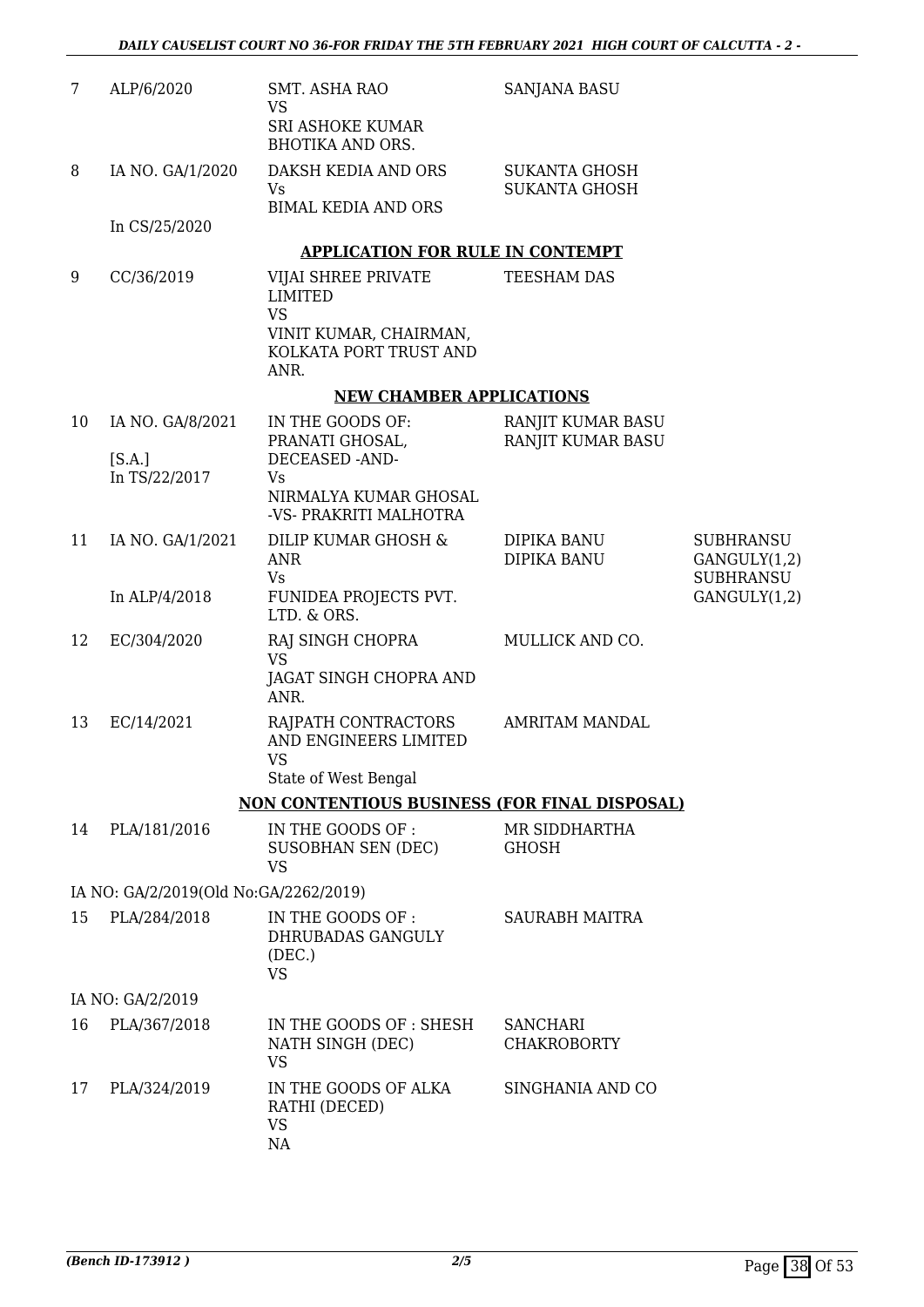| 18 | PLA/76/2020  | IN THE GOODS OF SRI<br>ARUN KUMAR ROY<br>CHOWDHURY (DEC)<br><b>VS</b><br>N/A                                       | K.N.JANA                           |
|----|--------------|--------------------------------------------------------------------------------------------------------------------|------------------------------------|
| 19 | PLA/179/2020 | IN THE GOODS OF SHEELA KHAITAN AND CO<br>DEVI KANORIA DECED<br><b>VS</b><br>NA                                     |                                    |
| 20 | PLA/208/2020 | IN THE GOODS OF BALDEO<br>PRASAD GANERIWALA<br><b>DECED</b><br><b>VS</b><br>NA                                     | PAWAN KUMAR<br><b>JAJODIA</b>      |
| 21 | PLA/212/2020 | IN THE GOODS OF TUSTI<br><b>BRATA CHATTERJEE (DEC.)</b><br><b>VS</b><br>NA                                         | KAUSHIK PRADHAN                    |
| 22 | PLA/215/2020 | IN THE GOODS OF<br><b>SACHINDRA NATH</b><br>CHAKRABORTI AND SMT.<br>SANTI CHAKRABORTY<br>(DEC.)<br><b>VS</b><br>NA | <b>SAYAK KONAR</b>                 |
| 23 | PLA/230/2020 | IN THE GOODS OF<br>MANINDRA CHANDRA PAUL<br>(DEC.)<br><b>VS</b><br>NA                                              | <b>RATAN PAL</b>                   |
|    |              | <b>TESTAMENTARY MATTERS (FOR ISSUANCE OF CITATION)</b>                                                             |                                    |
| 24 | PLA/322/2019 | IN THE GOODS OF ASHOK<br>KUMAR SARKAR (DEC)<br><b>VS</b><br>N/A                                                    | RAMESH CHANDRA<br>PAUL             |
| 25 | PLA/132/2020 | IN THE GOODS OF SARBARI<br>CHATTERJEE (DEC)<br><b>VS</b><br>na                                                     | sneha chatterjee                   |
| 26 | PLA/222/2020 | IN THE GOODS OF SHEFALI<br>CHANDRA (DEC)<br><b>VS</b><br>N/A                                                       | <b>UDAYNARAYAN</b><br><b>BETAL</b> |
|    |              | <b>TESTAMENTARY MATTERS</b>                                                                                        |                                    |
| 27 | PLA/40/2020  | IN THE GOODS OF<br><b>GULJARILAL KANORIA</b><br>(DEC)<br><b>VS</b><br>N/A                                          | AJAY GAGGAR                        |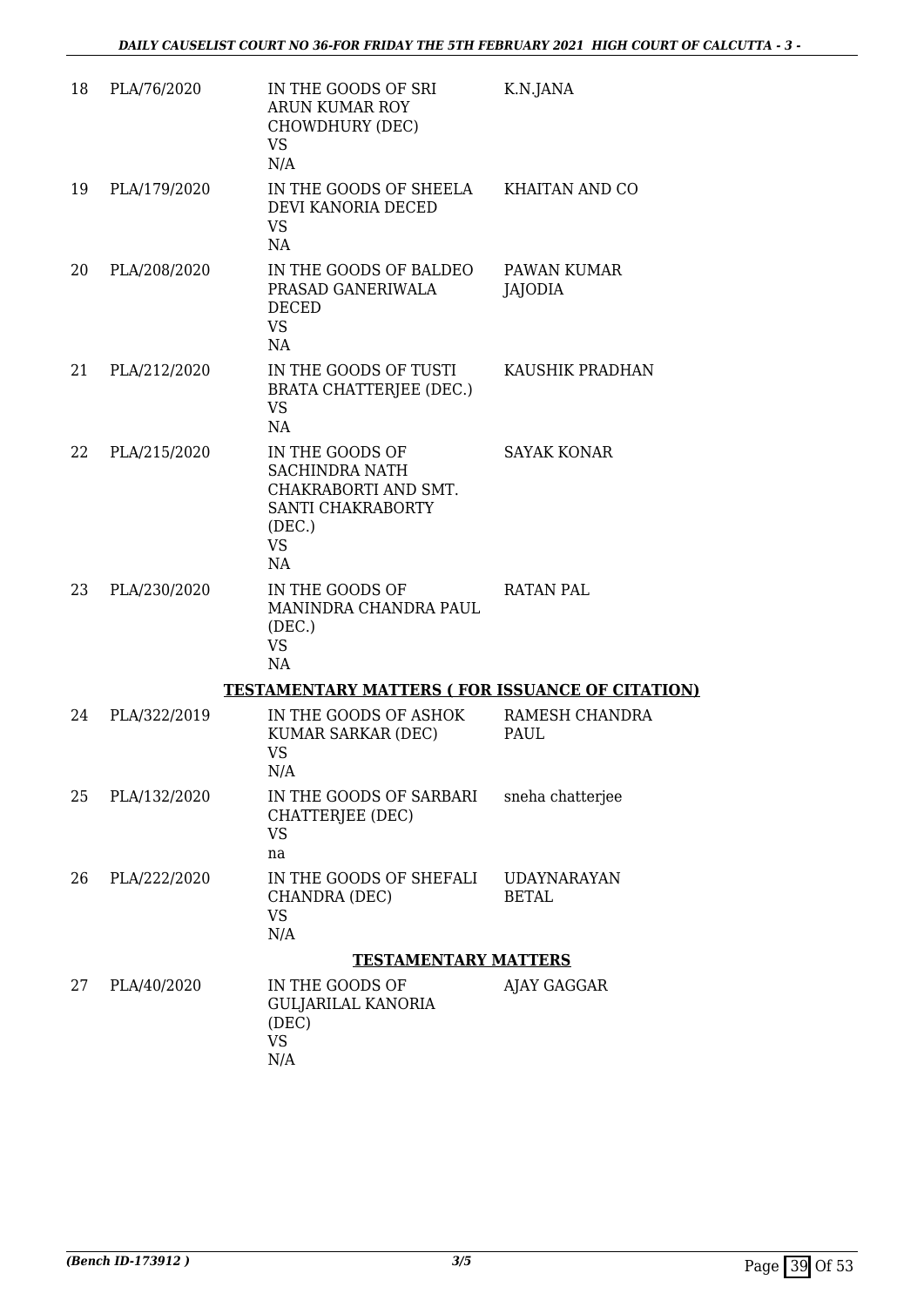| 28 | PLA/77/2020                                   | IN THE GOODS OF SRI<br>ARUN KUMAR ROY<br>CHOWDHURY (DEC)<br><b>VS</b><br>N/A          | K.N.JANA                                                                                   |                                                                                               |
|----|-----------------------------------------------|---------------------------------------------------------------------------------------|--------------------------------------------------------------------------------------------|-----------------------------------------------------------------------------------------------|
|    |                                               | <b>ADJOURNED MOTION</b>                                                               |                                                                                            |                                                                                               |
|    |                                               | (AT 2:00 P.M. )                                                                       |                                                                                            |                                                                                               |
| 29 | IA NO. GA/1/2020<br>(Old No:<br>GA/511/2020)  | KRISHNA LAL SHARMA<br><b>Vs</b><br>EMILY SINGHA BRISHOBHA<br><b>AND ANR</b>           | KUSHAGRA SHAH<br>KUSHAGRA SHAH                                                             |                                                                                               |
|    | In CC/51/2019                                 |                                                                                       |                                                                                            |                                                                                               |
| 30 | IA NO. GA/3/2020<br>(Old No:<br>GA/156/2020)  | MERAJ RASHID<br><b>Vs</b><br>MD. NASIM                                                | SWARVANU SAHA<br>SWARVANU SAHA                                                             | PANKAJ LADIA                                                                                  |
|    | In CS/53/2019                                 |                                                                                       |                                                                                            |                                                                                               |
| 31 | IA NO. GA/3/2020<br>(Old No:<br>GA/228/2020)  | M/S. S. L. POLYPACK PVT.<br>LTD.<br><b>Vs</b><br>M/S. NEXTRA DEVELOPERS<br><b>LLP</b> | <b>SANDERSONS AND</b><br><b>MORGANS</b><br><b>SANDERSONS AND</b><br><b>MORGANS</b>         |                                                                                               |
|    | In CS/114/2019                                |                                                                                       |                                                                                            |                                                                                               |
| 32 | IA NO. GA/2/2020<br>(Old No:<br>GA/584/2020)  | HARISH CHANDRA JAISWAL<br>Vs<br>RAM CHANDRA SHAW AND<br>ORS.                          | <b>AMRIN KHATOON</b><br><b>AMRIN KHATOON</b>                                               | <b>ARHAT BISWAS(FOR</b><br>PROFORMA DEF.<br>NO.5)<br><b>ARHAT BISWAS(FOR</b><br>PROFORMA DEF. |
|    | In CS/123/2019                                |                                                                                       |                                                                                            | NO.5)                                                                                         |
| 33 | IA NO. GA/2/2020<br>(Old No:<br>GA/243/2020)  | SMT. SNEHALATA GUPTA<br>AND ORS.<br>Vs<br>SRI GOPAL KUMAR GUPTA<br>AND ORS.           | MULLICK AND CO.<br>MULLICK AND CO.                                                         | <b>MANNA</b><br>MANNA & CO. (RES.<br>1 IN GA NO. 1626 OF<br>2019)                             |
|    | In CS/130/2019                                |                                                                                       |                                                                                            |                                                                                               |
| 34 | IA NO. GA/1/2019<br>(Old No:<br>GA/1626/2019) | SMT. SNEHALATA GUPTA<br>AND ORS.<br>Vs<br>SRI GOPAL KUMAR GUPTA<br>AND ORS.           | MULLICK AND CO.<br>MULLICK AND CO.                                                         | MANNA & CO. (RES.<br>1 IN GA NO. 1626 OF<br>2019)                                             |
|    | In CS/130/2019                                |                                                                                       |                                                                                            |                                                                                               |
| 35 | IA NO. GA/1/2019<br>(Old No:<br>GA/1860/2019) | <b>AKSHAY GUPTA</b><br>Vs<br>M/S. PUKHRAJ GULECHA<br>AND CO. AND ORS.                 | <b>ATISH GHOSH AND</b><br><b>ASSOCIATES</b><br><b>ATISH GHOSH AND</b><br><b>ASSOCIATES</b> | ANURAG BAGARIA<br>(RES.1, IN GA NO.<br>1860 / 2019)                                           |
|    | In CS/154/2019                                |                                                                                       |                                                                                            |                                                                                               |
| 36 | IA NO. GA/1/2019<br>(Old No:<br>GA/1950/2019) | ANIL KUMAR VERMA AND<br><b>ORS</b><br>Vs<br>SHILA DEVI VERMA AND<br><b>ANR</b>        | <b>ABHIRUP</b><br><b>CHAKRABORTY</b><br><b>ABHIRUP</b><br><b>CHAKRABORTY</b>               |                                                                                               |
|    | In CS/168/2019                                |                                                                                       |                                                                                            |                                                                                               |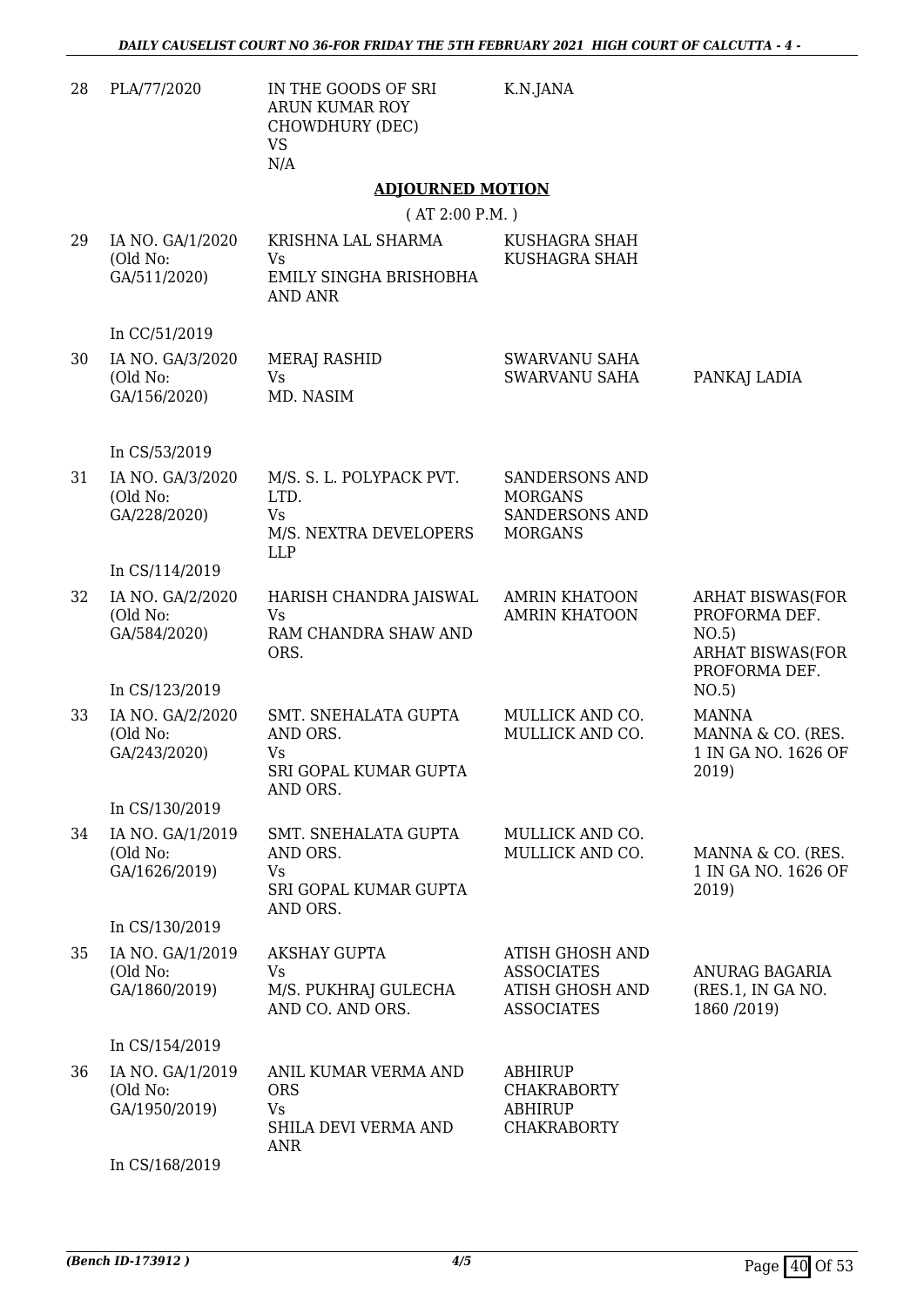| 37 | IA NO. GA/4/2020<br>(Old No:<br>GA/509/2020)  | <b>GOPAL KUMAR GUPTA</b><br>Vs<br>SNEHLATA GUPTA AND<br>ORS. | DEBJYOTI MANNA<br>DEBJYOTI MANNA |
|----|-----------------------------------------------|--------------------------------------------------------------|----------------------------------|
|    | In CS/190/2019                                |                                                              |                                  |
| 38 | IA NO. GA/1/2019<br>(Old No:<br>GA/2141/2019) | <b>GOPAL KUMAR GUPTA</b><br>Vs<br>SNEHLATA GUPTA AND<br>ORS. | DEBJYOTI MANNA<br>DEBJYOTI MANNA |
|    | In CS/190/2019                                |                                                              |                                  |
| 39 | IA NO. GA/3/2020<br>(Old No:<br>GA/177/2020)  | <b>GOPAL KUMAR GUPTA</b><br>Vs<br>SNEHLATA GUPTA AND<br>ORS. | DEBJYOTI MANNA<br>DEBJYOTI MANNA |

In CS/190/2019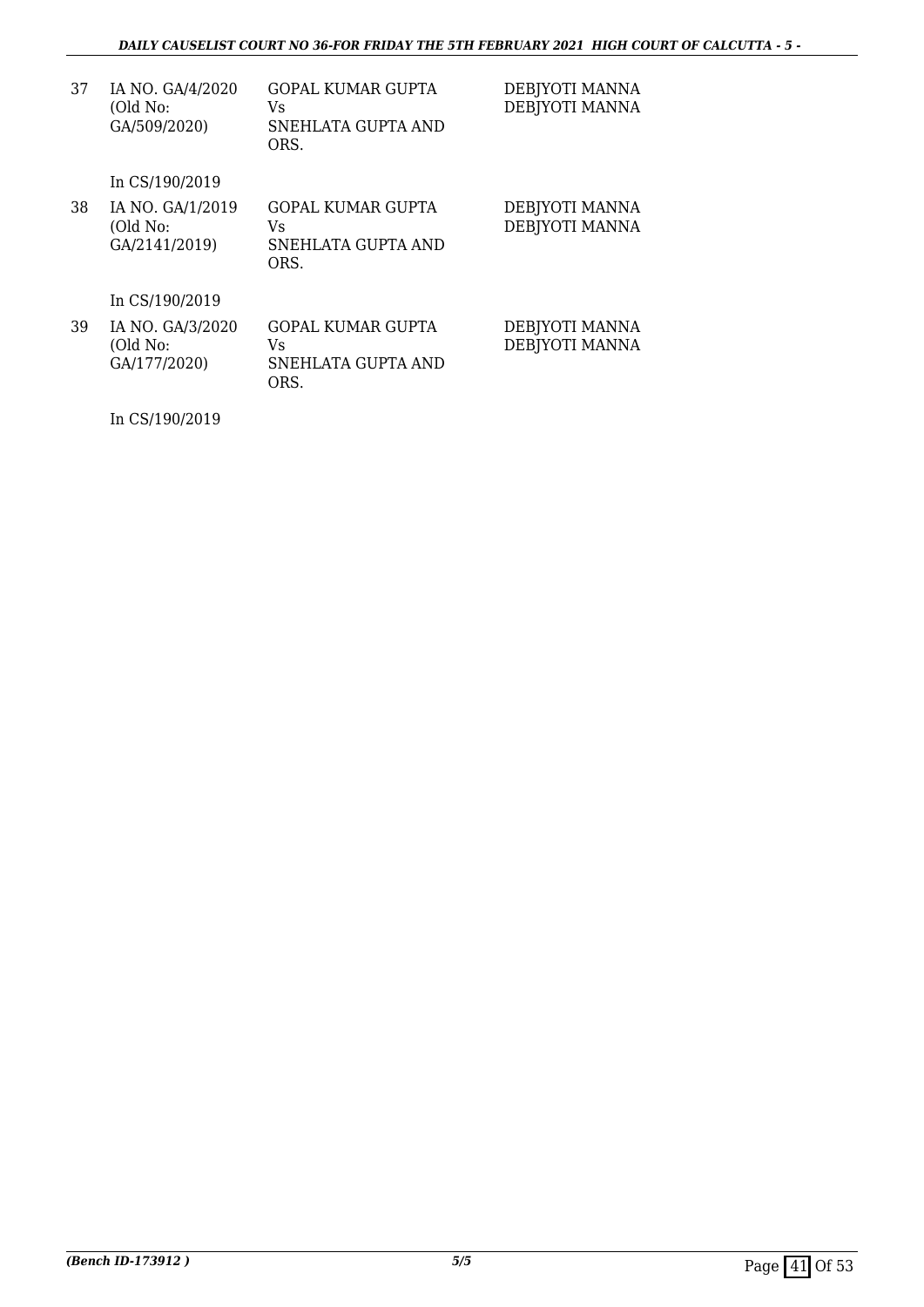

### **Original Side**

**DAILY CAUSELIST For Friday The 5th February 2021**

**COURT NO. 13 SINGLE BENCH (SB-III) AT 2:00 PM HON'BLE JUSTICE RAJASEKHAR MANTHA (VIA VIDEO CONFERENCE)**

### **MATTERS WILL BE TAKEN UP THROUGH PHYSICAL HEARING ONLY WHEN BOTH THE PARTIES ARE AGREED.**

**ON TUESDAY AND FRIDAY ORIGINAL SIDE MATTERS WILL BE TAKEN UP FROM 2:00 P.M. ------------------------------------------------------------------------------------------------------------------------------**

**ON AND FROM MONDAY, THE 11TH JANUARY, 2021 MATTERS (MOTION AND HEARING ) UNDER ARTICLE 226 OF THE CONSTITUTION RELATING TO SERVICE UNDER GROUP - VI AND APPLICATIONS CONNECTED THERETO;MATTERS(MOTION AND HEARING) UNDER ARTICLE 226 OF THE CONSTITUTION RELATING TO ALL SERVICE MATTERS RELATING TO PANCHAYATS AND CO-OPERATIVE SOCIETIES UNDER GROUP - V AND APPLICATIONS CONNECTED THERETO;HEARING OF WRIT PETITIONS IRRESPECTIVE OF CLASSIFICATIONS AND APPLICATIONS CONNECTED THERETO.**

**ORIGINAL SIDE MENTIONING WILL BE ALLOWED UPON BEING LISTED AS "TO BE MENTIONED" OF EVERY TUESDAY & FRIDAY AT 2:00 P.M. ONLY IN THE VIRTUAL MODE AS PER NOTIFICATION NO. 4286-RG, DATED 27.11.2020 FOLLOWING THE PRESCRIBED PROCEDURE.ALL THE LISTED MATTERS WILL BE TAKEN UP SERIALLY, UNLESS OTHERWISE FIXED.**

**---------------------------------------------------------------------------------------------------------------------------------**

#### **COURT APPLICATIONS UNDER ART.226**

| 1 | IA NO. GA/1/2021<br>In WPO/565/2019 | SUPRADIP DEY<br>Vs<br>THE STATE OF WEST<br>BENGAL AND 7 OTHERS  | DEBDUTTA BASU<br>DEBDUTTA BASU |
|---|-------------------------------------|-----------------------------------------------------------------|--------------------------------|
| 2 | WPO/172/2020                        | MITRAVANU DAS<br>VS<br>HIGH COURT AT CALCUTTA<br>AND ORS        | SUBRATA SANTRA                 |
| 3 | WPO/173/2020                        | <b>MITRAVANU DAS</b><br>VS<br>HIGH COURT AT CALCUTTA<br>AND ORS | SUBRATA SANTRA                 |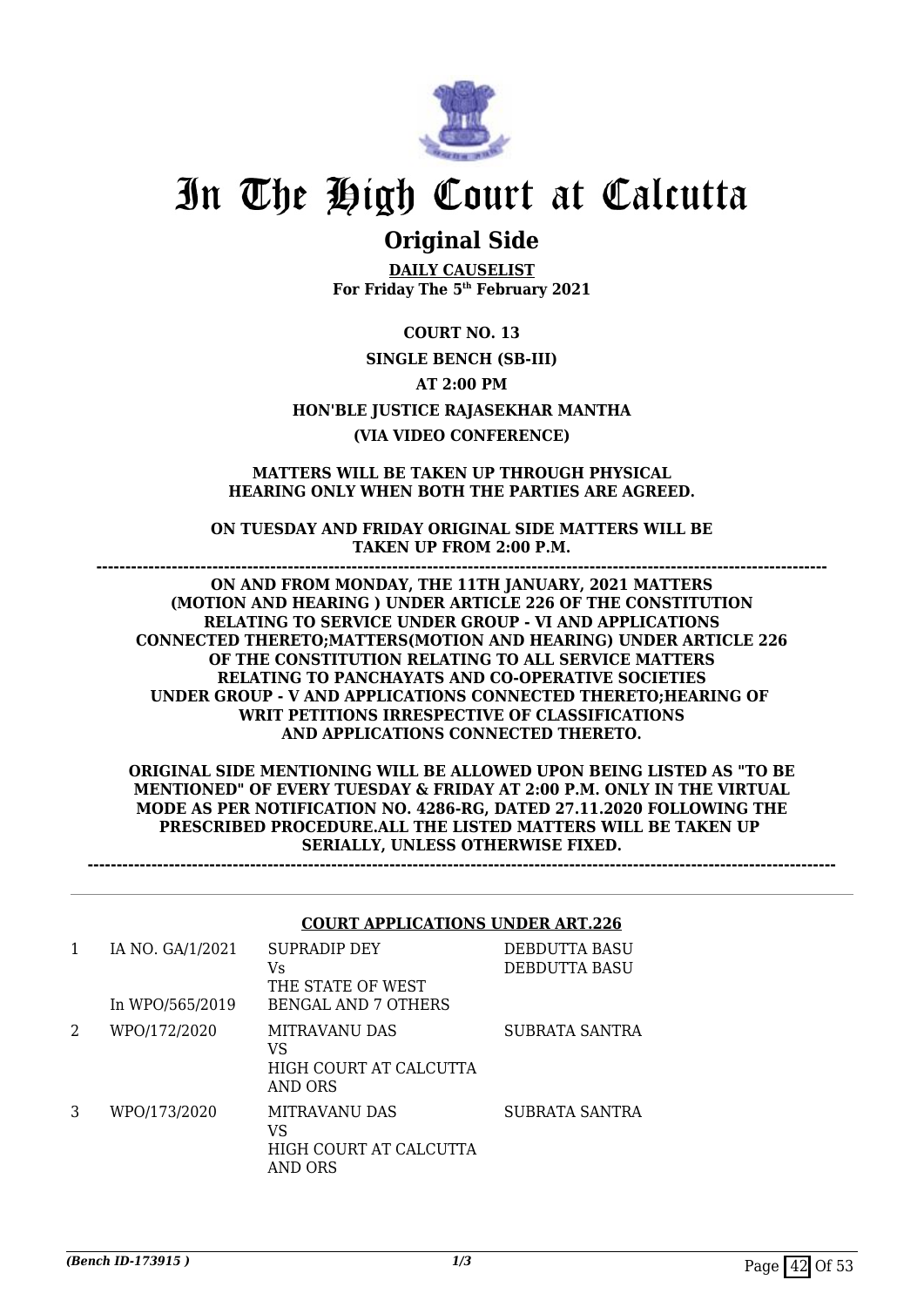| 4  | WPO/179/2020                | PARTHA PRATIM MAITY<br>AND 17 ORS<br><b>VS</b>                                                        | <b>SAMRAT DEY PAUL</b>                |
|----|-----------------------------|-------------------------------------------------------------------------------------------------------|---------------------------------------|
|    |                             | <b>BORAD OF TRUSTEES FOR</b><br>THE PORT OF KOLKATA<br><b>AND ORS</b>                                 |                                       |
| 5  | IA NO. GA/2/2021            | <b>SUVRA KUMAR DEY</b><br><b>Vs</b><br>THE STATE OF WEST                                              | DEBDUTTA BASU<br><b>DEBDUTTA BASU</b> |
|    | In WPO/258/2020             | <b>BENGAL AND ORS</b>                                                                                 |                                       |
| 6  | WPO/37/2021                 | RAHUL KUMAR SRIVASTAV<br><b>VS</b><br>STATE OF WEST BENGAL<br>AND 5 ORS                               | KAKALI NASKAR                         |
| 7  | WPO/46/2021                 | <b>BASUDEV TIWARY</b><br><b>VS</b><br>THE STATE OF WEST<br><b>BENGAL AND ORS</b>                      | DEBDUTTA BASU                         |
|    |                             | <b>CONTEMPT MATTERS</b>                                                                               |                                       |
| 8  | CC/4/2020                   | <b>BALMER LAWRIE AND</b>                                                                              | PUSPAL                                |
|    | <b>WITH</b><br>WPO/394/2004 | COMPANY LIMITED EX-<br>OFFICERS FORUM AND<br>ANR.<br><b>VS</b>                                        | <b>CHAKRABORTY</b>                    |
|    |                             | RATNA SEKHAR ADIKA                                                                                    |                                       |
|    |                             | IA NO: GA/1/2020(Old No:GA/1036/2020), GA/2/2020(Old No:GA/1038/2020)                                 |                                       |
|    |                             | <b>FOR HEARING</b>                                                                                    |                                       |
| 9  | WPO/283/2018<br>[S.A.]      | SRI SHIVE KRISHNA<br><b>SHRINGI &amp; ORS</b><br><b>VS</b>                                            | PARTHA GHOSH                          |
|    |                             | COAL INDIA LIMITED & ORS                                                                              |                                       |
| 10 | WPO/382/2018                | DR. KUNAL SAHA<br><b>VS</b><br>THE WEST BENGAL<br>MEDICAL COUNCIL & ANR.                              | DR. KUNAL SAHA (IN<br>PERSON)         |
| 11 | WPO/55/2020                 | SWAPAN BANERJEE AND 9<br><b>ORS</b><br><b>VS</b><br>THE STATE OF WEST<br><b>BENGAL AND 4 OTHERS</b>   | <b>DEBDUTTA BASU</b>                  |
| 12 | WPO/58/2020                 | CHANCHAL GARAI AND 2<br><b>OTHERS</b><br><b>VS</b><br>THE STATE OF WEST<br><b>BENGAL AND 4 OTHERS</b> | DEBDUTTA BASU                         |
| 13 | WPO/129/2020                | TARUN KUMAR MAZUMDAR<br>AND 6 OTHERS<br><b>VS</b><br>CALCUTTA DOCK LABOUR                             | <b>SAMRAT DEY PAUL</b>                |

BOARD AND 4 OTHERS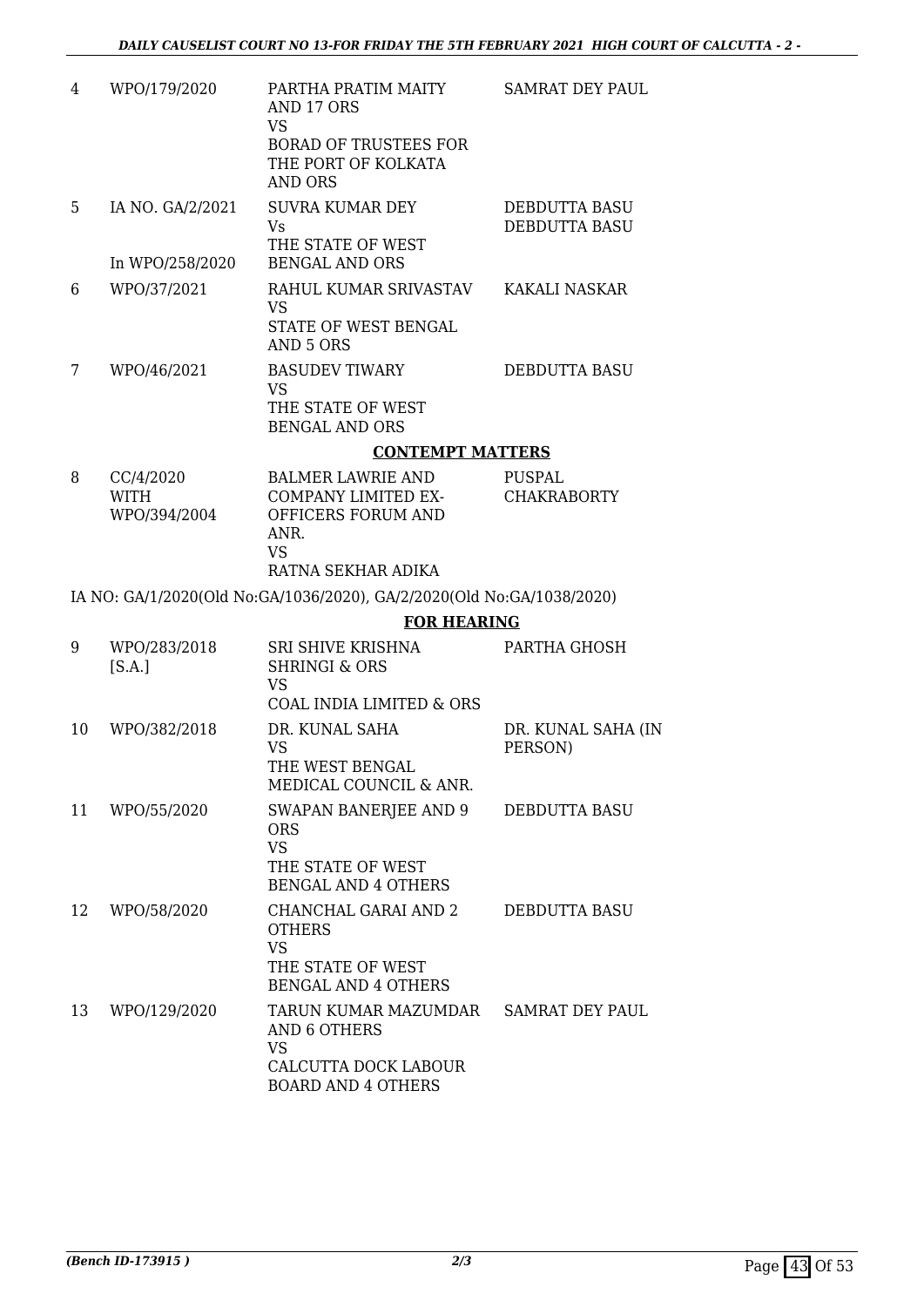| 14 | WPO/162/2020 | PURBA MANDAL<br>VS<br><b>BOARD OF TRUSTEES FOR</b><br>THE PORT OF KOLKATA<br>AND ORS | KAUSHIK MANDAL       |
|----|--------------|--------------------------------------------------------------------------------------|----------------------|
| 15 | WPO/284/2020 | SAGAR DAS<br>VS<br>THE BOARD OF TRUSTEES<br>FOR THE PORT OF KOLKATA<br>AND ORS.      | <b>RAJKISHOR DAS</b> |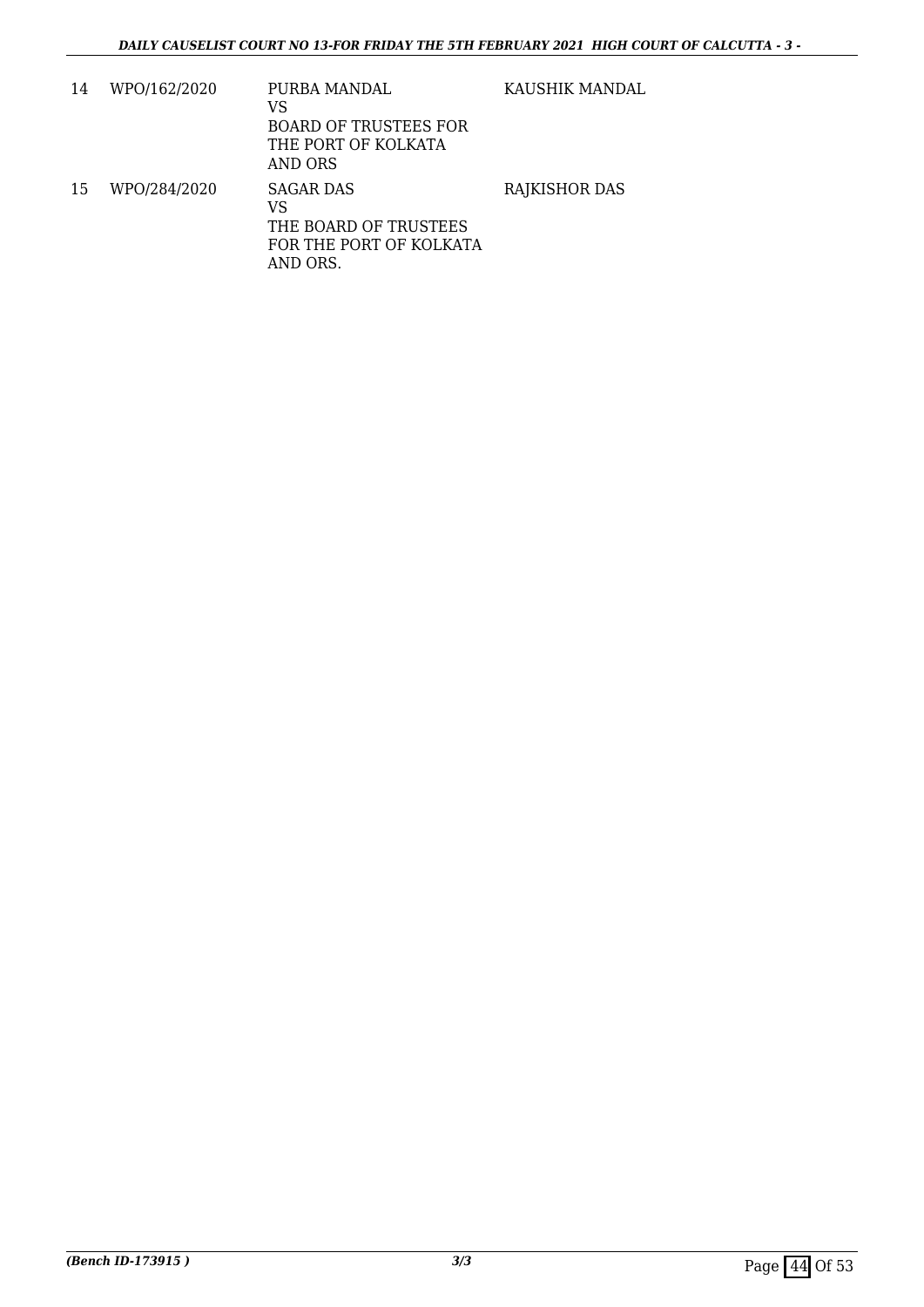

### **Original Side**

**DAILY CAUSELIST For Friday The 5th February 2021**

**COURT NO. 8 SINGLE BENCH (SB-IV) AT 10:45 AM HON'BLE JUSTICE SABYASACHI BHATTACHARYYA (VIA VIDEO CONFERENCE)**

**NOTE:MATTERS WILL BE TAKEN UP THROUGH PHYSICAL HEARING ONLY WHEN BOTH THE PARTIES ARE AGREED;**

**NOTE: (I) ORIGINAL SIDE MATTERS WILL BE TAKEN UP FROM 10:45 A.M. UPTO RECESS ONLY ON TUESDAYS AND THURSDAYS;**

**(II) APPELLATE SIDE MATTERS WILL BE TAKEN UP FROM 2:00 P.M. ONWARD OR IMMEDIATELY AFTER COMPLETION OF ORIGINAL SIDE MATTERS, WHICHEVER IS EARLIER, ON TUESDAYS AND THURSDAYS;**

**(III) ON MONDAYS, WEDNESDAYS AND FRIDAYS, APPELLATE SIDE MATTERS WILL BE TAKEN UP THROUGHOUT THE DAY.**

**(IV) MENTIONING WILL BE ALLOWED ONLY AT THE FIRST SITTING OF COURT ON THE FIRST WORKING DAY OF EVERY WEEK.**

> **V) FROM MONDAY (18/01/2021) ---------------------------------------------**

**LEARNED ADVOCATES APPEARING IN MATTERS PERTAINING TO**

**-----------------------------------------------------------------------------------------------**

**DIN (COMPANIES ACT, 2013) ARE REQUESTED TO HAND OVER --------------------------------------------------------------------------------------------**

**THE DETAILS (NUMBER/ITEM NO. .... ETC.) TO THE COURT OFFICER**

**---------------------------------------------------------------------------------------------------**

**FOR BEING CLUBBED TOGETHER FOR HEARING. ----------------------------------------------------------------------**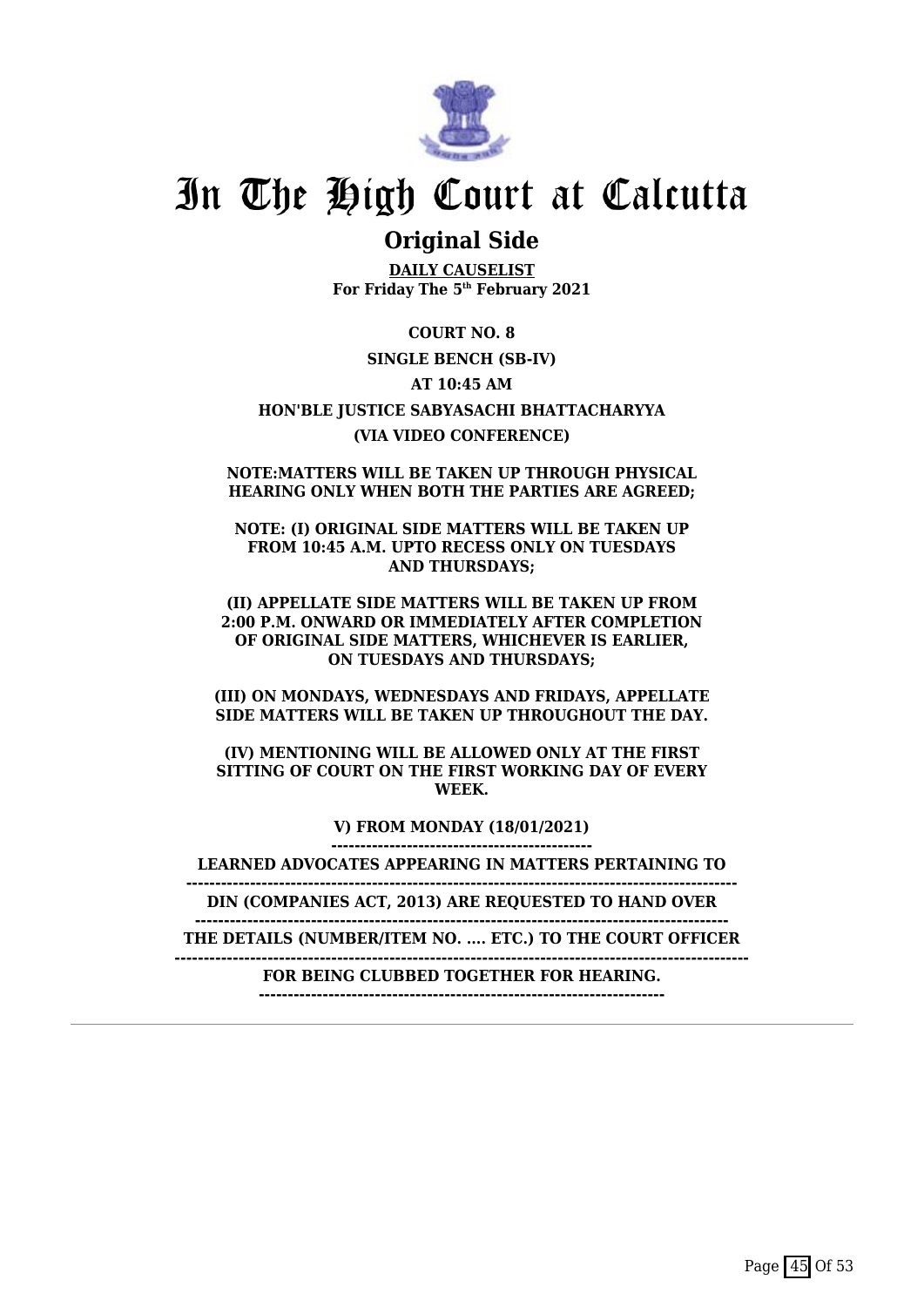

### **Original Side**

**DAILY CAUSELIST For Friday The 5th February 2021**

**COURT NO. 26 SINGLE BENCH (SB-VI) AT 3:00 PM HON'BLE JUSTICE SHEKHAR B. SARAF (VIA VIDEO CONFERENCE)**

#### **NOTE:MATTERS WILL BE TAKEN UP THROUGH PHYSICAL HEARING ONLY WHEN BOTH THE PARTIES ARE AGREED.**

### **NOTE : 1) EVERYDAY ORIGINAL SIDE MATTERS WILL BE TAKEN UP IMMEDIATELY AFTER THE COMPLETION OF THE APPELLATE SIDE MATTERS OR AT 3:00 P.M. WHICHEVER IS EARLIER.**

#### **2) ORIGINAL SIDE MENTIONING WILL BE ALLOWED IMMEDIATELY BEFORE THE ORIGINAL SIDE MATTERS ARE TAKEN UP.**

**3) MENTIONING FOR INCLUSION IN THE LIST SHALL BE ENTERTAINED ONLY UPON PROPER NOTICE.**

### **SPECIALLY ASSIGNED MATTERS**

| 1 | WPO/431/2017<br>[S.A.] WITH<br>WPA/21143W/2017 VS<br>WPA/19544W/2017 BENGAL & ORS.<br>WPA/19627W/2017<br>(A.S. MATTERS) | KANCHAN CHOUDHARY &<br>ORS.<br>WPA/19543W/2017 THE STATE OF WEST                                                     | A.V.ASSOCIATES            |
|---|-------------------------------------------------------------------------------------------------------------------------|----------------------------------------------------------------------------------------------------------------------|---------------------------|
|   | IA NO: GA/1/2017(Old No:GA/2860/2017)                                                                                   |                                                                                                                      |                           |
| 2 | WPO/433/2017<br>[S.A.]                                                                                                  | CALCUTTA KEROSENE OIL<br>DEALERS' ASSOCIATION &<br><b>ANR</b><br>VS.<br>THE STATE OF WEST<br><b>BENGAL &amp; ORS</b> | SABYASACHI HAZRA          |
| 3 | WPO/436/2017<br>[S.A.]                                                                                                  | WEST BENGAL KEROSENE<br>DEALERS' ASSOCIATION &<br>ANR.<br>VS<br>THE STATE OF WEST<br>BENGAL & ORS.                   | ANANDA GOPAL<br>MUKHERJEE |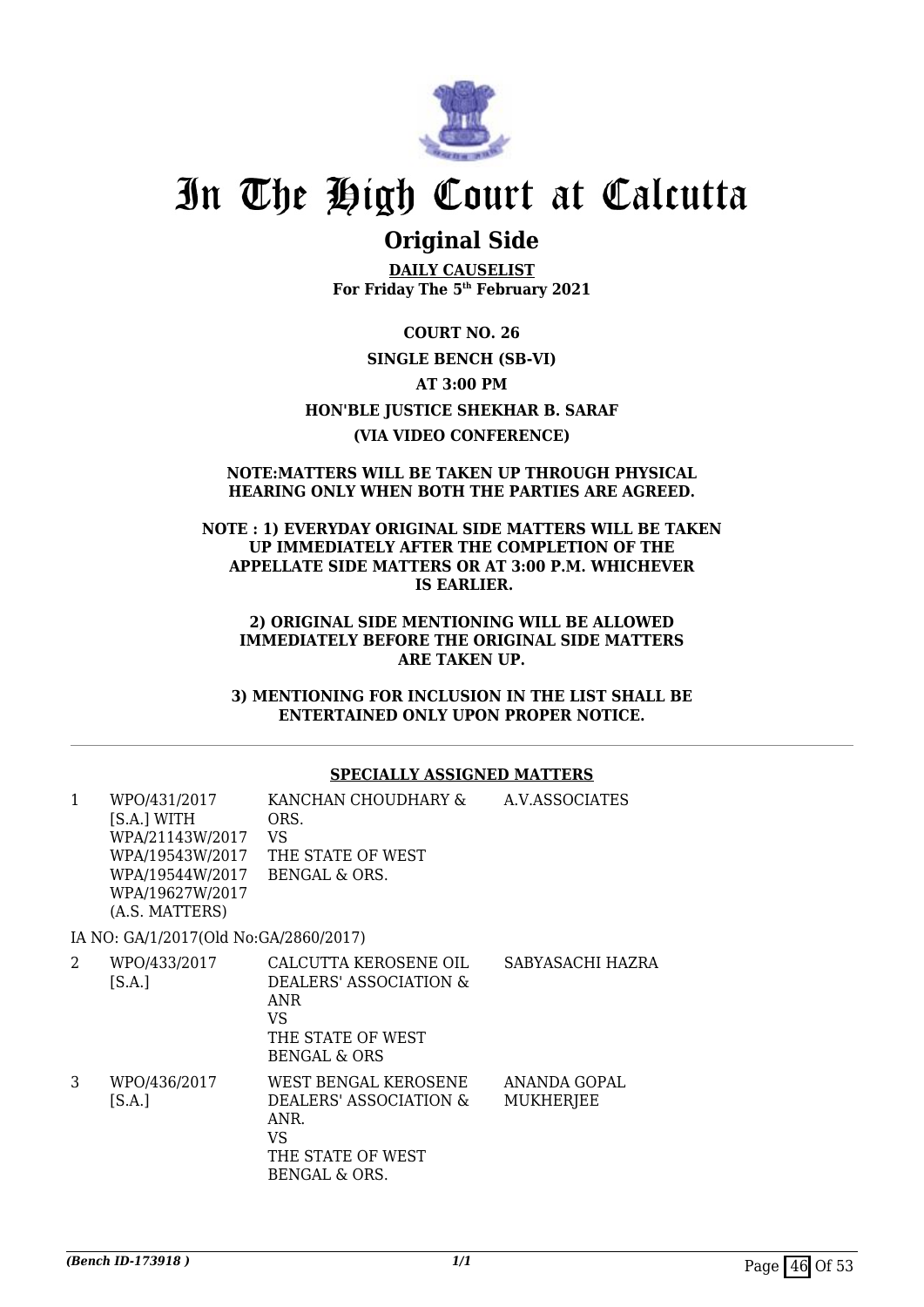

### **Original Side**

**DAILY CAUSELIST For Friday The 5th February 2021**

**COURT NO. 15 SINGLE BENCH (SB-VII) AT 10:45 AM HON'BLE JUSTICE RAJARSHI BHARADWAJ (VIA VIDEO CONFERENCE)**

### **NOTE:MATTERS WILL BE TAKEN UP THROUGH PHYSICAL HEARING ONLY WHEN BOTH THE PARTIES ARE AGREED.**

**NOTE: ON FRIDAY (05/02/2021) ORIGINAL SIDE MATTERS WILL BE TAKEN UP AT 10:45 A.M.**

**AFTER COMPLETION OF ORIGINAL SIDE MATTERS, APPELLATE SIDE MATTERS WILL BE TAKEN UP.**

### **COURT APPLICATIONS UNDER ART.226**

| WPO/31/2021  | <b>SOUMEN SAHA</b><br>VS<br>THE VISVA BHARATI AND<br>ORS                  | <b>ANJAN</b><br><b>BHATTACHARYA</b> |
|--------------|---------------------------------------------------------------------------|-------------------------------------|
| WPO/443/2020 | BIRENDRA NATH GHARAMI<br>VS<br>THE STATE OF WEST<br><b>BENGAL AND ORS</b> | ANJAN<br><b>BHATTACHARYA</b>        |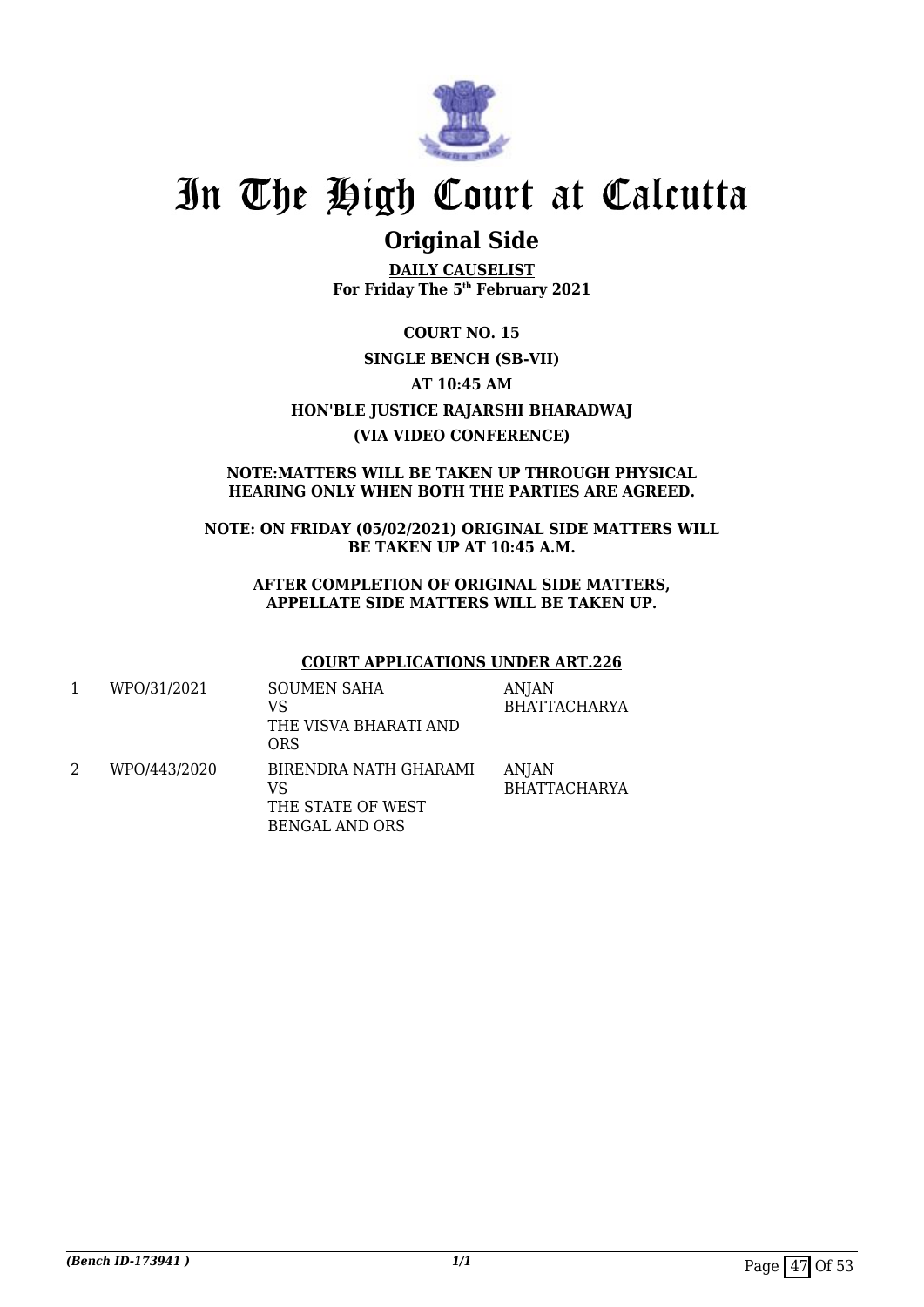

### **Original Side**

**DAILY CAUSELIST For Friday The 5th February 2021**

**COURT NO. 39**

**SINGLE BENCH (SB-IX, COMMERCIAL BENCH)**

**AT 10:45 AM**

**HON'BLE JUSTICE RAVI KRISHAN KAPUR**

**ON AND FROM MONDAY, 1ST FEBRUARY, 2021 TO FRIDAY, 12TH FEBRUARY, 2021 - WILL TAKE, IN ADDITION TO HIS OWN LIST AND DETERMINATION, THE LIST AND DETERMINATION OF HON'BLE JUSTICE MOUSHUMI BHATTACHARYA.**

**(VIA VIDEO CONFERENCE)**

**NOTE:MATTERS WILL BE TAKEN UP THROUGH PHYSICAL HEARING ONLY WHEN BOTH THE PARTIES ARE AGREED.**

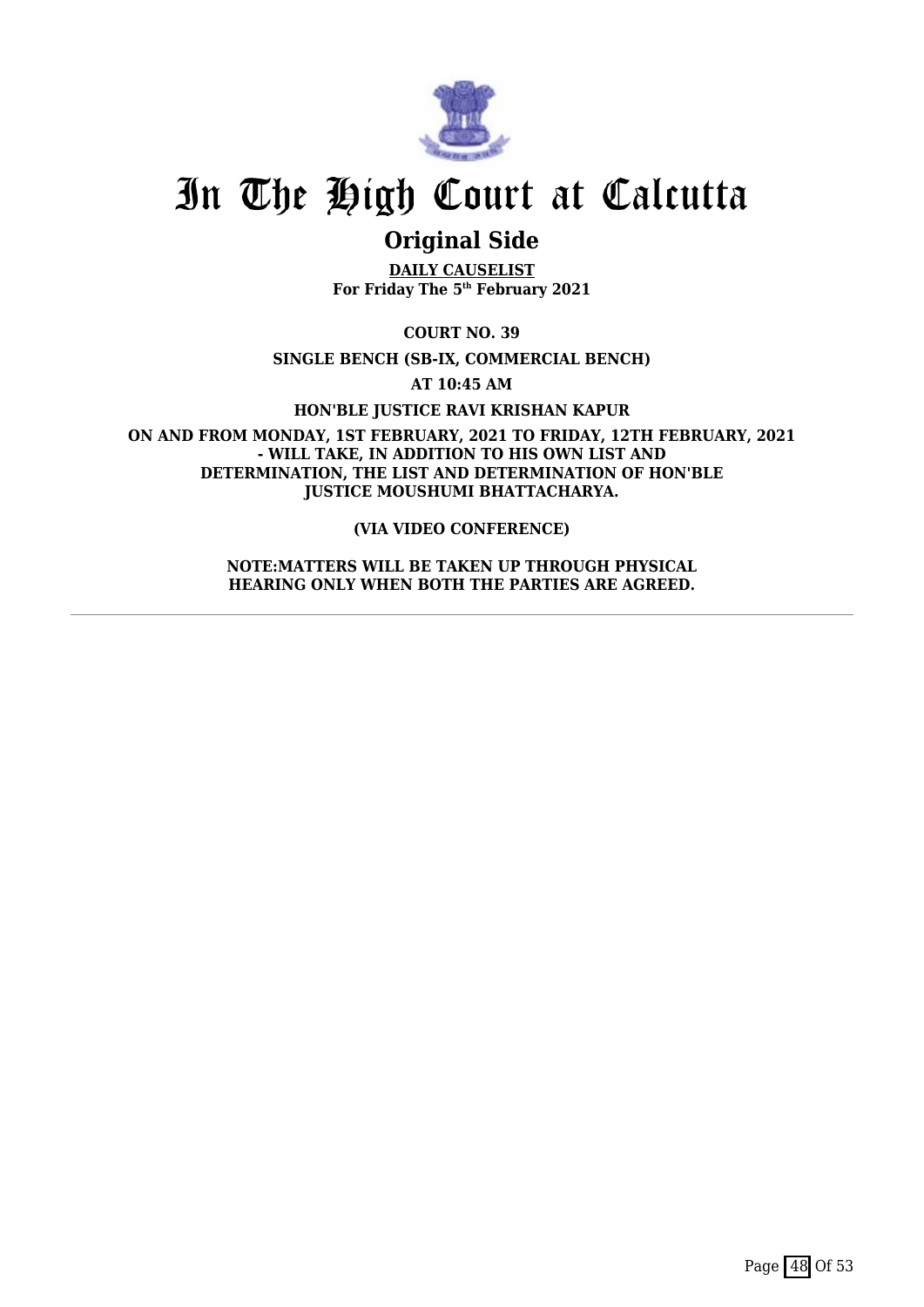

### **Original Side**

**DAILY CAUSELIST For Friday The 5th February 2021**

**COURT NO. 10**

**SINGLE BENCH (SB-IX)**

**AT 10:45 AM**

**HON'BLE JUSTICE RAVI KRISHAN KAPUR**

**ON AND FROM MONDAY, 1ST FEBRUARY, 2021 TO FRIDAY, 12TH FEBRUARY, 2021 - WILL TAKE, IN ADDITION TO HIS OWN LIST AND DETERMINATION, THE LIST AND DETERMINATION OF HON'BLE JUSTICE MOUSHUMI BHATTACHARYA.**

**(VIA VIDEO CONFERENCE)**

**NOTE:MATTERS WILL BE TAKEN UP THROUGH PHYSICALHEARING ONLY WHEN BOTH THE PARTIES ARE AGREED.**

> **NOTE: (I) ORIGINAL SIDE MENTIONING EVERY WEDNESDAY AND THURSDAY AT 10:45 A.M.**

**(II) ORIGINAL SIDE MATTERS WILL BE TAKEN UP EVERY WEDNESDAY AND THURSDAY AT 10:45 A.M. BEFORE APPELLATE SIDE MATTERS. AFTER COMPLETION OF ORIGINAL SIDE MATTERS, APPELLATE SIDE MATTERS WILL BE TAKEN UP**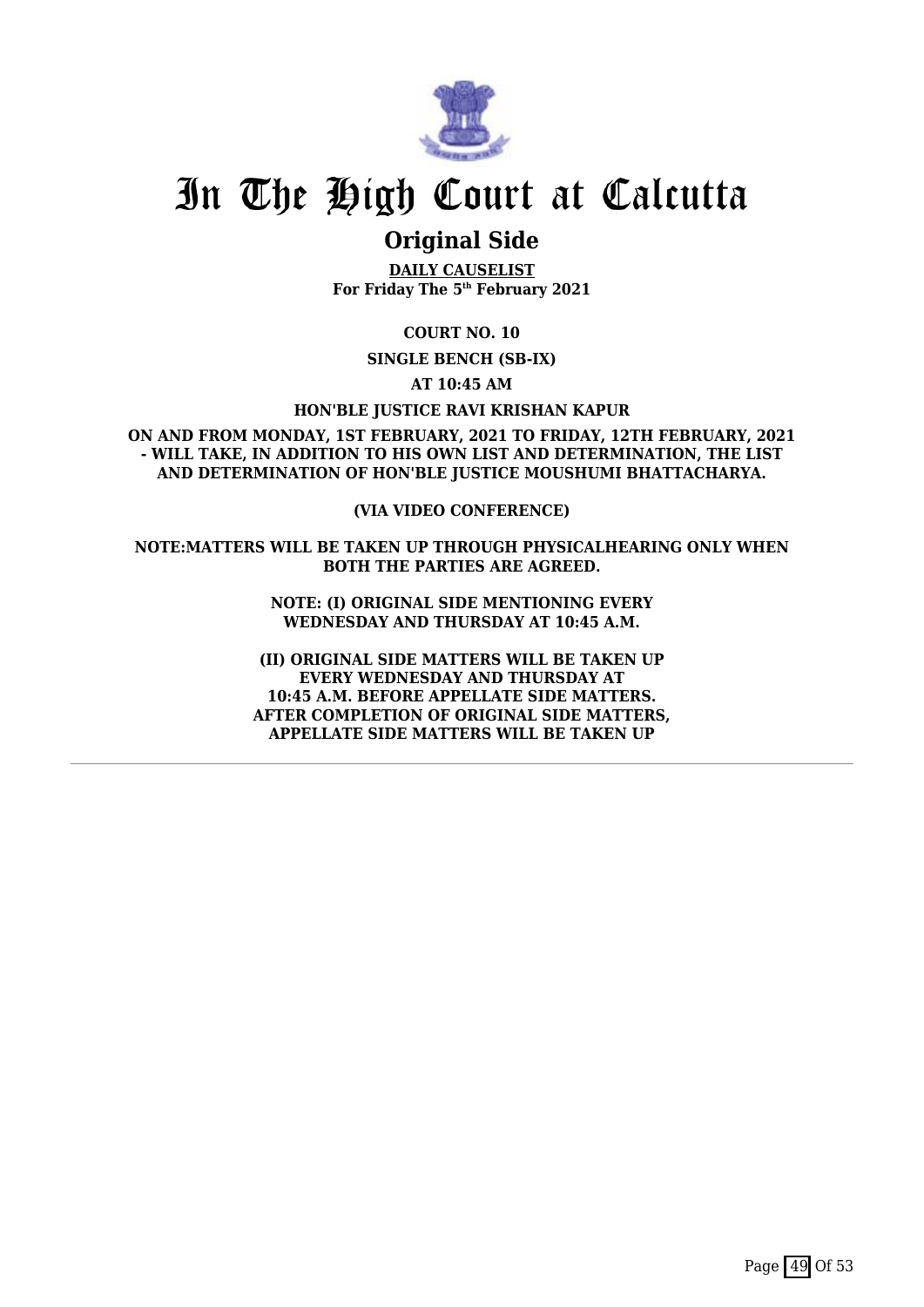

### **Original Side**

**DAILY CAUSELIST For Friday The 5th February 2021**

**COURT NO. 23 SINGLE BENCH (SB-X) AT 2:00 PM HON'BLE JUSTICE ARINDAM MUKHERJEE (VIA VIDEO CONFERENCE)**

### **NOTE:MATTERS WILL BE TAKEN UP THROUGH PHYSICAL HEARING ONLY WHEN BOTH THE PARTIES ARE AGREED.**

### **NOTE: 1) ORIGINAL SIDE MATTERS SHALL BE TAKEN UP EVERYDAY AT 2:00 P.M.**

**2) ORDINARILY, SPECIALLY ASSIGNED MATTERS SHALL BE TAKEN UP ON FRIDAY AT 2:00 P.M.**

**3) AFTER COMPLETION OF ORIGINAL SIDE MATTERS, IF TIME PERMITS, APPELLATE SIDE MATTERS SHALL BE AGAIN TAKEN UP.**

### **ADJOURNED MOTION**

1 IA NO. GA/1/2019 (Old No: GA/1334/2019)

> $[S.A.]$ In CS/102/2019

LIMITED AND ANR. Vs K. L. K. CEMENT PRIVATE LIMITED AND ORS.

BIRLA CORPORATION

MEGHAJIT **MUKHERIEE MEGHAIIT** MUKHERJEE

TULSIAN & CO.(FOR RES,1,3,4,5,2 IN GA 1334/19))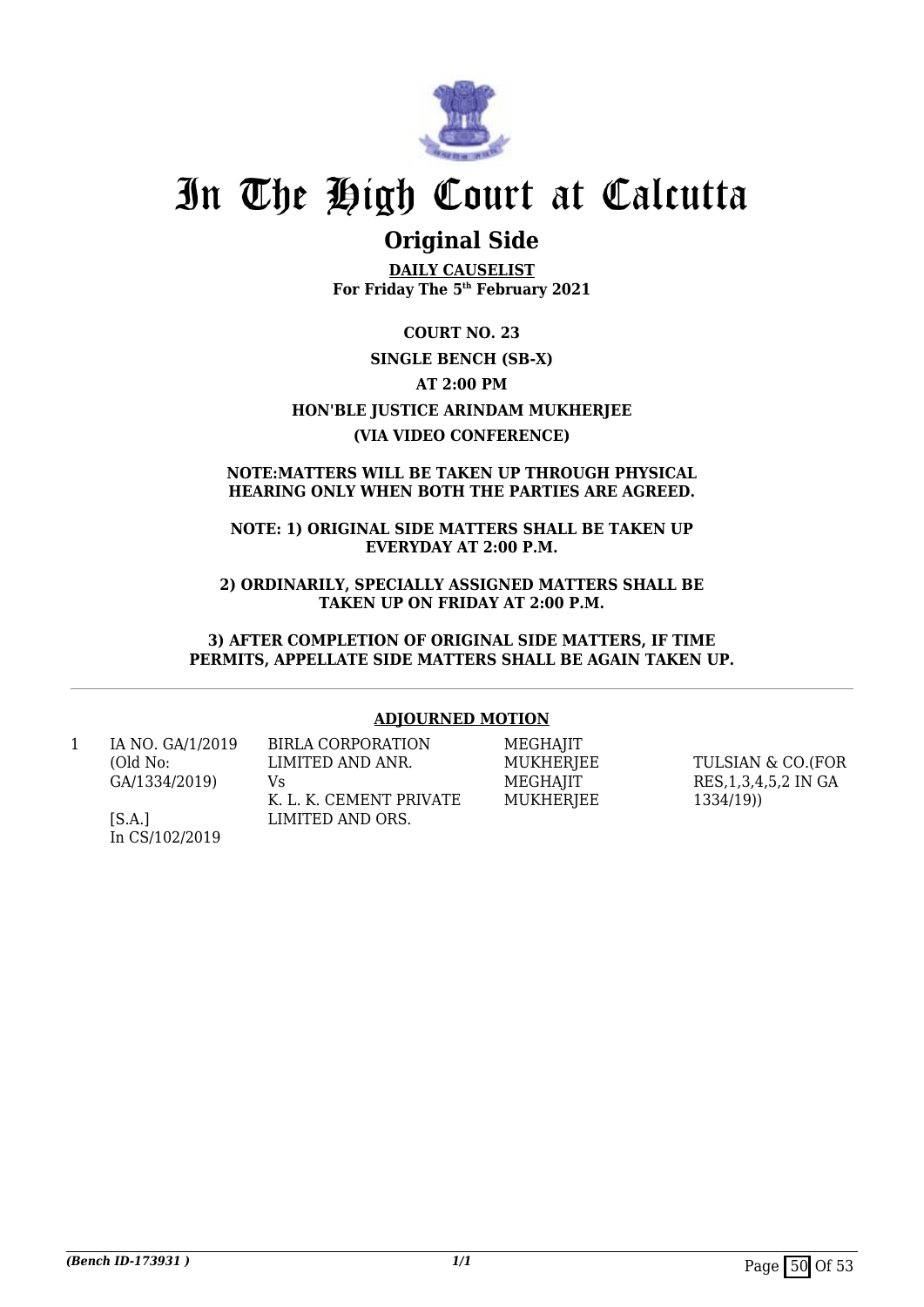

## **Original Side**

**DAILY CAUSELIST For Friday The 5th February 2021**

**COURT NO. 18 SINGLE BENCH (SB-XI) AT 10:45 AM HON'BLE JUSTICE BISWAJIT BASU (VIA VIDEO CONFERENCE)**

**NOTE:MATTERS WILL BE TAKEN UP THROUGH PHYSICAL HEARING ONLY WHEN BOTH THE PARTIES ARE AGREED.**

**NOTE: ORIGINAL SIDE MENTIONING WILL BE TAKEN UP AT 10:45 A.M**

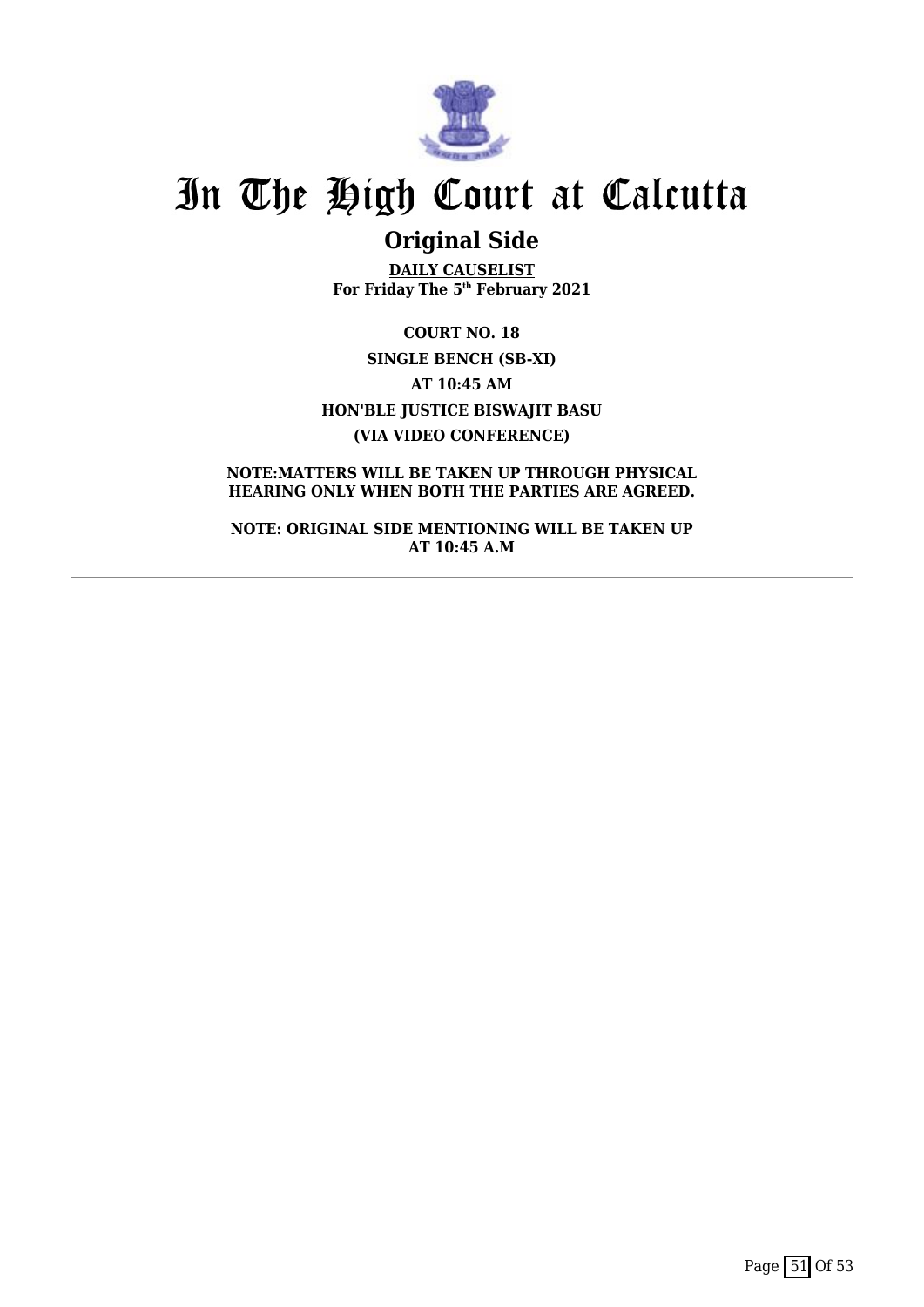

### **Original Side**

**DAILY CAUSELIST For Friday The 5th February 2021**

**COURT NO. 24 SINGLE BENCH (SB- XII) AT 10:45 AM HON'BLE JUSTICE AMRITA SINHA (VIA VIDEO CONFERENCE)**

### **NOTE:MATTERS WILL BE TAKEN UP THROUGH PHYSICAL HEARING ONLY WHEN BOTH THE PARTIES ARE AGREED.**

### **NOTE: ORIGINAL SIDE MATTERS WILL BE TAKEN UP AT THE FIRST SITTING OF THE COURT.**

**AFTER COMPLETION OF ORIGINAL SIDE MATTERS; APPELLATE SIDE MATTERS WILL BE TAKEN UP.**

**NO PHYSICAL MENTIONING IN COURT.**

### **RESTORATION APPLICATION**

| 1              | IA NO. GA/1/2021 | SOUTH BENGAL FARMING<br>& RESEARCH PVT LTD &<br>ANR.                                        | UTTAM KUMAR DE                  |
|----------------|------------------|---------------------------------------------------------------------------------------------|---------------------------------|
|                | In WPO/1006/2016 | Vs<br>KOLKATA MUNICIPAL<br>CORPORATION & ORS.                                               |                                 |
|                |                  | <b>COURT APPLICATIONS UNDER ART.226</b>                                                     |                                 |
| $\mathfrak{D}$ | WPO/164/2020     | SULTAN KHICHI<br>VS<br>KOLKATA MUNICIPAL<br>CORPORATION AND ORS.                            | PRIYANKAR BASU<br>MALLICK       |
| 3              | WPO/384/2020     | <b>MAHERJAN BIBI</b><br>VS<br>THE KOLKATA MUNICIPAL<br>CORPORATION AND ORS.                 | <b>JAVED MAJID</b>              |
| 4              | WPO/43/2021      | PIC DEPARTMENTALS<br>PRIVATE LIMITED<br>VS<br>THE KOLKATA MUNICIPAL<br>CORPORATION AND ORS. | ANJAN KUMAR<br><b>MUKHERJEE</b> |